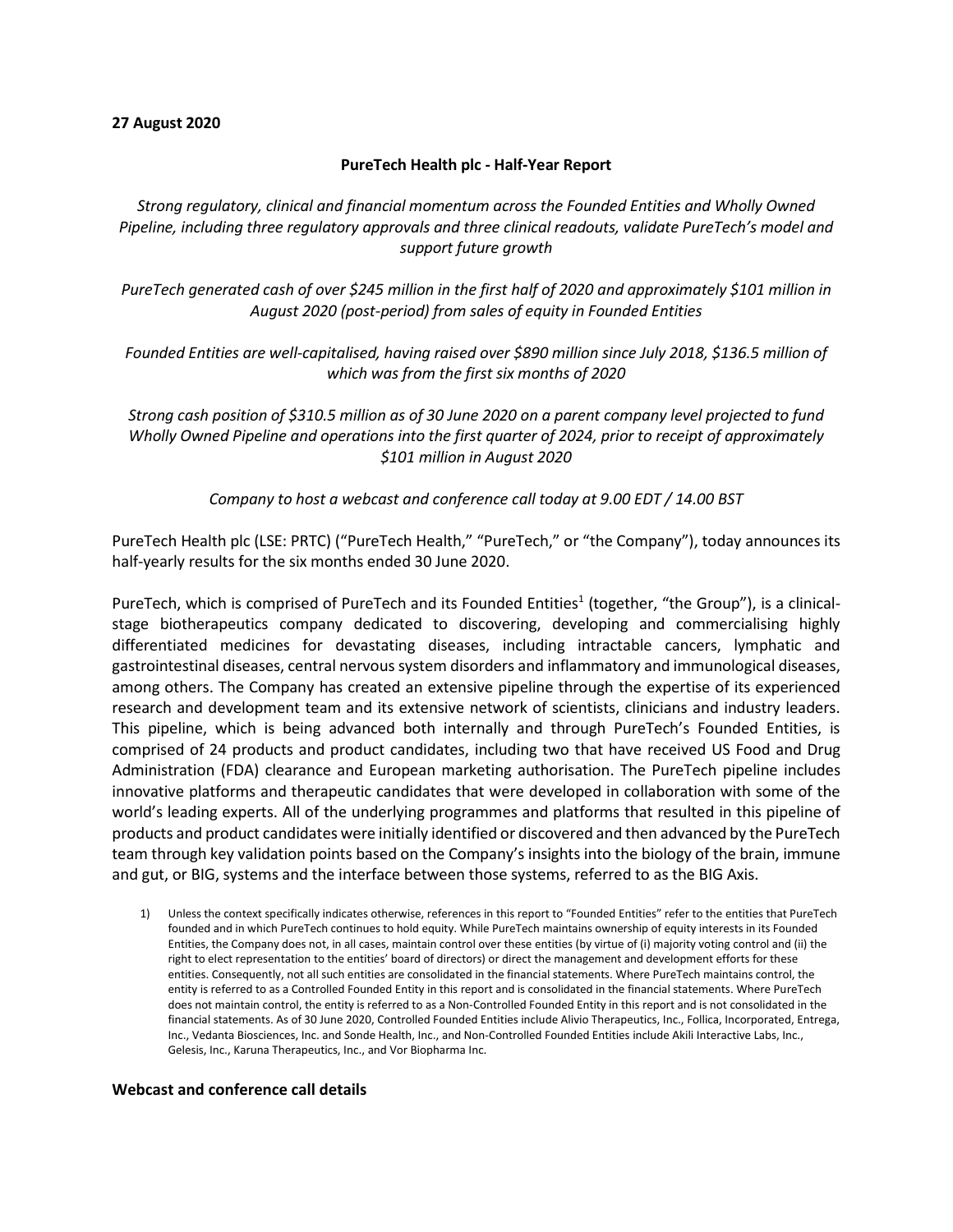Members of the PureTech management team will host a conference call at 9.00 EDT / 14.00 BST today, 27 August, to discuss these results. A live webcast and presentation slides will be available on the investors section of PureTech's website under the Reports and Presentations tab. To join the conference call please dial:

**United Kingdom:** 0800 640 6441 **United Kingdom (Local):** 020 3936 2999 **United States:** 1 855 9796 654 **United States (Local):** 1 646 664 1960 **All other locations:** +44 20 3936 2999 **Access code:** 380513

Participants should log on approximately 10 minutes in advance to download slides and ensure proper setup to receive the webcast. For those unable to listen to the call live, a replay will be available on the PureTech website.

# **Operational Highlights**

# **Wholly Owned Pipeline**

PureTech's team, network and expertise in the BIG Axis has enabled the Company to continue to advance and strengthen its Wholly Owned Pipeline<sup>2</sup>, an important driver of PureTech's potential future growth. Focused on the lymphatic system and related immunological disorders, this pipeline includes one clinicalstage product candidate for the potential treatment of a range of conditions involving fibrosis, inflammation and impaired lymphatic flow (LYT-100; deupirfenidone), two preclinical product candidates for intractable cancers (LYT-200; targeting galectin-9 and LYT-210 targeting; gamma-delta1 T cells) and three discovery platforms, the most advanced of which has generated a product candidate for a range of neurological conditions (LYT-300; oral allopregnanolone).

Key developments and progress during the period across PureTech's Wholly Owned Pipeline include:

- PureTech initiated a multiple ascending dose study to evaluate the safety, tolerability and pharmacokinetic profile of LYT-100 in healthy participants in March 2020. Results are anticipated in the second half of 2020.
- PureTech announced plans to advance clinical-stage product candidate LYT-100 as a potential treatment for serious respiratory complications linked to inflammation and fibrosis that persist following the resolution of SARS-CoV-2 (COVID-19) infection (Long COVID) in May 2020. The global, randomised, placebo-controlled trial is expected to initiate in Q3 2020 with topline results expected in mid-2021. PureTech is also exploring the potential application of LYT-100 in additional respiratory conditions, including idiopathic pulmonary fibrosis (IPF) and interstitial lung diseases (ILDs).
- PureTech also plans to initiate a proof-of-concept trial in people with breast cancer-related, upper limb secondary lymphoedema that is expected to begin in the second half of 2020, with topline results expected in 2021.
- PureTech presented a scientific poster supporting its novel monoclonal antibody targeting galectin-9 (LYT-200) at the American Association for Cancer Research (AACR) 2020 Virtual Annual Meeting in June 2020. The poster shared new data that established galectin-9 as a novel target for cancer immunotherapy and provided evidence that therapies targeting galectin-9 may enable the immune system to attack an array of solid tumours. PureTech expects to file an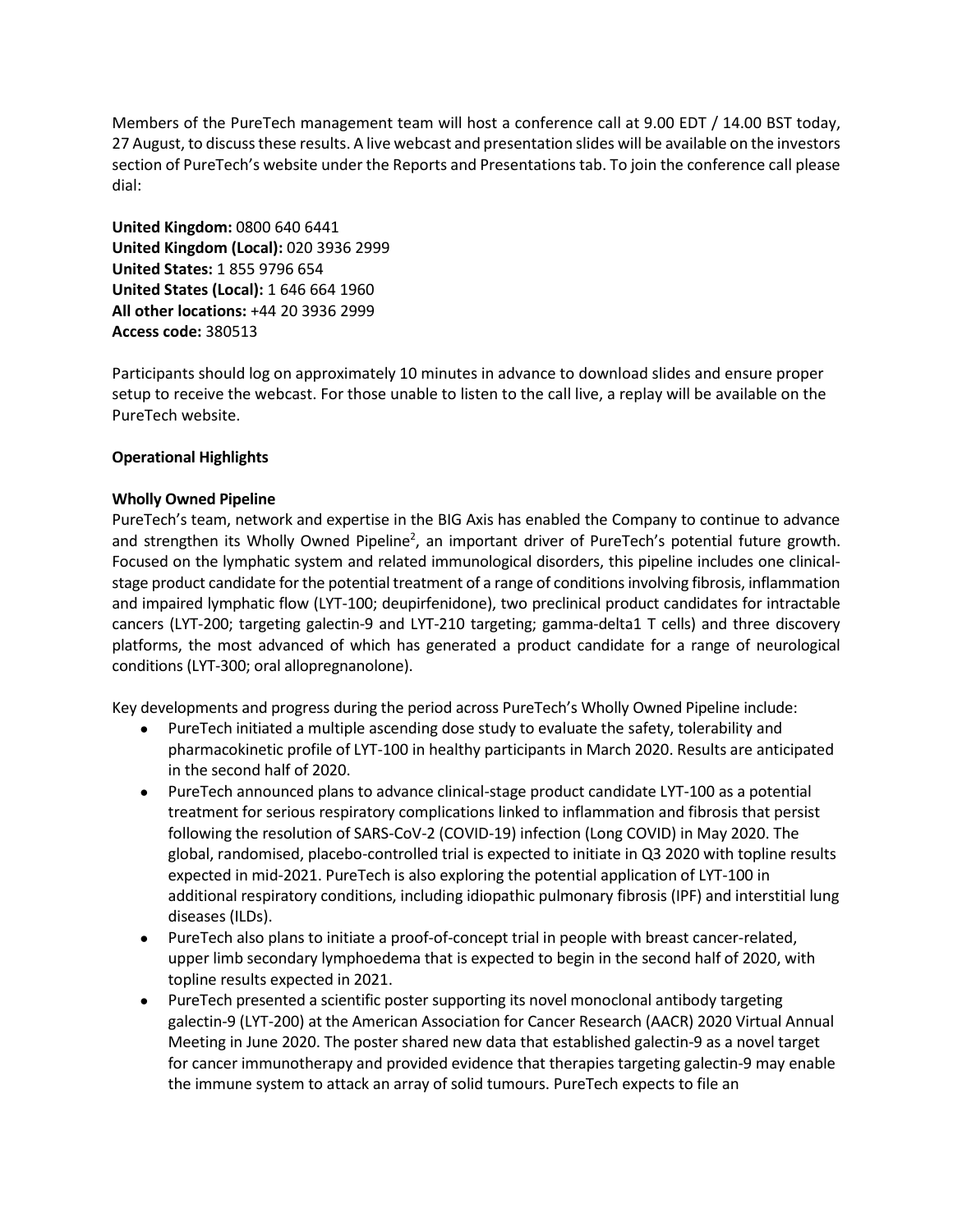Investigational New Drug Application (IND) for LYT-200 and to initiate a Phase 1 clinical study in solid tumours in the second half of 2020, with results anticipated in 2021.

- PureTech is advancing its Glyph<sup>TM</sup> technology platform, which employs the body's natural lipid absorption and transport process to orally administer drugs via the lymphatic system and bypass first-pass metabolism. PureTech has evaluated and validated more than 20 molecules as well as a range of novel linker chemistries with this technology platform. The most advanced is LYT-300, which is an oral form of FDA-approved allopregnanolone currently marketed in the US as Zulresso<sup>TM</sup> (which, unlike LYT-300, is administered as a 60-hour intravenous infusion) that may be applicable to a range of neurological conditions. PureTech has demonstrated oral bioavailability with LYT-300 in large animals (non-human primates) of over 30 per cent and expects to initiate first-in-human clinical studies by the end of 2021.
- PureTech progressed its Orasome<sup>TM</sup> technology platform, which utilises multiple vesicle components, including those isolated from milk. The platform is designed to transport macromolecular medicines to selected mucosal cell types of the intestinal tract, where the therapeutics act either directly in the gastrointestinal (GI) tract, transit through the mucosa to the underlying lymphatic vascular network or, in the case of cargos that yield messenger RNAs (mRNAs), enable the body to produce its own therapeutic proteins and peptides, such as antibodies within mucosal cells that are secreted into the mucosal lymphatic vascular network for subsequent systemic distribution. PureTech expects preclinical proof-of-concept data in 2020 and anticipates results from a non-human primate proof-of-concept study in 2021. The proof-ofconcept studies are designed to evaluate the presence of therapeutic serum levels of biotherapeutics (peptides and proteins such as antibodies) produced by the body following the oral administration of designer payloads. This work could lay the foundation for IND-enabling clinical studies for one or more additional product candidates to be included in the Company's Wholly Owned Pipeline. PureTech has also regained full rights to certain milk exosome technology applications from F. Hoffmann-La Roche Ltd and Hoffmann-La Roche Inc, enabling PureTech to advance this technology for antisense oligonucleotides.
- PureTech continued to progress its meningeal lymphatics platform, which aims to correct lymphatic dysfunction in the brain to potentially improve outcomes for a range of neurodegenerative and neuroinflammatory conditions that are not currently effectively treated, such as Alzheimer's disease (AD) and Parkinson's disease. PureTech is mapping the architectural framework that enables the meningeal lymphatics to play a crucial role at the brain-immune nexus and is exploring nodes of intervention for modulating this vasculature and improving macromolecular drainage. Data will be submitted to a peer-reviewed publication in 2021.
- 2) References in this report to "Wholly Owned Pipeline" refer to the Company's four product candidates (LYT-100, LYT-200, LYT-210 and LYT-300), three discovery platforms, and potential future product candidates and discovery platforms that the Company may develop or obtain.

# **Founded Entities**

PureTech's Founded Entities<sup>3</sup> have also made significant progress, including:

- Karuna (PureTech ownership: 12.8%; PureTech also has a right to royalty payments as a percentage of net sales)
	- $\circ$  In June 2020, Karuna announced next steps in the EMERGENT programme, the clinical programme evaluating KarXT for the treatment of adults with schizophrenia, following the completion of a successful End-of-Phase 2 meeting with the FDA. The outcome of the meeting supports the progression of KarXT into Phase 3 development. Karuna plans to initiate two five-week inpatient trials evaluating the efficacy and safety of KarXT for the treatment of acute psychosis in adults with schizophrenia. The first Phase 3 trial,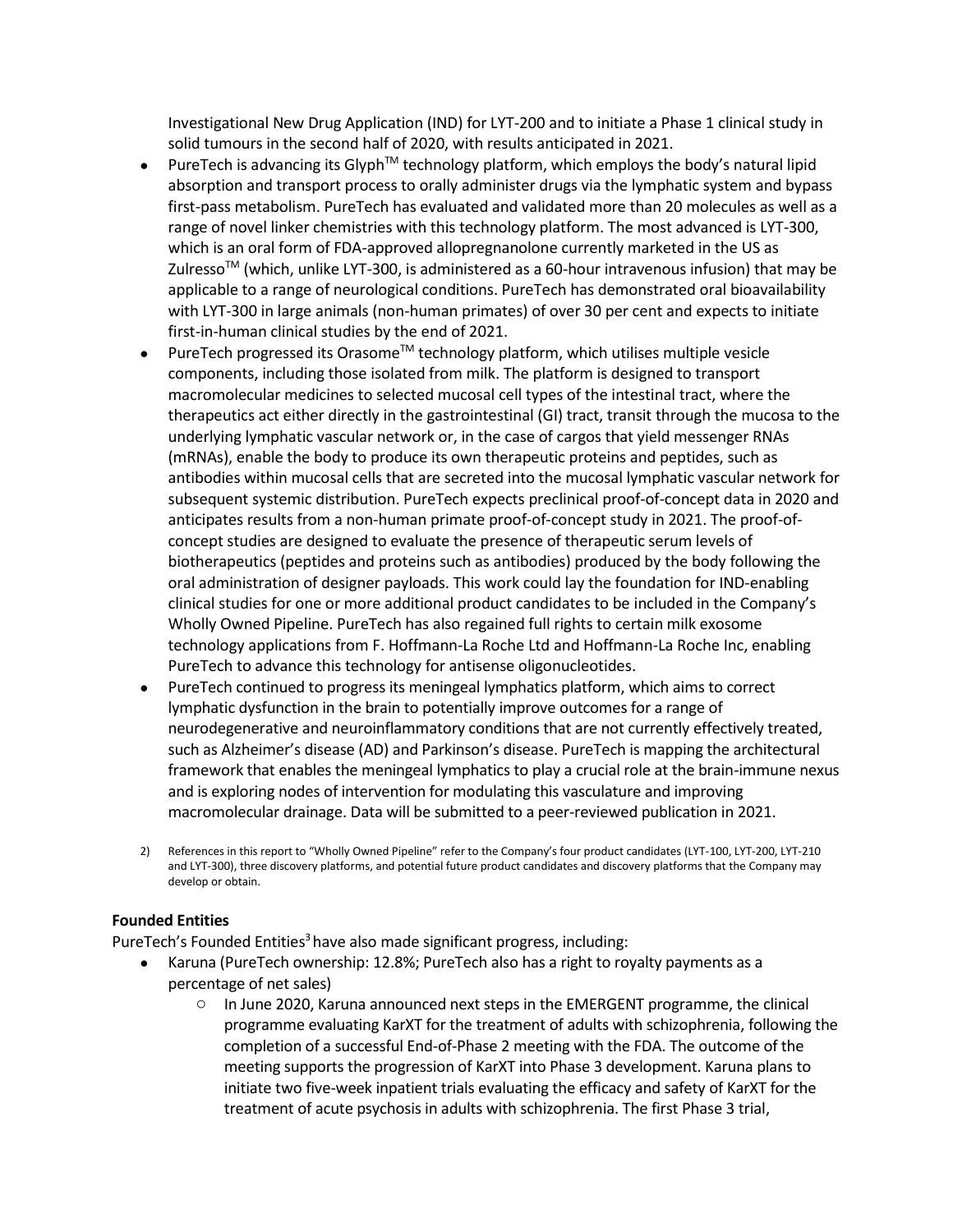EMERGENT-2, is expected to commence by the end of 2020. This five-week, 1:1 randomised, flexible-dose, double-blind, placebo-controlled, inpatient trial will enrol approximately 250 adults in the US and evaluate the change in Positive and Negative Syndrome Scale total score at Week 5 of KarXT versus placebo as the primary outcome measure. Details of the second efficacy trial, EMERGENT-3, are expected to be finalised by the end of 2020, with initiation expected in the first half of 2021.

- o In January 2020, PureTech sold 2.1 million of its Karuna shares for a cash consideration of \$200.9 million. In May 2020, PureTech sold an additional 555,500 shares for a cash consideration of \$45 million. On 26 August 2020 (post-period), PureTech sold an additional 1.3 million shares for a cash consideration of approximately \$101 million. PureTech intends to use the combined proceeds of approximately \$346 million to fund its operations and growth for the foreseeable future, and to further expand and advance its Wholly Owned Pipeline and for growth opportunities.
- o In May 2020, Karuna presented data from EMERGENT-1, the Phase 2 clinical trial evaluating KarXT for the treatment of acute psychosis in patients with schizophrenia, at the American Society of Clinical Psychopharmacology (ASCP) 2020 Annual Meeting. The poster and oral presentation detailed new and previously reported efficacy and safety data from the Phase 2 clinical trial.
- Akili (PureTech ownership: 34.0%)
	- $\circ$  In June 2020, Akili received clearance from the FDA to market EndeavorRx<sup>TM</sup> (AKL-T01) as a prescription treatment for children with attention-deficit/hyperactivity disorder (ADHD). The EndeavorRx treatment will be available with a prescription to families soon. In June 2020, Akili also received a Conformité Européenne (CE) Mark certification for EndeavorRx as a prescription-only digital therapeutic software intended for the treatment of attention and inhibitory control deficits in paediatric patients with ADHD. The approval enables the future marketing of EndeavorRx in European Economic Area member countries. Akili plans to launch EndeavorRx in the US initially and it is exploring expansion opportunities in Europe.
	- o In April 2020, Akili announced that ENDEAVOR™ (AKL-T01) would be available for use by children with ADHD and their families in response to new guidance from the FDA recognising the need for access to certain low-risk, clinically-validated digital health devices for psychiatric conditions during the COVID-19 pandemic.
	- $\circ$  In January 2020, Akili announced that a study achieved its primary endpoint evaluating the effects of AKL-T01 in children with ADHD when used with and without stimulant medication. The study achieved its predefined primary efficacy outcome, demonstrating that AKL-T01 showed a statistically significant improvement in the ADHD Impairment Rating Scale (IRS) from baseline after one month of treatment (p<0.001) in both children taking stimulant medications and in those not taking stimulants.
	- o In February 2020, *The Lancet Digital Health* journal published the results from Akili's *STARS-ADHD* pivotal trial of AKL-T01.
- Gelesis Inc. (PureTech ownership: 21.0%; PureTech also has a right to royalty payments as a percentage of net sales)
	- $\circ$  In June 2020, Gelesis received a CE Mark to market Plenity®<sup>4</sup> throughout the European Economic Area as a class III medical device indicated for weight loss in overweight and obese adults with a Body Mass Index (BMI) of 25-40 kg/m<sup>2</sup>, when used in conjunction with diet and exercise. Gelesis plans to bring Plenity to the US first, where it is now available to a limited extent while Gelesis ramps up commercial operations and inventory for a full launch in 2021.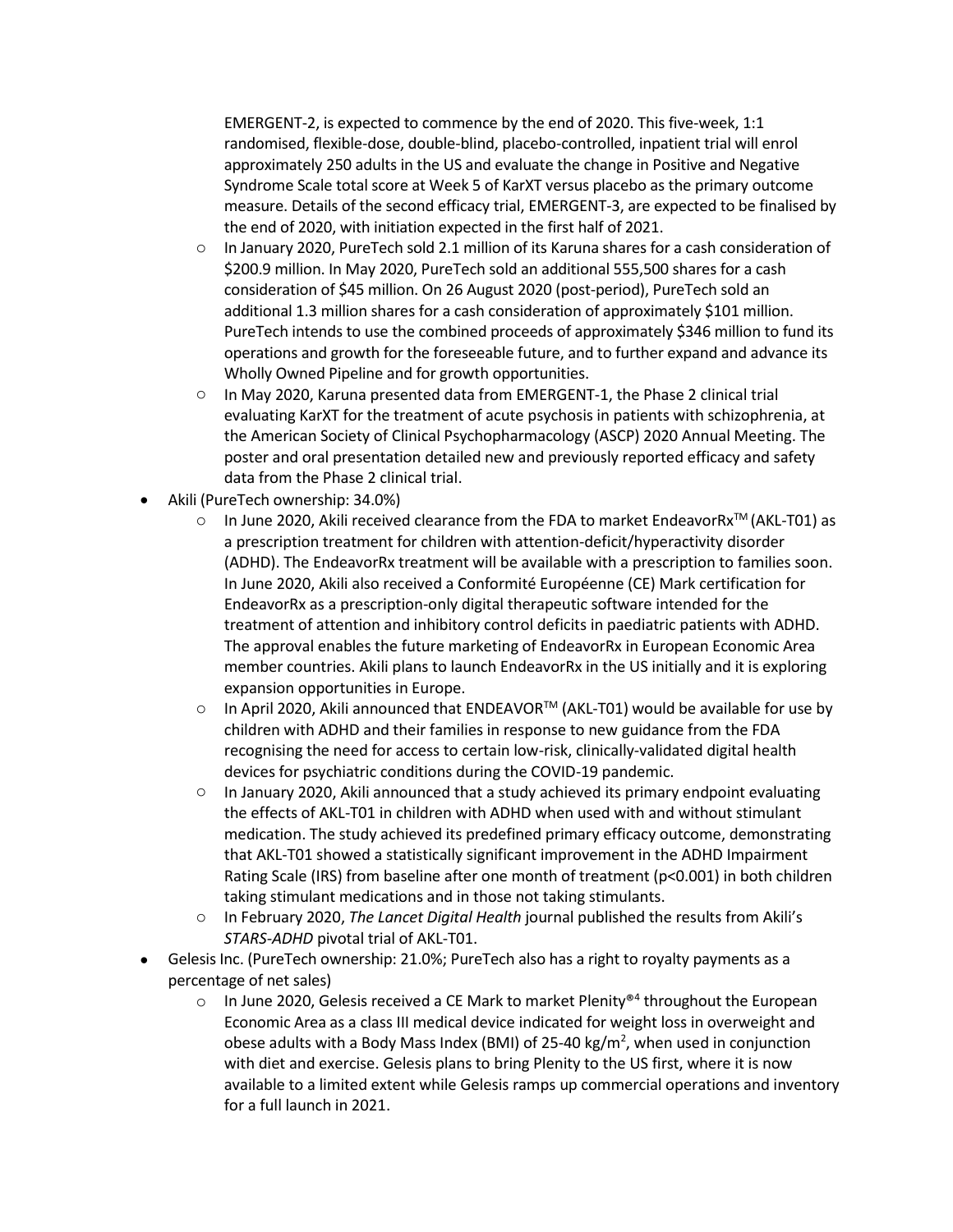- $\circ$  In June 2020, Gelesis announced a partnership with China Medical Systems Holdings Ltd. (CMS) for the commercialisation of Plenity in China. Through the terms of the deal, CMS provides to Gelesis \$35 million upfront in a combination of licensing fees and equity investment with the potential for an additional \$388 million in future milestone payments as well as royalties.
- o In March 2020, Gelesis was named to *Fast Company's* list of the World's Most Innovative Companies for 2020 in the Biotech category.
- Vedanta Biosciences, Inc. (PureTech ownership: 50.4%)
	- $\circ$  In June 2020, Vedanta announced positive topline data from two Phase 1 studies in healthy volunteers of VE202, Vedanta's orally-administered live biotherapeutic product (LBP) candidate for IBD. A more complete study dataset and analyses will be submitted to a peer-reviewed journal. Vedanta has regained full rights to the programme from Janssen Biotech, Inc. and plans to take the programme forward into Phase 2 studies over the next 12 months.
	- o Vedanta has also continued to progress its three ongoing clinical trials of VE303, VE416 and VE800. In 2021, Vedanta anticipates topline results from a Phase 2 trial of VE303 in high-risk CDI, a Phase 1/2 study of VE416 for food allergy, and a first-in-patient clinical trial of VE800 in combination with Bristol-Myers Squibb's programmed death-1 (PD-1) immune checkpoint inhibitor Opdivo® (nivolumab) in patients with select types of advanced or metastatic cancer.
	- $\circ$  In June 2020, Vedanta strengthened its balance sheet with an additional \$12 million in new equity and R&D collaboration funds, bringing its total Series C round to \$71.1 million.
- Follica Incorporated (PureTech ownership: 78.3%; PureTech also has a right to royalty payments as a percentage of net sales)
	- $\circ$  In June 2020, Follica announced positive feedback from an End-of-Phase 2 meeting with the FDA for its programme to treat male androgenetic alopecia. Follica plans to advance the programme into Phase 3 development in the second half of 2020 following the successful safety and efficacy optimisation study announced in December 2019.
- Vor Biopharma Inc. (PureTech ownership: 11.8%)
	- $\circ$  In the July 2020 post-period, Vor announced a \$110 million Series B financing to advance VOR33 into clinical trials, deepen its portfolio and accelerate the validation of additional targets for its scientific platform.
	- $\circ$  In January 2020, Vor held a pre-IND meeting with the FDA to gather feedback to assemble the data package for a potential IND filing. Vor expects to initiate a Phase 1 study of VOR33 in acute myeloid leukaemia in 2021.
	- o In May 2020, Vor announced the appointment of Nathan Jorgensen, PhD, as chief financial officer.
	- $\circ$  In the July 2020 post-period, Vor announced the appointments of Daniella Beckman and David Lubner to its Board of Directors and Christopher Slapak, MD, as chief medical officer.
- Alivio Therapeutics, Inc. (PureTech ownership: 78.6%)
	- $\circ$  Alivio continued to advance its targeted disease immunomodulation platform for the potential treatment of chronic and acute inflammatory disorders. Alivio expects to file an IND for ALV-306 in pouchitis and initiate a clinical trial in 2021. Alivio also expects to file an IND for ALV-107 for IC/BPS in 2021 and an IND for ALV-304 in Inflammatory Bowel Disease (IBD) in 2022. Alivio is also evaluating the potential application of its proprietary platform to enable the oral administration of biologics in additional indications.
- Sonde Health, Inc. (PureTech ownership: 45.8%)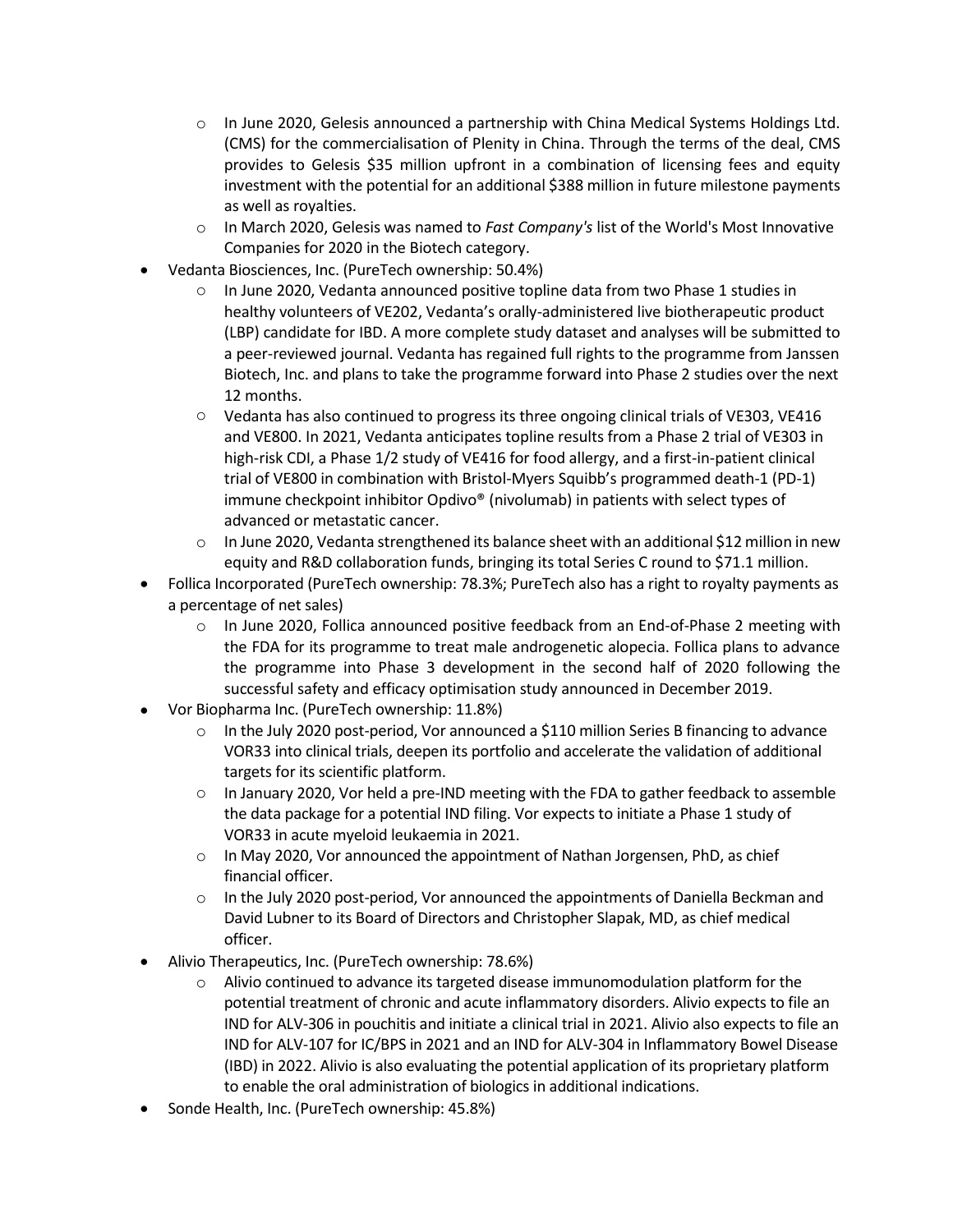- $\circ$  In the July 2020 post-period, Sonde launched Sonde One, a new voice-enabled health detection and monitoring app, to potentially help employers reopen offices in the rapidly changing COVID-19 environment. The tool combines 6-second voice analysis, CDCinformed COVID-19 questionnaire and body temperature reading in one app and is designed to give employees clear instructions about where they can work within one minute.
- o To date, Sonde has collected 300,000 voice samples from over 50,000 individuals, as a part of the ongoing validation of its platform.
- Entrega, Inc. (PureTech ownership: 72.9%)
	- $\circ$  Entrega continued to advance its platform for the oral delivery of biologics, vaccines and other drugs that are otherwise not efficiently absorbed when taken orally. As part of its collaboration with Eli Lilly, Entrega is progressing a broad range of prototypes in preclinical studies.
- 3) Relevant ownership interests for Founded Entities were calculated on a diluted basis (as opposed to a voting basis) as of 30 June 2020, including outstanding shares, options and warrants, but excluding unallocated shares authorised to be issued pursuant to equity incentive plans. Ownership of Vor is based on the assumption that all future tranches of the most recent financing round are funded. Karuna ownership is calculated on an outstanding voting share basis as of 26 August 2020.
- 4) Important Safety Information: Plenity is contraindicated in patients who are pregnant or are allergic to cellulose, citric acid, sodium stearyl fumarate, gelatine, or titanium dioxide. Plenity may alter the absorption of medications. Read Sections 6 and 8.3 of the Instructions for Use carefully. Avoid use in patients with the following conditions: esophageal anatomic anomalies, including webs, diverticuli, and rings; suspected strictures (such as patients with Crohn's disease); or complications from prior gastrointestinal (GI) surgery that could affect GI transit and motility. Use with caution in patients with active GI conditions such as gastro-esophageal reflux disease (GERD), ulcers or heartburn. The overall incidence of adverse events (AEs) in the Plenity group was no different than the placebo group. The most common side effects were diarrhea, distended abdomen, infrequent bowel movements, and flatulence. For the safe and proper use of Plenity[, US Instructions for Use](https://www.myplenity.com/static/pdfs/hcp-isi.pdf) or th[e EU Instructions for Use.](https://bit.ly/2wt8oCo)

# **Upcoming Milestones (next 12 to 24 months)**

Several milestones are anticipated over the next 12 to 24 months:

- PureTech anticipates results from a multiple ascending dose study of LYT-100 in healthy participants in the second half of 2020.
- PureTech expects to initiate a global, randomised, placebo-controlled Phase 2 trial of LYT-100 for the treatment for serious respiratory complications linked to inflammation and fibrosis that persist following the resolution of SARS-CoV-2 (COVID-19) infection in Q3 2020, with topline results anticipated in mid-2021.
- PureTech expects to initiate a proof-of-concept study of LYT-100 in people with breast cancerrelated, upper limb secondary lymphoedema in the second half of 2020, with topline results anticipated in 2021.
- PureTech is exploring the potential application of LYT-100 in additional respiratory conditions, including idiopathic pulmonary fibrosis (IPF) and interstitial lung diseases (ILDs).
- PureTech expects to file an IND for LYT-200 and to initiate a Phase 1 study in solid tumours in the second half of 2020, with results anticipated in 2021.
- PureTech plans to continue to advance preclinical and biomarker studies for LYT-210 in the second half of 2020.
- PureTech expects to carry out additional preclinical studies with LYT-300 (oral allopregnanolone) to support the initiation of first-in-human clinical studies by the end of 2021. Achieving oral bioavailability for allopregnanolone, a natural neurosteroid, may enable its development for the potential treatment of a range of neurological conditions.
- PureTech expects preclinical proof-of-concept data in the second half of 2020 and anticipates results from a non-human primate proof-of-concept study in 2021 for its Orasome technology platform, which utilises multiple vesicle components, including those isolated from milk. This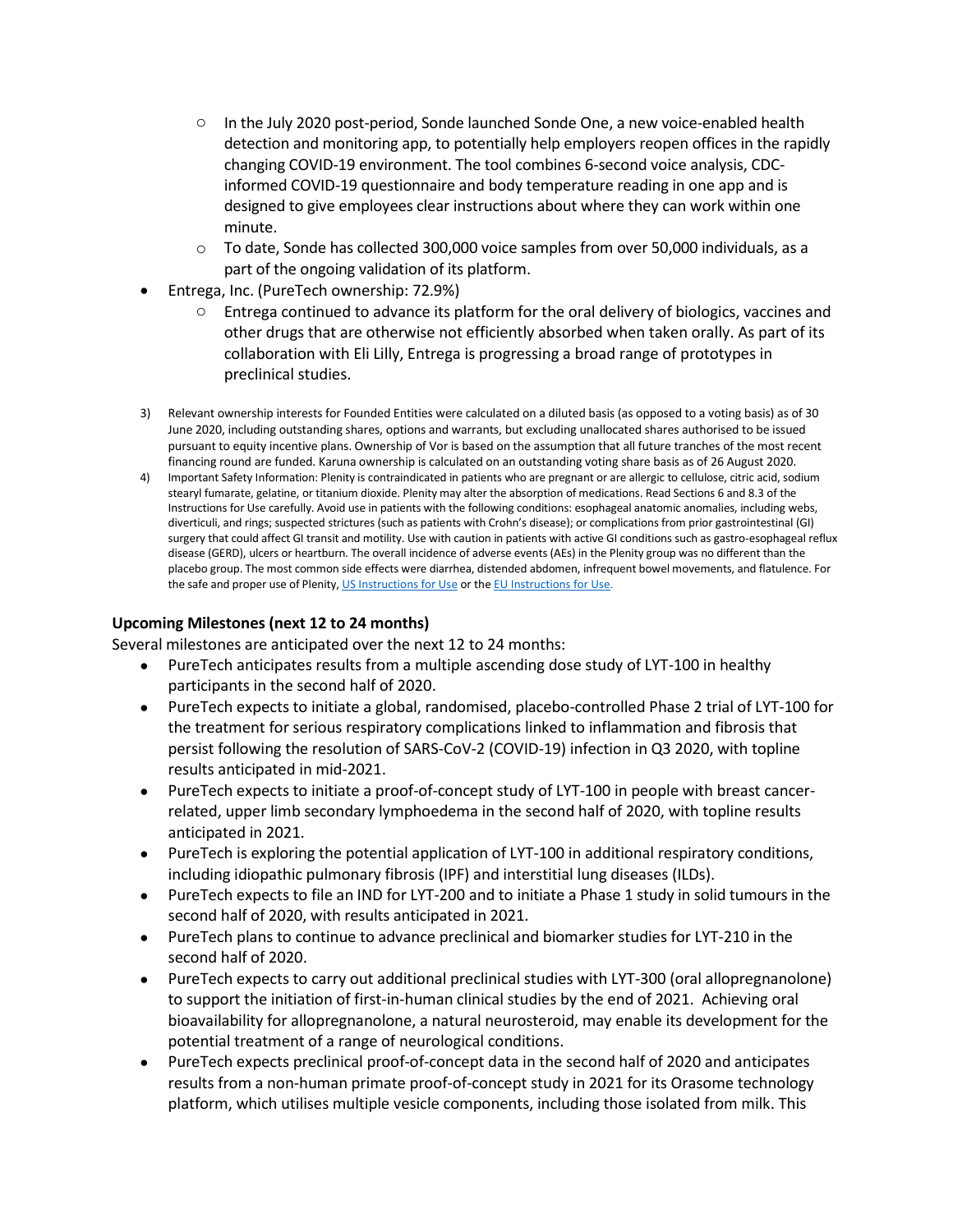work could lay the foundation for IND-enabling clinical studies for one or more additional product candidates.

- PureTech expects to submit data to a peer-reviewed publication in 2021 from its work exploring nodes of intervention for modulating the architectural framework that enables the meningeal lymphatics to play a crucial role at the brain-immune nexus and improve macromolecular drainage.
- Karuna expects to initiate the first Phase 3 trial in the EMERGENT programme, EMERGENT-2, evaluating KarXT for the treatment of adults with schizophrenia, by the end of 2020.
- Karuna expects topline results from a Phase 1b clinical trial evaluating the safety and tolerability of KarXT in healthy elderly volunteers by the end of 2020.
- Akili expects that the EndeavorRx<sup>TM</sup> treatment will be available with a prescription to families in the US soon.
- Gelesis expects a full launch of Plenity® in the US in 2021.
- Gelesis expects to initiate a Phase 3 study of GS500 in functional constipation in the second half of 2020.
- Gelesis plans to seek FDA input on the requirements for expanding the Plenity label for treating adolescents.
- Gelesis expects topline results from a Phase 2 study of Gelesis200 in weight management and glycaemic control in adults with type 2 diabetes and prediabetes in 2021.
- Gelesis expects to initiate a Phase 2 study of GS300 in non-alcoholic steatohepatitis/non-alcoholic fatty liver disease (NASH/NAFLD) in the second half of 2020.
- Vedanta expects to advance VE202 into a Phase 2 study in IBD in 2021.
- Vedanta anticipates topline results from a Phase 2 trial of VE303 in high-risk CDI in 2021.
- Vedanta anticipates topline results from the first-in-patient clinical trial of VE800 in combination with Bristol-Myers Squibb's programmed death-1 (PD-1) immune checkpoint inhibitor Opdivo<sup>®</sup> (nivolumab) in patients with select types of advanced or metastatic cancer in 2021.
- Vedanta anticipates topline data from a Phase 1/2 study of VE416 for food allergy in 2021.
- Follica expects to initiate a Phase 3 registration study in male androgenetic alopecia in the second half of 2020.
- Vor expects to initiate a Phase 1 study of VOR33 in acute myeloid leukaemia in 2021.
- Alivio expects to file an IND for ALV-306 in pouchitis and initiate a clinical trial in 2021.
- Alivio expects to file an IND for ALV-107 for IC/BPS in 2021 and an IND for ALV-304 in IBD in 2022.
- Sonde anticipates topline results from a depression detection study in the second half of 2020.

# **Financial Highlights:**

- PureTech Level Cash Reserves<sup>5</sup> grew by \$189.9 million within the period, and as of 30 June 2020 were \$310.5 million (31 December 2019: \$120.6 million). These figures exclude the approximate \$101 million in proceeds from the 26 August 2020 sale of 1.3 million Karuna common shares.
- Consolidated Cash Reserves<sup>6</sup> at 30 June 2020 were \$340.1 million (31 December 2019: \$162.4 million).
- Founded Entities also strengthened their collective balance sheets by attracting \$136.5 million<sup>7</sup> in equity investments and non-dilutive funding, including \$135.5 million from third parties. The balance of the funding is between PureTech and its Founded Entities. Since July 2018, Founded Entities have raised over \$890 million, of which \$823.4 (92%) was from third parties.
- Operating Loss for the period was \$52.8 million (30 June 2019: \$70.3 million).
- 5) PureTech Level Cash Reserves represent cash balances and short-term investments held at PureTech Health LLC, PureTech Management, Inc., PureTech Health PLC, PureTech Securities Corporation of \$284.2 million and the internal pipeline of \$26.3million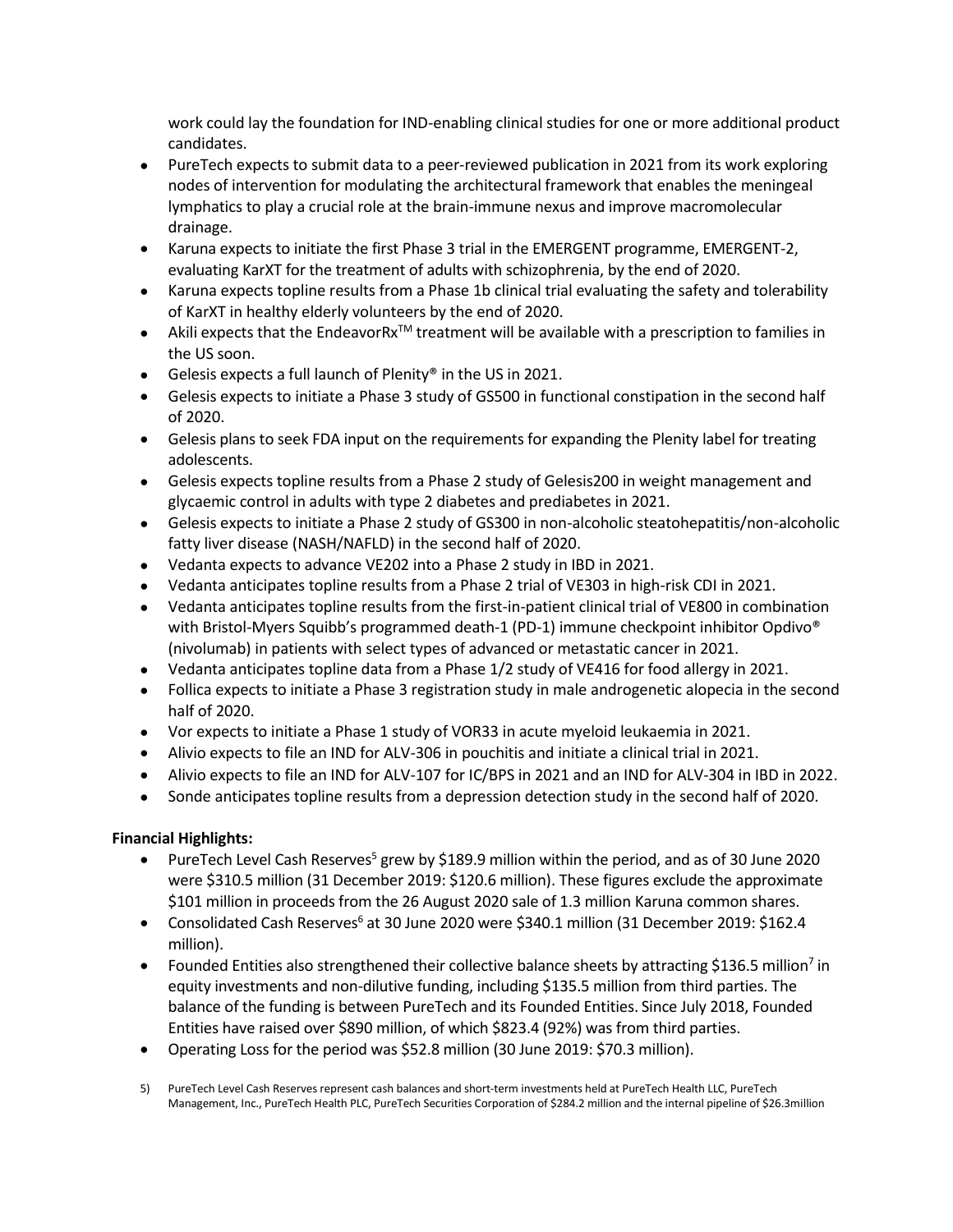for the six months ended 30 June 2020, all of which are wholly-owned entities of PureTech, excluding cash balances and short-term investments of Controlled Founded Entities.

- 6) Consolidated Cash Reserves includes cash balances of \$340.1million and short-term investments of nil at 30 June 2020 as shown on the Consolidated Statements of Financial Position.
- 7) Vor's \$110 million Series B is included in this figure as it closed in June 2020 and was announced in the July 2020 post-period.

Commenting on PureTech's half-yearly results, Daphne Zohar, founder and chief executive officer of PureTech, said:

"The first half of 2020 has been an exceptional period for PureTech with the achievement of multiple notable regulatory milestones, important clinical progress and substantial financings and monetisation events across our Wholly Owned Pipeline and Founded Entities. In the month of June alone we announced the FDA clearance of Akili's EndeavorRx<sup>™</sup> and the European marketing authorisation of both Gelesis' Plenity® and Akili's EndeavorRx, two products initiated and developed from PureTech's unique and productive R&D engine. We are proud to have delivered on our commitment to patients in two areas of medicine where great need exists, and we look forward to the US launch of both products in the near-term.

"We also progressed our Wholly Owned Pipeline with the initiation of a Phase 1 study for LYT-100, which we plan to advance into two, Phase 2 studies for the treatment of serious respiratory complications that persist following the resolution of COVID-19 infection and breast cancer related lymphoedema before the end of the year, along with a Phase 1 study of LYT-200 for the treatment of solid tumours.

"During this period, we have also demonstrated a strong commitment to value realisation through the monetisation of Founded Entity equity. In the first half of 2020 we generated over \$245 million from the sales of minority shares in certain Founded Entities to help fuel the future growth of the Company, and we are well-capitalised into the first quarter of 2024 with \$310.5 million as of 30 June 2020. We have also generated an additional approximately \$101 million in the August post-period from a subsequent sale of Founded Entity equity.

"We are energised by the progress from the first half of the year, and we aim to continue this momentum across our Wholly Owned Pipeline and our Founded Entities as we collectively work to deliver highly differentiated medicines for patients and value for shareholders."

#### **For more information, please contact:**

| PureTech<br>Daphne Zohar, founder & chief executive officer<br>Allison Mead Talbot, head of communications | +1 617 456 0032      |
|------------------------------------------------------------------------------------------------------------|----------------------|
| FTI Consulting (Communications adviser to<br>PureTech)<br>Ben Atwell<br>Rob Winder                         | +44 (0) 20 3727 1000 |

For more information, visit [www.puretechhealth.com](http://www.puretechhealth.com/) or connect with PureTech o[n Twitter](https://twitter.com/puretechh) an[d LinkedIn](https://www.linkedin.com/company/puretech-health/?viewAsMember=true)

*This half-yearly results release may contain forward-looking statements. These statements reflect the Board's current view, are subject to a number of material risks and uncertainties and could change in the future. Factors that could cause or contribute to such changes include, but are not limited to, the general*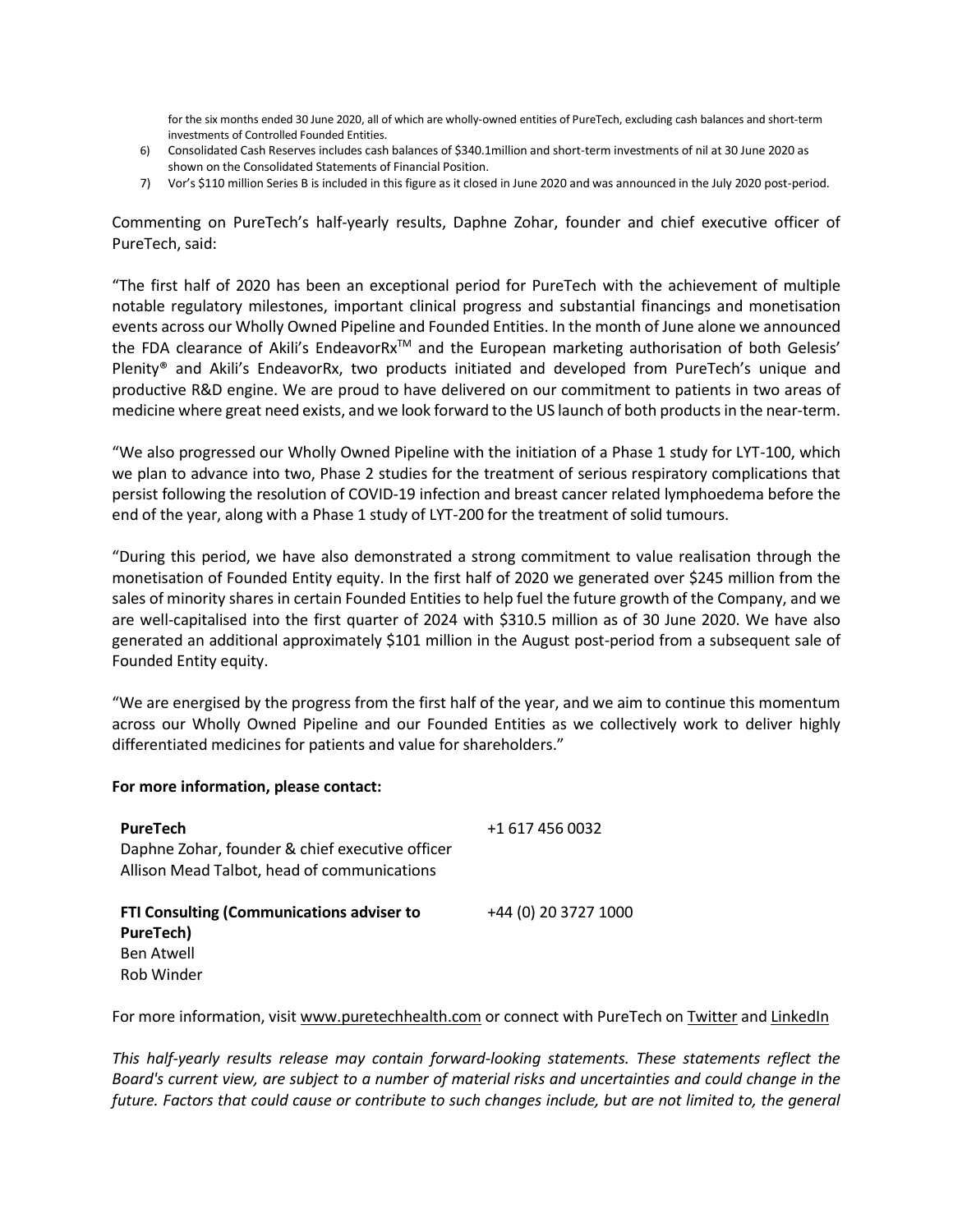*economic climate and market conditions, as well as specific factors relating to the financial or commercial prospects or performance of PureTech's business units.* 

*This announcement contains inside information for the purposes of Article 7 of Regulation (EU) 596/2014.*

## **Interim Management Report**

## **Introduction**

PureTech's unique model for bringing innovative medicines to patients has been validated by multiple clinical, regulatory and financial achievements over the first six months of 2020. The Company's productive R&D engine has resulted in 24 products and product candidates that are being advanced across its Founded Entities and Wholly Owned Pipeline. Two of these products (Gelesis' Plenity and Akili's EndeavorRx) have received both FDA clearance and Conformité Européenne (CE) Mark certification in Europe, with three of these marketing authorisations occurring in June 2020. Additionally, following the success of Karuna's (Nasdaq: KRTX) Phase 2 KarXT trial, PureTech has generated approximately \$346 million in cash from the sales of minority shares since January 2020 (\$245 million as of 30 June 2020 and an additional approximately \$101 million on 26 August 2020) to help fuel the future growth of the Company.

All of the underlying programmes and platforms supporting these products and candidates were initially identified or invented and then advanced by PureTech through key validation points based on the Company's unique insights into the biology of the Brain, Immune and Gut (BIG) systems and the interface between those systems (the BIG Axis). PureTech's disease-focused drug discovery process begins in collaboration with the world's leading domain experts to break down specific diseases in order to identify, review and empirically test unpublished scientific discoveries in a modality agnostic and unbiased way. PureTech's key relationships have consistently provided access to important discoveries before they were known to others in the industry, and this proactive approach has enabled PureTech to license potential programmes from their laboratories or companies of origin and to file patents around discoveries before they are published. To reduce early development risk, PureTech prioritises approaches based on preliminary signals of human efficacy and expected favourable safety profiles by conducting "fail fast" experiments to de-risk and validate candidates in a cost-effective way.

The Company's proven track record of boundless innovation and unbiased scientific validation has demonstrated high probabilities of clinical success, particularly in the stages where industry failures are typically high. This has enabled PureTech to rapidly convert these findings into valuable therapeutic products and candidates. With this model, PureTech has created significant value across its Founded Entities, and the Company is set to replicate this success through its Wholly Owned Pipeline.

PureTech will continue to leverage its experience and network with the goal of identifying, inventing, developing and commercialising innovative new therapeutics leveraging the science of the BIG Axis to address significant medical needs. This also enables the future accretion of value via three paths. The first is centred on the development of PureTech's wholly-owned programmes, which includes four product candidates (LYT-100, LYT-200, LYT-210 and LYT-300) and three innovative technology platforms. The second is based on the strategic monetisation of PureTech's equity holdings in its Founded Entities after significant value creation has occurred. The third is through advancing PureTech's discovery programmes by partnering non-core applications via non-dilutive funding sources, including partnerships and grants, to enable retention of value.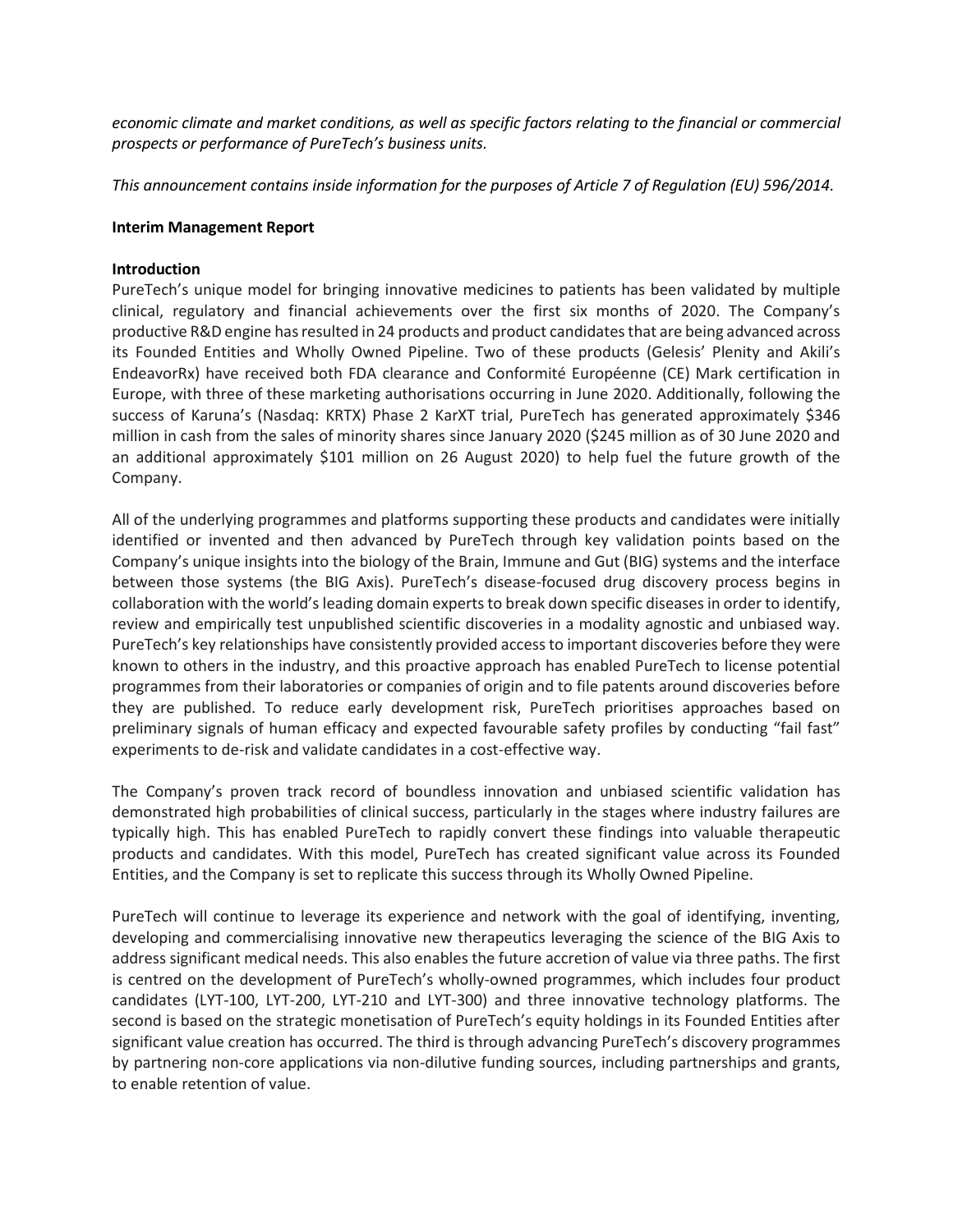This combination of development of the wholly-owned programmes, advancement of the Founded Entities and optionality to pursue non-dilutive partnerships and funding provides a unique and multipronged engine fuelling potential future growth while allowing PureTech to more fully capture the value of milestones at a PureTech parent company level. PureTech is working proactively to introduce investors outside of the UK to its equity story, with the aim to broaden its shareholder base to include additional investors from other jurisdictions.

As part of PureTech's commitment to driving value for shareholders, the Company is currently engaged in efforts to broaden its access to the US capital markets including actively advancing a potential US listing on Nasdaq of American Depository Shares.

As noted in the 2019 Annual Report published by the Company on 9 April 2020, PureTech has taken measures to ensure the safety and well-being of its employees in light of the COVID-19 pandemic, while continuing to execute against its business objectives. Though the pandemic necessitated a temporary pause for some clinical trials at PureTech's Founded Entities, the Company does not believe any clinical trials have been materially delayed. All current timeline guidance accounts for any interruptions over the past few months, and PureTech will continue to monitor the effects of the pandemic across the organisation. PureTech also plans to advance LYT-100 as a potential treatment for serious respiratory complications linked to inflammation and fibrosis that persist following the resolution of COVID-19 infection (Long COVID), and expects to initiate a global, randomised, placebo-controlled trial in Q3 2020, with topline results expected in mid-2021.

A selection of notable developments across the Group follows below.

# **Notable Developments**

# *Wholly Owned Pipeline*

In the first half of 2020, PureTech has continued to strengthen its Wholly Owned Pipeline focused on the lymphatic system and related immunological disorders.

During 2020, PureTech has rapidly advanced its clinical-stage product candidate LYT-100 (deupirfenidone) for the potential treatment of a range of conditions involving fibrosis, inflammation and impaired lymphatic flow. In May 2020, PureTech announced plans to advance LYT-100 as a potential treatment for serious respiratory complications linked to inflammation and fibrosis that persist following the resolution of SARS-CoV-2 (COVID-19) infection. The global, randomised, placebo-controlled Phase 2 trial is expected to begin in Q3 2020 with topline results expected in mid-2021. The announcement followed the March 2020 initiation of PureTech's multiple ascending dose study to evaluate the safety, tolerability and pharmacokinetic profile of LYT-100 in healthy participants. Results from this trial are anticipated later this year, and a subsequent proof-of-concept study in people with breast cancer-related, upper limb secondary lymphoedema is expected to begin in 2020, with topline results expected in 2021. PureTech is also evaluating additional inflammatory and fibrotic conditions that could potentially be addressed with LYT-100.

PureTech also progressed development of its first-in-class, fully-human monoclonal antibodies targeting galectin-9 (LYT-200) and immunosuppressive γδ1 (gamma delta-1) T cells (LYT-210) for the potential treatment of intractable cancers. In June 2020, PureTech announced new data establishing galectin-9 as a novel target for cancer immunotherapy and providing evidence that therapies targeting galectin-9 may enable the immune system to attack an array of solid tumours. The data were shared in a scientific poster presented at the American Association for Cancer Research (AACR) 2020 Virtual Annual Meeting and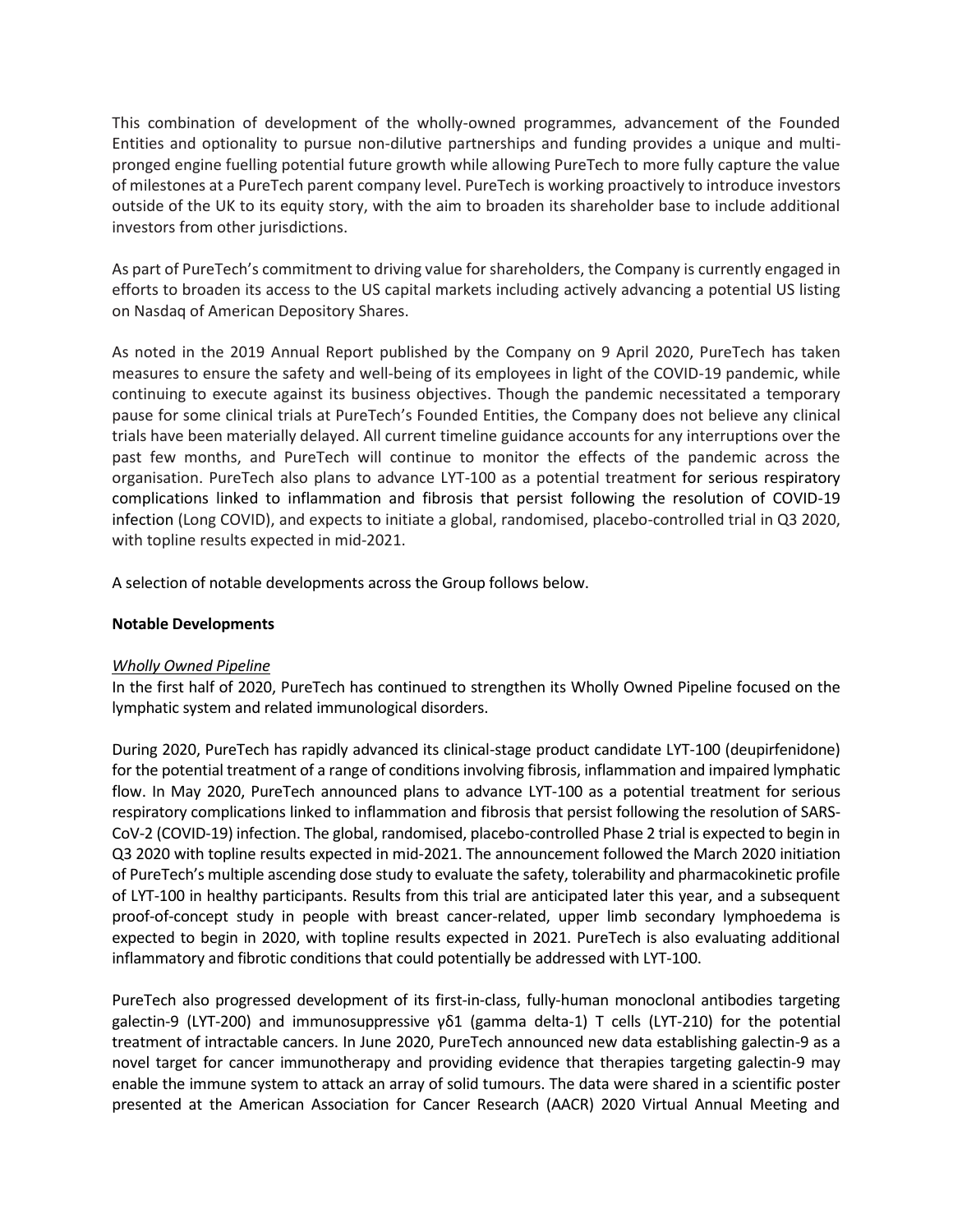support PureTech's wholly-owned novel monoclonal antibody LYT-200, which is designed to selectively inhibit galectin-9. PureTech expects to file an IND for LYT-200 and to initiate a Phase 1 study in solid tumours in the second half of 2020, with results anticipated in 2021. The Company also plans to continue to advance preclinical and biomarker studies for LYT-210 in the second half of 2020.

PureTech is advancing its Glyph technology platform, which employs the body's natural lipid absorption and transport process to orally administer drugs via the lymphatic system by (1) targeting the mesenteric lymph nodes and (2) bypassing first-pass metabolism. To date, PureTech has evaluated and validated more than 20 molecules as well as a range of novel linker chemistries that have demonstrated promising lymphatic targeting in preclinical studies. The most advanced of these is LYT-300, which is an oral form of FDA-approved allopregnanolone that may be applicable to a range of neurological conditions (versus 60 hour intravenous infusion of the currently marketed drug Zulresso<sup>™</sup>). PureTech has demonstrated oral bioavailability with LYT-300 in large animals (non-human primates) of over 30 per cent and plans to carry out additional preclinical studies with LYT-300 (oral allopregnanolone) to support the initiation of first-inhuman clinical studies by the end of 2021. Achieving oral bioavailability for allopregnanolone, a natural neurosteroid, may enable its development for the potential treatment of a range of neurological conditions. PureTech has also continued to collaborate with Boehringer Ingelheim on applying the Glyph technology platform in the immuno-oncology space.

Additionally, PureTech has progressed its Orasome technology platform, which utilises multiple vesicle components, including those isolated from milk. The platform is designed to transport macromolecular medicines to selected mucosal cell types of the intestinal tract, where the therapeutics act either directly in the GI tract, transit through the mucosa to the underlying lymphatic vascular network or, in the case of cargos that yield messenger RNAs (mRNAs), enable the body to produce its own therapeutic proteins and peptides, such as antibodies within mucosal cells that are secreted into the mucosal lymphatic vascular network for subsequent systemic distribution. Using PureTech's Orasome technology, it may be possible for a patient to take an oral drug product that will permit their own GI tract cells to make virtually any type of therapeutic protein. This approach also has the potential to provide a more convenient and significantly less expensive means to deliver biological medicines. PureTech expects preclinical proof-of-concept data in the second half of 2020 and anticipates results from a non-human primate proof-of-concept study in 2021. The proof-of-concept studies are designed to evaluate the presence of therapeutic serum levels of biotherapeutics (peptides and proteins such as antibodies) produced by the body following the oral administration of designer payloads. This work could lay the foundation for IND-enabling clinical studies for one or more additional product candidates to be included in the Company's Wholly Owned Pipeline. PureTech has also regained full rights to certain milk exosome technology applications from F. Hoffmann-La Roche Ltd and Hoffmann-La Roche Inc, enabling PureTech to advance this technology for antisense oligonucleotides.

PureTech has continued to progress its meningeal lymphatics platform, which aims to correct lymphatic dysfunction in the brain to potentially improve outcomes for a range of neurodegenerative and neuroinflammatory conditions that are not currently effectively treated, such as AD and Parkinson's disease. The Company is mapping the architectural framework that enables the meningeal lymphatics to play a crucial role at the brain-immune nexus, and – coupled with a deep understanding of the trafficking of therapeutics – is exploring nodes of intervention for modulating this vasculature and improving macromolecular drainage. Data from this work will be submitted to a peer-reviewed publication in 2021.

#### *Founded Entities*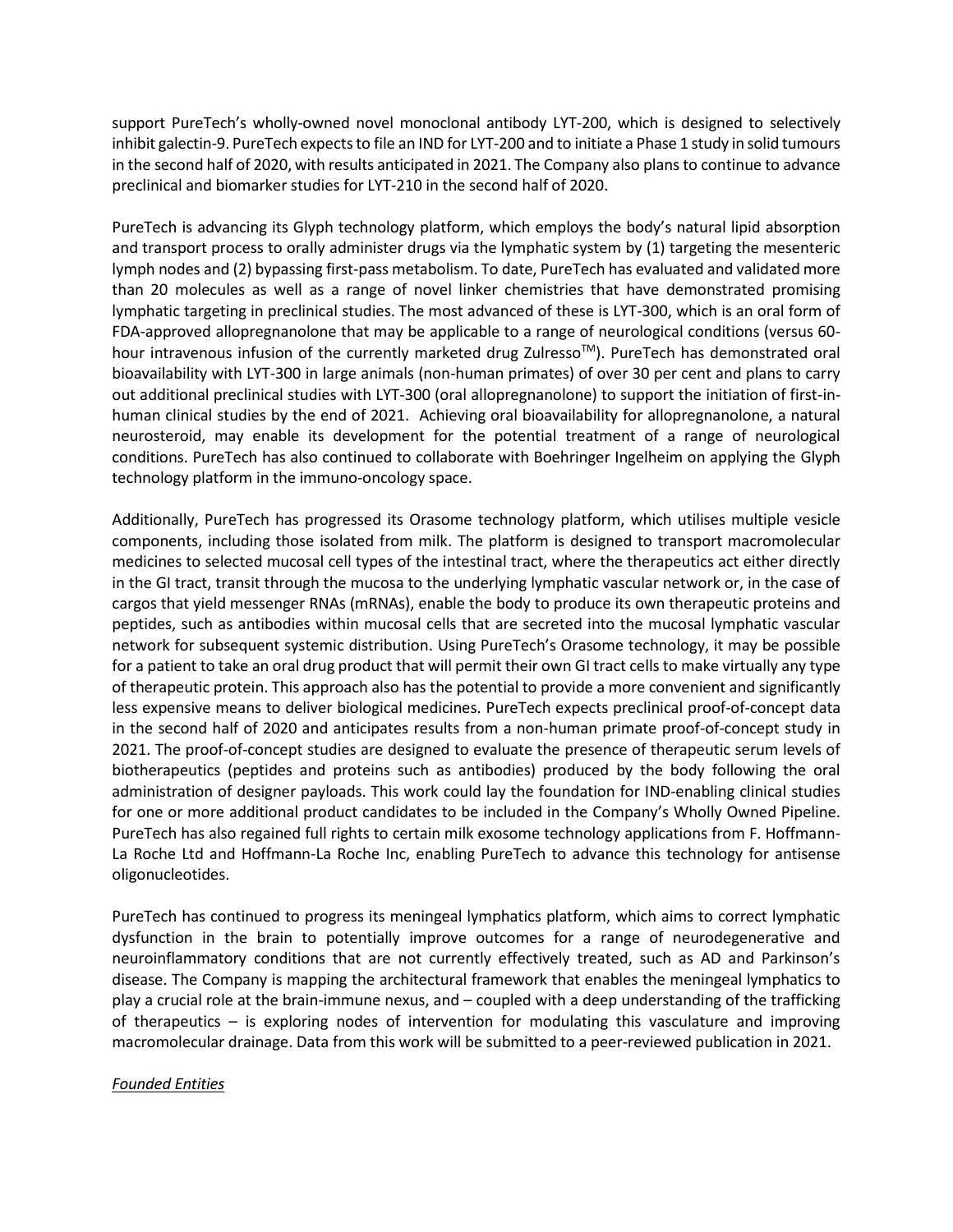PureTech's Founded Entities have had a strong start to 2020 with multiple regulatory milestones, excellent clinical progress and validating strategic financings.

Karuna has made strong progress towards developing novel therapies with the potential to transform the lives of people with disabling and potentially fatal neuropsychiatric disorders. In June 2020, Karuna announced next steps in the EMERGENT programme, the clinical programme evaluating KarXT for the treatment of adults with schizophrenia, following the completion of a successful End-of-Phase 2 meeting with the FDA. The outcome of the meeting supports the progression of KarXT into Phase 3 development. Karuna plans to initiate two five-week inpatient trials evaluating the efficacy and safety of KarXT for the treatment of acute psychosis in adults with schizophrenia. The first Phase 3 trial, EMERGENT-2, is expected to commence by the end of 2020. This five-week, 1:1 randomised, flexible-dose, double-blind, placebocontrolled, inpatient trial will enrol approximately 250 adults in the US and evaluate the change in Positive and Negative Syndrome Scale total score at Week 5 of KarXT versus placebo as the primary outcome measure. Details of the second efficacy trial, EMERGENT-3, will be finalised by the end of 2020, with initiation expected in the first half of 2021. Additionally, Karuna anticipates topline results from a Phase 1b clinical trial evaluating the safety and tolerability of KarXT in healthy elderly volunteers by the end of 2020. This Phase 1b trial is designed to demonstrate safety and tolerability of KarXT in healthy elderly volunteers with the goal of selecting the most appropriate dose to carry forward into future studies in patients with dementia-related psychosis.

In January 2020, PureTech sold 2.1 million of its Karuna shares for a cash consideration of \$200.9 million, and in May, PureTech sold an additional 555,500 shares for a cash consideration of \$45 million. On 26 August 2020 (post-period), PureTech sold an additional 1.3 million shares for a cash consideration of approximately \$101 million. The Company has generated proceeds of approximately \$346 million from the combined sales and intends to use the proceeds to fund its operations and growth and to further expand and advance its Wholly Owned Pipeline and for growth opportunities. As of 26 August 2020, PureTech holds 3,406,564 shares of Karuna common stock, which is equal to 12.8 per cent of Karuna's outstanding shares. PureTech also has a right to royalty payments on net sales of any commercialised product covered by a license granted by PureTech to Karuna.

In May 2020, Karuna presented new and previously reported efficacy and safety data from EMERGENT-1, the Phase 2 clinical trial of KarXT for the treatment of acute psychosis in patients with schizophrenia, at the American Society of Clinical Psychopharmacology (ASCP) 2020 Annual Meeting. The data further support the potential of KarXT to provide a new, unique and mechanistically differentiated therapeutic for the treatment of schizophrenia.

Akili has continued to progress its broad pipeline of digital therapeutics designed to improve cognitive function associated with medical conditions across neurology and psychiatry through a number of milestones in 2020. In June 2020, Akili announced that the FDA granted clearance to market EndeavorRx<sup>™</sup> (AKL-T01) as a prescription treatment for children with ADHD. Delivered through a captivating video game experience, EndeavorRx is indicated to improve attention function as measured by computer-based testing in children ages 8-12 years old with primarily inattentive or combined-type ADHD, who have a demonstrated attention issue. Akili expects that the EndeavorRx treatment will be available with a prescription to families soon. The announcement followed the April announcement that ENDEAVOR™ would be available for use by children with ADHD and their families in response to new guidance from the FDA recognising the need for access to certain low-risk clinically-validated digital health devices for psychiatric conditions, including ADHD, during the COVID-19 pandemic. Also in June 2020, Akili announced that it had received approval to market EndeavorRx in Europe. Akili received a Conformité Européenne (CE) Mark certification for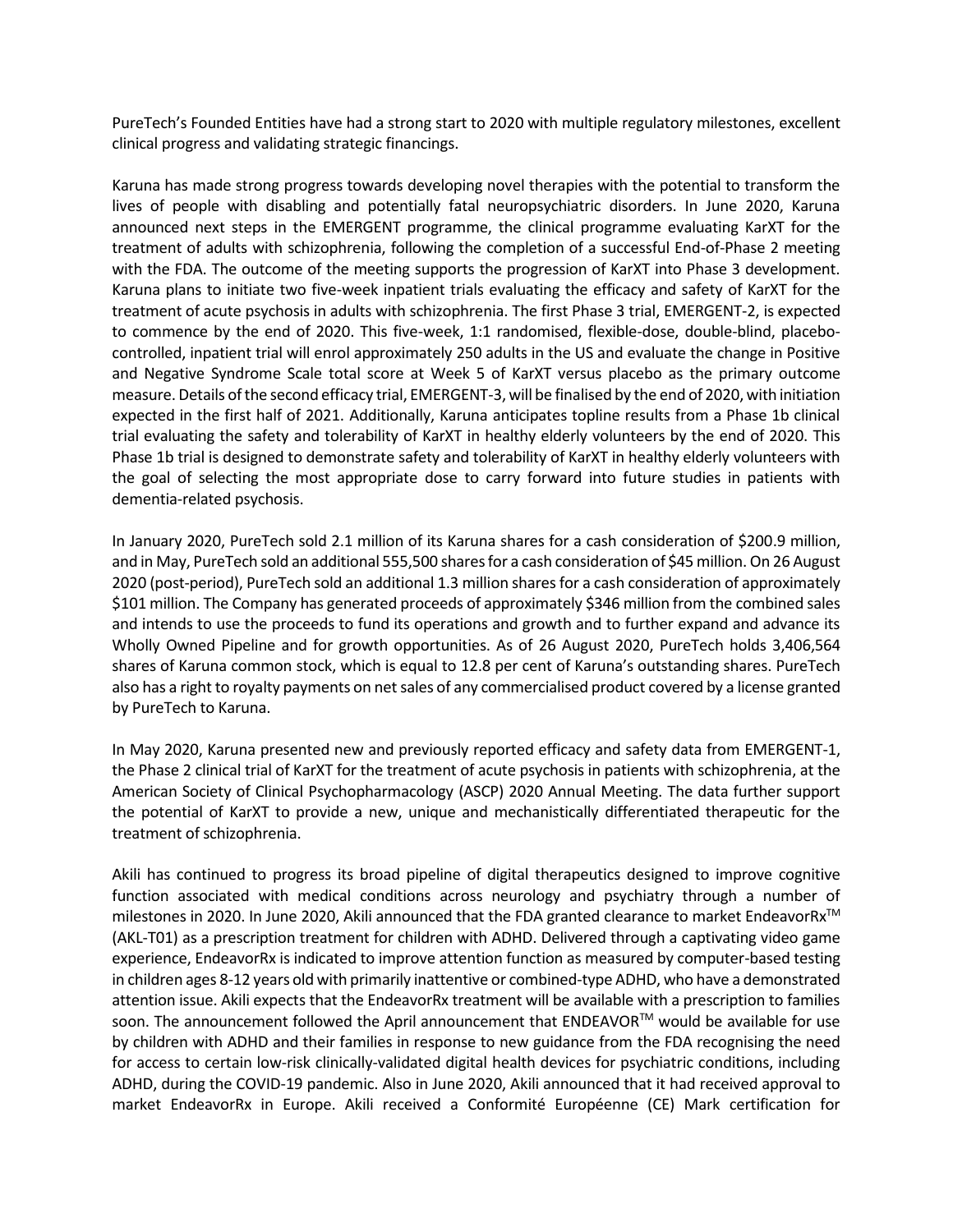EndeavorRx as a prescription-only digital therapeutic software intended for the treatment of attention and inhibitory control deficits in paediatric patients with ADHD. The CE Mark approval enables the future marketing of EndeavorRx in European Economic Area member countries. With a near-term focus on launching the EndeavorRx prescription treatment in the US first, Akili is exploring expansion opportunities in Europe as part of its global strategy.

In January 2020, Akili announced that a study achieved its primary endpoint evaluating the effects of AKL-T01 in children with ADHD when used with and without stimulant medication. The study achieved its predefined primary efficacy outcome, demonstrating that AKL-T01 showed a statistically significant improvement in the ADHD Impairment Rating Scale (IRS) from baseline after one month of treatment (p<0.001) in both children taking stimulant medications and in those not taking stimulants.

In February 2020, *The Lancet Digital Health* journal published the results from Akili's STARS-ADHD pivotal trial of AKL-T01. The publication represents the first presentation of complete results from the *STARS-ADHD* trial, a first-of-its-kind large, randomised, multi-centre, controlled study of the company's foundational technology and the first seminal trial in a series of recent and ongoing studies of the attentional treatment.

During 2020, Gelesis has continued to advance its novel hydrogel platform technology designed to treat overweight and obesity and chronic diseases related to the GI pathway. In June 2020, Gelesis received approval to market Plenity®, a novel weight loss treatment, in Europe. Gelesis received a CE Mark for Plenity as a class III medical device indicated for weight loss in overweight and obese adults with a Body Mass Index (BMI) of 25-40 kg/m<sup>2</sup>, when used in conjunction with diet and exercise. Gelesis will now be able to market Plenity throughout the European Economic Area and in other countries that recognise the CE Mark. Gelesis plans to bring Plenity to the US first, where it is now available to a limited extent while the company ramps up its commercial operations and inventory for a full launch in 2021. Also in June 2020, Gelesis announced a partnership with China Medical Systems Holdings Ltd. (CMS) for the commercialisation of Plenty in China. Through the terms of the deal, CMS provides \$35 million upfront in a combination of licensing fees and equity investment, with the potential for an additional \$388 million in future milestone payments as well as royalties.

In March 2020, Gelesis was named to *Fast Company's* annual list of the World's Most Innovative Companies for 2020 in the Biotech category, which honours the businesses making the most profound impact on both industry and culture.

Gelesis has also continued to progress its pipeline of investigational product candidates. In the second half of 2020, Gelesis expects to initiate a Phase 2 study of GS300 in NASH/NAFLD and a Phase 3 study of GS500 in functional constipation. Gelesis expects topline results from a Phase 2 study of Gelesis200 in weight management and glycaemic control in adults with type 2 diabetes and prediabetes in 2021. Gelesis also plans to seek FDA input on the requirements for expanding the Plenity label for treating adolescents.

Vedanta Biosciences has continued to advance its pipeline of rationally-defined bacterial consortia-based product candidates to address immune-mediated diseases. In June 2020, Vedanta announced positive topline data from two Phase 1 studies in healthy volunteers of VE202, Vedanta's orally-administered live biotherapeutic product (LBP) candidate for IBD. The studies showed that VE202 was generally well-tolerated at all doses and demonstrated durable and dose-dependent colonisation. The trial was conducted by Janssen Research & Development, LLC, and a more complete study dataset and analyses will be submitted to a peer-reviewed journal. Vedanta has regained full rights to the programme and will owe Janssen singledigit royalty payments on net sales of a commercialised product. Vedanta plans to take the programme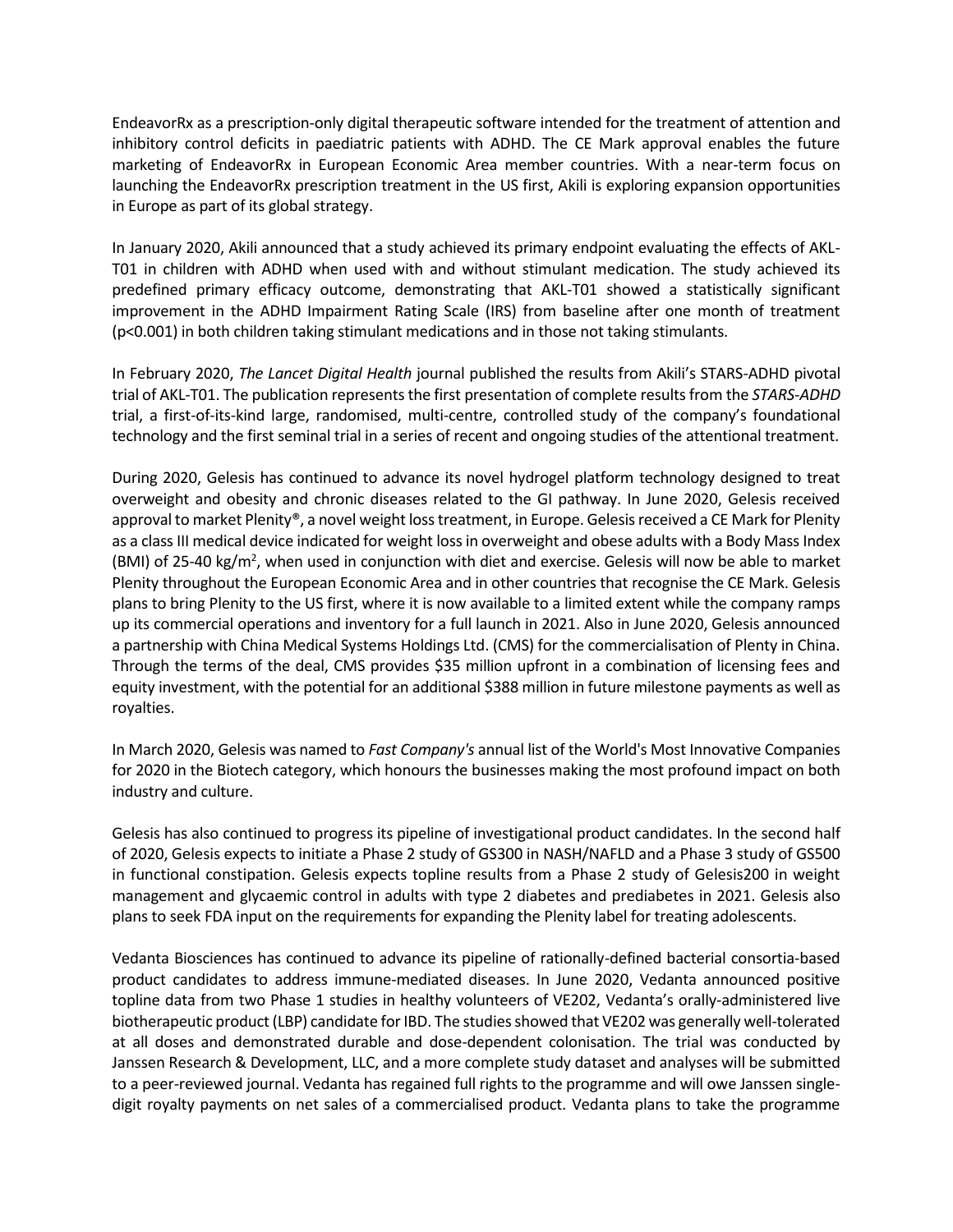forward into a Phase 2 study in 2021. Also, in June 2020, Vedanta strengthened its balance sheet with an additional \$12 million in new equity and R&D collaboration funds, bringing the total Series C round to \$71.1 million. In 2021, Vedanta anticipates topline results from a Phase 2 trial of VE303 in high-risk CDI, a Phase 1/2 study of VE416 for food allergy, and a first-in-patient clinical trial of VE800 in combination with Bristol-Myers Squibb's programmed death-1 (PD-1) immune checkpoint inhibitor Opdivo® (nivolumab) in patients with select types of advanced or metastatic cancer.

Follica has continued to progress its regenerative biology platform designed to treat androgenetic alopecia, epithelial ageing and other related conditions. In June 2020, Follica announced positive feedback from an End-of-Phase 2 meeting with the FDA for its lead programme to treat male androgenetic alopecia. The company plans to advance the programme into Phase 3 development in the second half of 2020 following the successful safety and efficacy optimisation study announced in December 2019.

Vor Biopharma progressed its pipeline of haematopoietic stem cell-based therapies for the potential treatment of haematologic malignancies. In the July 2020 post-period, Vor announced it raised \$110 million in a Series B financing. Proceeds will advance Vor's lead candidate VOR33 into clinical trials, deepen its portfolio, and accelerate the validation of additional targets for its scientific platform. In addition to financial progress, Vor held a pre-IND meeting with the FDA in January 2020 to gather important feedback to assemble the data package necessary for a potential IND filing. The company expects to initiate a Phase 1 study of VOR33 in acute myeloid leukaemia in 2021. In June 2020 Vor announced the appointment of Nathan Jorgensen, PhD, as chief financial officer, and in the July 2020 post-period Vor announced the appointments of Daniella Beckman and David Lubner to its Board of Directors and Christopher Slapak, MD, as chief medical officer.

Alivio Therapeutics continued to advance its targeted disease immunomodulation platform for the potential treatment of chronic and acute inflammatory disorders. The company expects to file an IND for ALV-306 in pouchitis and initiate a clinical trial in 2021. Alivio also expects to file an IND for ALV-107 for IC/BPS in 2021 and an IND for ALV-304 in IBD in 2022. Alivio is also evaluating the potential application of its proprietary platform to enable the oral administration of biologics in additional indications.

Sonde has continued to advance its voice-based technology platform designed to detect health conditions and symptoms from changes in voice. In the July 2020 post-period, Sonde launched Sonde One, a new voiceenabled health detection and monitoring app, to potentially help employers improve employee safety, meet government mandates and satisfy their own administrative needs as they reopen office doors in a COVID-19 environment. Leveraging the company's advanced vocal biomarker platform and machine learning technology, Sonde One combines 6-second voice analysis, CDC-informed COVID-19 questionnaire and body temperature reading in one app and is designed to give employees clear instructions about where they can work within one minute. Sonde partnered with corporate wellness solutions provider Wellworks for You to bring the health screening tool to market. SHI International, a 5,000-person global provider of technology products and services, is the first enterprise to enrol. The company will begin implementing the Sonde One app in August, as it gradually begins bringing employees back to the workplace. To date, Sonde has collected 300,000 voice samples from over 50,000 individuals as a part of the ongoing validation of its platform. The company also anticipates topline results from a depression detection study in the second half of 2020.

Entrega continued to advance its technology platform for the oral delivery of biologics, vaccines and other drugs that are otherwise not efficiently absorbed when taken orally, progressing a broad range of prototypes in additional preclinical studies as part of its collaboration with Eli Lilly. Entrega's approach uses a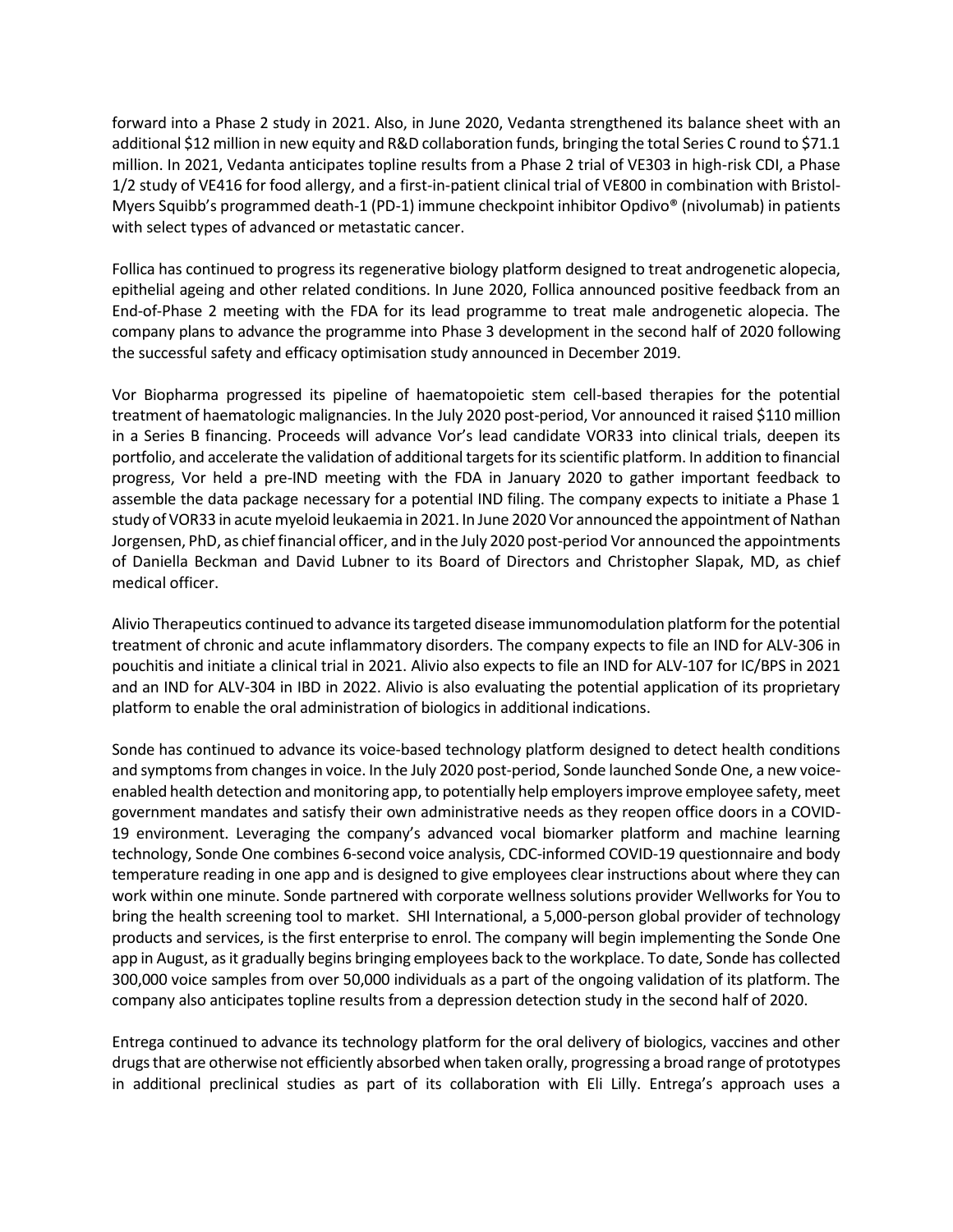proprietary, customisable hydrogel dosage form to control local fluid microenvironments in the GI tract to both enhance absorption and reduce the variability of drug exposure.

#### **Financial highlights**

| <b>Financial Position</b>                                                         | <b>June 2020</b><br>\$000s | Dec 2019<br>\$000s  |
|-----------------------------------------------------------------------------------|----------------------------|---------------------|
| <b>Cash Reserves</b>                                                              |                            |                     |
| Consolidated Cash Reserves <sup>1</sup>                                           | 340,120                    | 162,448             |
| PureTech Level Cash Reserves <sup>2</sup>                                         | 310,524                    | 120,608             |
| <b>Results of Operations</b>                                                      | <b>June 2020</b><br>\$000s | June 2019<br>\$000s |
| Revenue                                                                           | 6,844                      | 4,387               |
| <b>Operating Loss</b>                                                             | (52, 782)                  | (70, 317)           |
| Adjusted Operating Loss - Alternative Performance Measure (APM) <sup>3</sup>      | (44, 394)                  | (61,068)            |
| Income/(loss) for the Period *                                                    | 123,708                    | 31,145              |
| Adjusted Loss for the Period - Alternative Performance Measure (APM) <sup>4</sup> | (88, 634)                  | (60, 831)           |

\* See Note 2

- 1. Consolidated Cash Reserves includes cash balances of \$340.1 million and \$132.4 million, and short-term investments of nil and \$30.1 million at 30 June 2020 and at 31 December 2019, respectively, as shown on the Consolidated Statements of Financial Position.
- 2. PureTech Level Cash Reserves represent cash balances and short-term investments held at PureTech Health LLC, PureTech Management, Inc., PureTech Health PLC, PureTech Securities Corporation of \$284.2 million and \$112.0 million at 30 June 2020 and at 31 December 2019, respectively, and held at PureTech LYT Inc., our internal pipeline, of \$26.3 million and \$8.6 million at 30 June 2020 and at 31 December 2019, respectively, all of which are wholly owned entities of PureTech, excluding cash balances and shortterm investments of Controlled Founded Entities which are not wholly owned.
- 3. Stated before the effect of non-cash charges consisting of share-based payments of \$5.2 million (2019 \$6.4 million), depreciation of \$2.0 million (2019 – \$1.2 million) and amortisation of \$1.2 million (2019 – \$1.6 million). Non-cash items are excluded due to the fact that the Group's businesses require cash investment in order to operate and continue with their R&D activities. Adjusted operating loss is therefore considered to be more representative of the operating performance of the Group and an appropriate alternative performance measure.
- 4. Stated before the charges discussed in footnote 3 above as well as fair value accounting gain of \$1.9 million (2019 charge of \$33.0 million) and finance cost – subsidiary preferred shares of nil (2019 – charge of \$1.4 million) and share of net gain/ (loss) of associates accounted for using the equity method of \$7.3 million (2019 – nil). Adjusted Loss for the Period is also adjusted for the non-cash gain from the deconsolidation of subsidiary of nil (2019 – \$108.4 million), a gain on investments held at fair value of \$276.9 million (2019 - \$52.4 million), and tax impact of \$50.8 million (2019 - \$25.1 million). These items are also non-cash expenses and income, respectively. Adjusted loss for the period is therefore considered to be more representative of the operating performance of the Group.

#### **Revenue**

Revenues were \$6.8 million for the six months ended 30 June 2020, an increase of \$2.5 million, or 56.0 per cent as compared to the six months ended 30 June 2019. The Internal segment's agreements with Roche and Boehringer Ingelheim, as well as the Alivio's agreement with Imbrium Therapeutics, and grant revenue associated with Alivio's USAMRAA agreement drove the increase in revenue in the six months ended 30 June 2020. Revenue from license and collaboration agreements during the development period is typically driven by the progress on development and the achievement of contractual milestones, which tend to be event driven. Grant revenues are typically associated with specific deliverables that have finite timelines and do not extend over long periods. Management evaluates opportunities to enter new license and collaboration agreements with the aim of balancing the potential value of these partnerships with our interest in retaining ownership over the programmes as they achieve meaningful milestones.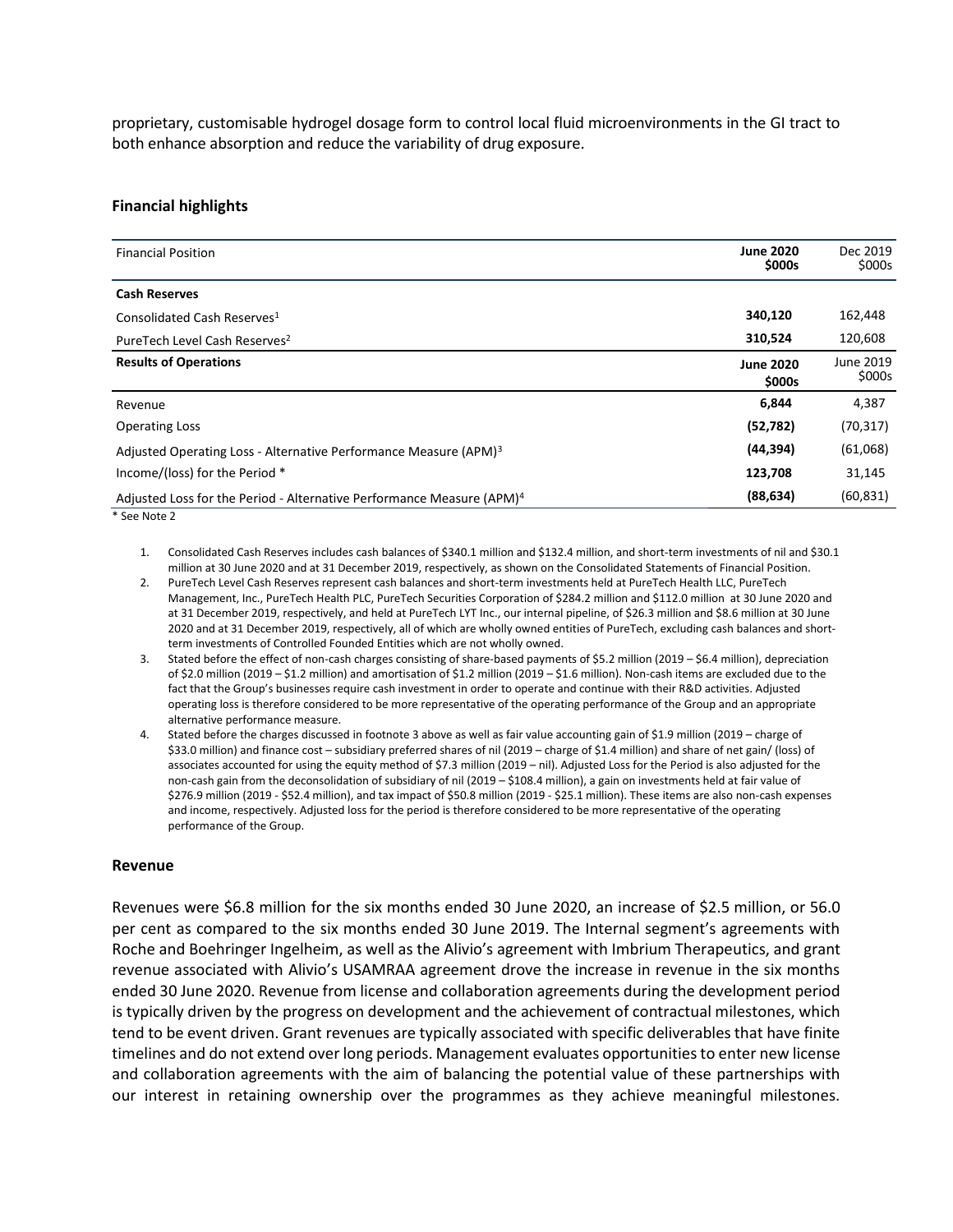Significant period to period changes in revenue are to be expected and are not necessarily indicative of the Consolidated Group's overall revenue trend.

## **Operating Expenses**

Losses from operations for the six months ended 30 June 2020 were \$52.8 million, a decrease of \$17.5 million, or 24.9 per cent, as compared to the six months ended 30 June 2019. The decrease was primarily attributable to a decline in operating expenses owing to the deconsolidation of Karuna and Vor during the six months ended 30 June 2019 and Gelesis during the six months ended 31 December 2019. Deconsolidated entities' operating expenses totalled \$26.0 million for the six months ended 30 June 2019. The decline in operating expenses attributable to deconsolidation was offset by increases within the Internal, Controlled Founded Entities and Parent segments.

Research and development expenditures within the Internal segment increased by \$6.9 million, or 63.8 per cent, for the six months ended 30 June 2020 compared to the six months ended 30 June 2019. During the first half of 2020, despite the COVID-19 pandemic, the Group advanced programmes within the Internal segment to significant milestones. The Group progressed LYT-100 to first patient dosing in a Phase 1 multiple ascending dose study in March 2020 and plans for initiation of a proof of concept study for the treatment of breast cancer-related, upper limb secondary lymphoedema later in 2020. The Group also advanced LYT-100 towards first patient dosing in a Phase 1 trial which is anticipated to begin in Q3 2020 for the treatment of serious respiratory complications following the resolution of acute COVID-19. Additionally, the Group further prepared LYT-200 for first patient dosing in its Phase 1 trial for solid tumors which is anticipated to begin in 2020.

Within the Internal segment, general and administrative expenses increased by \$0.3 million, or 29.2 per cent, for the six months ended 30 June 2020 compared to the six months ended 30 June 2019. The yearover-year increase in general and administrative expenses reflects costsincurred in support of the Internal segment infrastructure, as well as wage and benefit growth related to increased headcount to support the Internal segment.

The Group continued to support research and development activities within its Controlled Founded Entities segment, which resulted in an increase of \$2.1 million, or 11.1 per cent, for the six months ended 30 June 2020 compared to the six months ended 30 June 2019. As the Controlled Founded Entities adapted to new operating conditions as the result of COVID-19, general and administrative expenses within the Controlled Founded Entities segment decreased by \$0.2 million, or 2.5 per cent, for the six months ended 30 June 2020 compared to the six months ended 30 June 2019. The year-over-year decline in general and administrative expenses within the Controlled Founded Entity segment was driven largely by a decrease in professional service fees, office expenses, and travel and entertainment expenses which was partially offset by wage and benefit growth.

The Parent segment continued to support the operating activities of the Internal and Controlled Founded Entities segments. General and administrative expenses increased by \$2.4 million, or 21.8 per cent, for the six months ended 30 June 2020 compared to the six months ended 30 June 2019. The year-over-year increase in general and administrative expenses within the Parent segment was primarily driven by an increase in non-cash items such as share based compensation expense and depreciation expense of tangible assets as well as an increase in rent and building related expenses owed to the June 2019 move to Boston's Seaport area.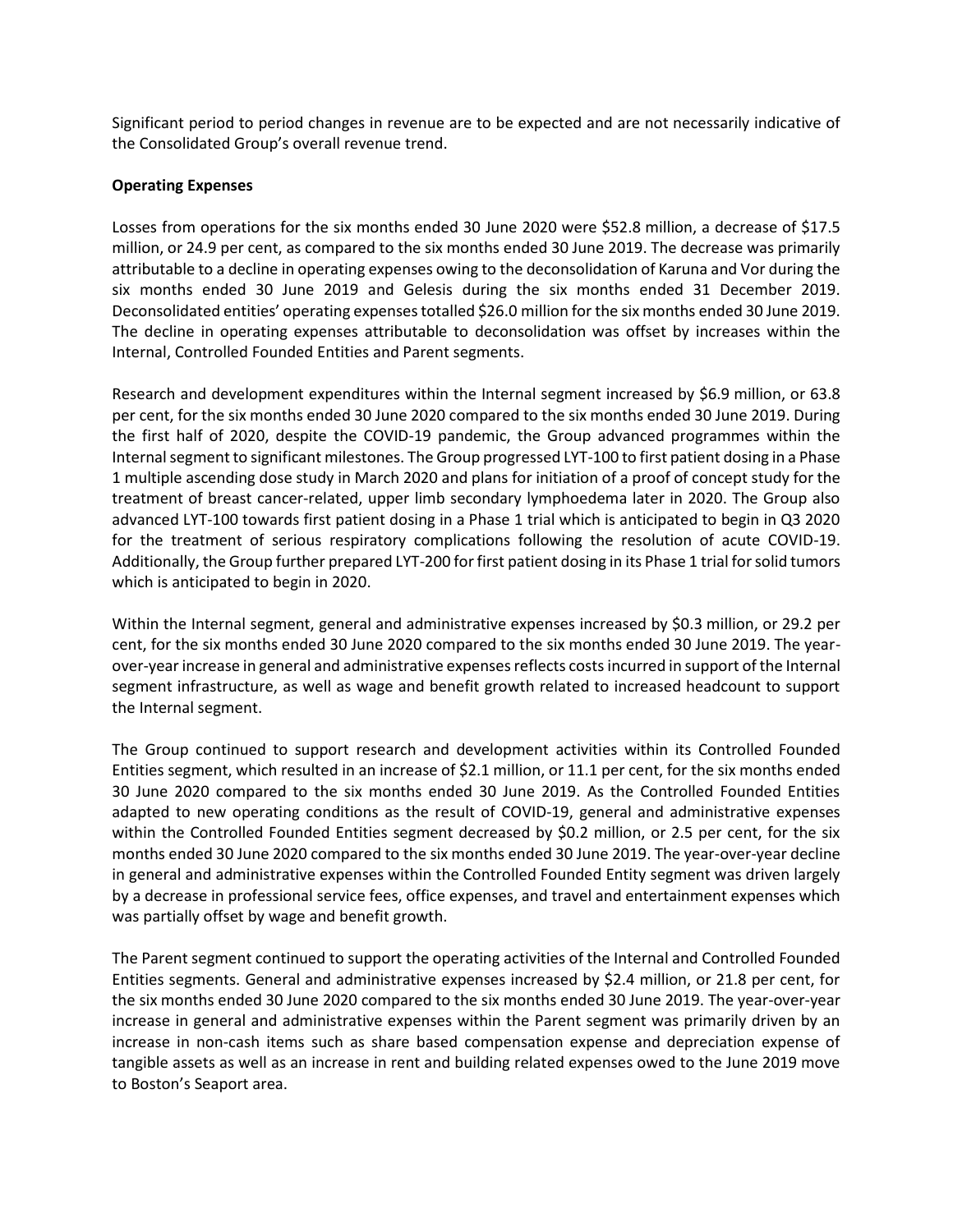The Directors anticipate that operating expenses, particularly research and development-related expenses, will continue to increase as the Group advances its pipeline. These operating expenses will include regulatory activities, conducting clinical and preclinical studies, intellectual property registration and the cost of acquiring, developing and manufacturing clinical study materials. General and administrative costs, consisting primarily of personnel-related costs, lease costs and professional fees, are anticipated to grow as well, and are primarily attributed to increases in overall corporate expenses.

## **Net finance costs**

Net finance costs before the effect of fair value accounting (six months ended 30 June 2020 - \$1.9 million income; six months ended 30 June 2019 - \$34.40 million expense) were \$0.2 million expense for the six months ended 30 June 2020 compared to income of \$0.3 million for the six months ended 30 June 2019, a decrease in income of \$0.5 million, or 165 per cent. The result is attributable to a \$1.4 million decline in interest income owing to recent lower yields received on short-term investments held at PureTech Health and certain Controlled Founded Entities, partially offset by lower contractual finance costs of \$0.8 million with respect to the Company's lease obligations for the six months ended 30 June 2020 compared to the six months ended 30 June 2019.

Finance income related to fair value accounting for the six months ended 30 June 2020 was \$1.9 million, an increase of \$34.8 million as compared to the six months ended 30 June 2019. The income during the first half of 2020 related primarily to the decline in fair value of outstanding preferred share and warrant liabilities issued by Controlled Founded Entities whereas the costs during the first half of 2019 related primarily to the increase in fair value of outstanding preferred share and warrant liabilities issued by Controlled Founded Entities.

# **Financial Position**

Cash and short-term investments make up a significant portion of the Consolidated Group's current assets, which were \$346.9 million at 30 June 2020 compared to \$168.8 million at 31 December 2019. The consolidated cash reserves, consisting of cash, cash equivalents and US Treasuries, which are classified as both long and short term, were \$340.1 million at 30 June 2020, compared to \$162.4 million at 31 December 2019. Of this amount, \$310.5 million (31 December 2019 - \$120.6 million) of cash reserves is held at the PureTech Health level (refer to footnotes 1 to 4 of Financial Highlights) to fund activities of the Group including funding the Internal segment's wholly owned internal pipeline, progressing Founded Entity programmes toward meaningful milestone events where necessary and appropriate, and maintaining a robust Parent segment infrastructure.

The increase in cash balance is largely attributable to the disposal of Karuna shares during the six months ended 30 June 2020. On 22 January 2020, PureTech Health monetised a portion of its Karuna common shares when it sold 2.1 million Karuna common shares for aggregate proceeds of \$200.9 million. On 26 May 2020, PureTech sold an additional 0.6 million Karuna common shares for aggregate proceeds of \$45.0 million. The sale of a minority of its holding in Karuna provided the Group with additional cash resources to fund operational growth within the Internal segment. As of 30 June 2020, PureTech Health continued to hold 4,739,897 Karuna common shares, or 17.8 per cent of the total number of outstanding Karuna common shares. With respect to details of the 26 August 2020 disposal of Karuna shares refer to Note 19 Subsequent Events.

Other significant items impacting the Consolidated Group's financial position include: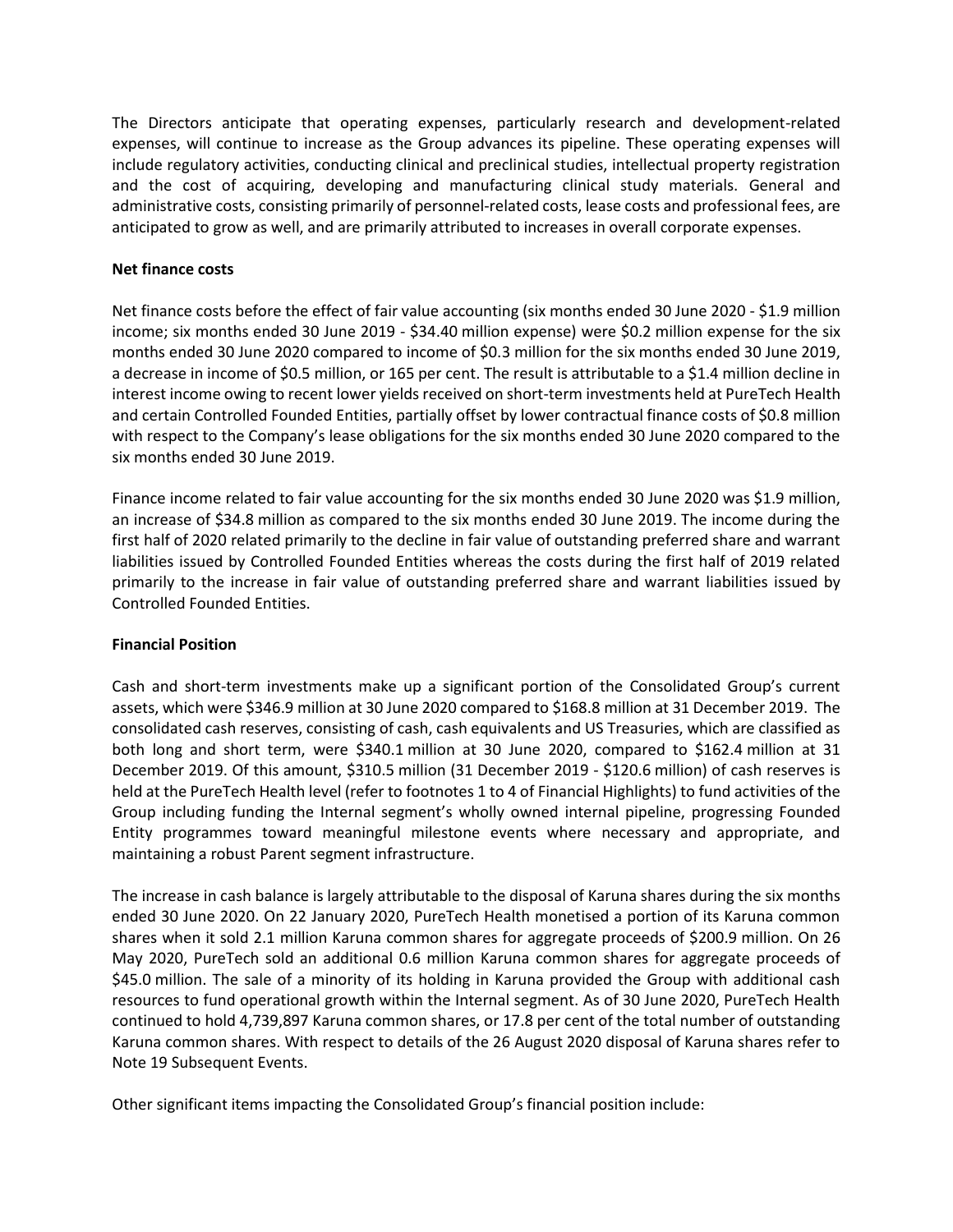- In April 2020, PureTech invested \$10.0 million in an additional closing of Gelesis's Series 3 Growth Preferred financing.
- In April 2020, PureTech sold its remaining 2.1 million common shares of resTORbio, for aggregate proceeds of \$3.0 million.
- Current Liabilities increased by \$16.8 million, or 12.1 per cent, to \$156.0 million at 30 June 2020 compared to \$139.2 million at 31 December 2019, which is primarily attributable to the increase of the preferred share liability as well as the increase in taxes payable, which was partially offset by lower trade and other payables, and the recognition of the short-term portion of deferred revenue.
- The balance of subsidiary preferred shares held by external parties, and therefore the related balance of the aggregate liquidation preference, increased during the first half of 2020 due to the issuance of preferred shares to third parties by Sonde and Vedanta (Refer to Note 12).

#### **Financial Position Data**

|                                  | <b>June 2020</b><br>\$000s | Dec 2019<br>\$000s |
|----------------------------------|----------------------------|--------------------|
| Non-current assets               | 758,651                    | 772,333            |
| Current assets                   | 346,871                    | 168,845            |
| <b>Total assets</b>              | 1,105,523                  | 941,178            |
| Non-current liabilities          | 182,605                    | 151,579            |
| <b>Total current liabilities</b> | 156,039                    | 139,201            |
| <b>Total liabilities</b>         | 338,644                    | 290,780            |

The Directors anticipate the continued strong financial health of the Group's Parent and expect the Group's wholly owned internal pipeline to significantly progress during this period. The Group also expects key Controlled Founded Entities and Non-Controlled Founded Entities to achieve meaningful milestones. The Consolidated Group's funds are sufficient to continue to progress the Internal segment, Controlled Founded Entities and Non-Controlled Founded Entities to meaningful milestone events into the first quarter of 2024.

The Group's net cash used in operating activities reflects the payment of operating expenses, which, with the exception of its non-cash charges highlighted in footnotes 5 and 6 of the Results of Operations Schedule above, are primarily cash based.

Net cash used in operating activities was \$56.1 million for the six months ended 30 June 2020, compared to \$55.3 million for the six months ended 30 June 2019. Decreased outflows due to the lower Company operating loss were offset by the decline in deferred revenues of \$5.0 million and increased outflows resulting from the decline in accounts payable and accrued expenses of \$7.0 million.

The net cash inflow of \$266.1 million from investing activities during the six months ended 30 June 2020 was largely attributable to proceeds attained from the sale of investments in held at fair value, Karuna and resTORbio, totalling \$249.0 million and to the maturity of investments in US Treasuries with durations of less than two years which totalled \$30.1 million. The cash inflows were partially offset by the purchase of fixed assets totalling \$2.1 million and the investment in Gelesis Series 3 Growth and Vor Series B preferred share financings totalling \$10.6 million.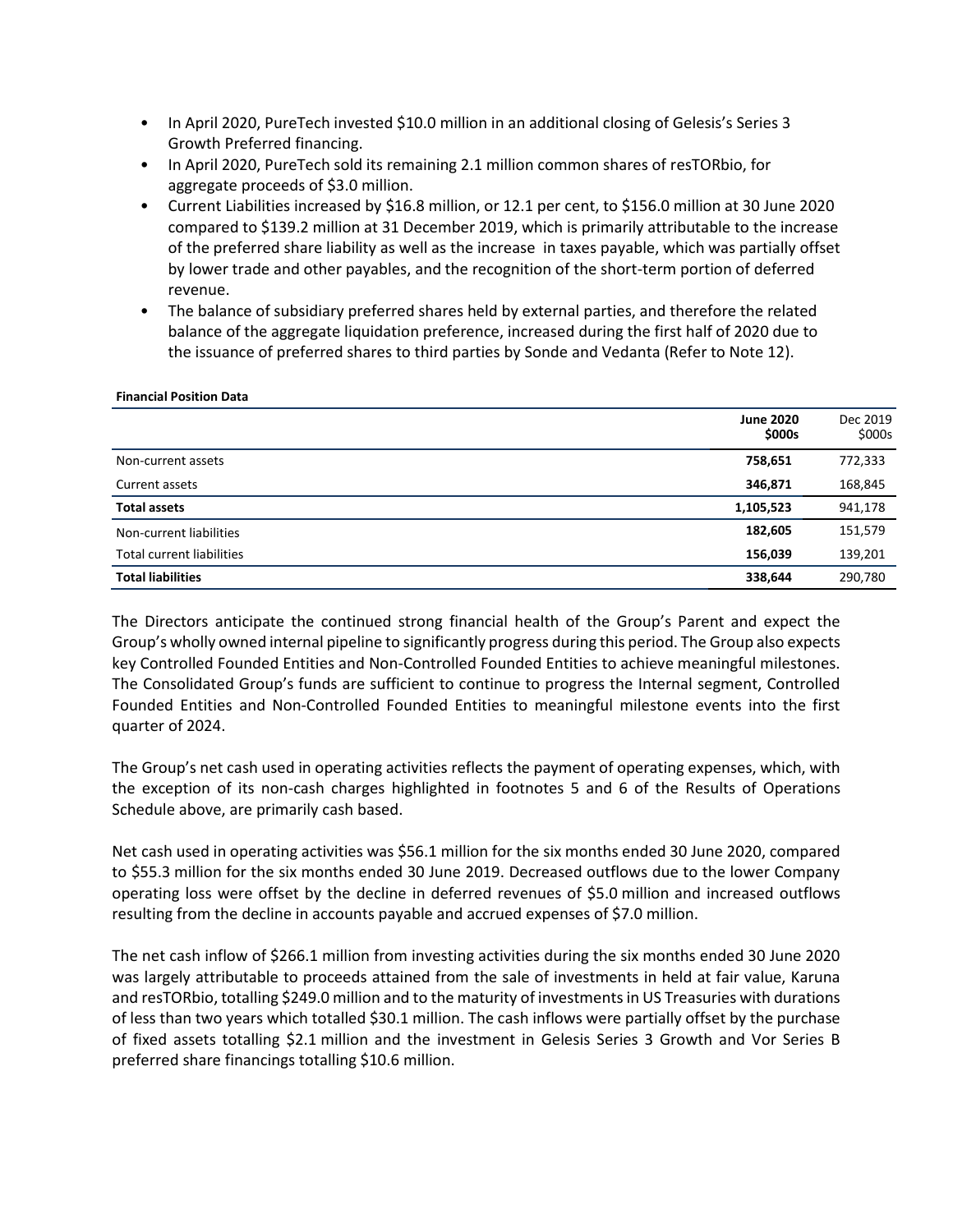The net cash outflow of \$2.2 million from financing activities during the six months ended 30 June 2020 was primarily attributable to the \$12.5 million cash repurchase of 2017 RSU awards granted to certain executives and the payment of the Group's lease liability totalling \$1.3 million. The outflows were partially offset by aggregate proceeds of \$11.2 million received from the Vedanta Series C-2 and Sonde Series A-2 preferred share financings.

The Group is focused on maintaining liquidity as well as capital preservation of investments. As a result, surplus cash reserves have been placed in highly rated, short duration vehicles, consisting primarily of US Treasuries with maturities under one year. The Group monitors market conditions to manage any risk to the investment portfolio and investigates opportunities to increase the yield on the amounts invested, while maintaining the Group's liquidity and capital preservation objectives.

#### **Cash Flows Data**

|                             | 2020<br>\$000s | $2019*$<br>\$000s |
|-----------------------------|----------------|-------------------|
| <b>Operating Cash Flows</b> | (56,098)       | (55, 326)         |
| <b>Investing Cash Flows</b> | 266,052        | 37,000            |
| <b>Financing Cash Flows</b> | (2, 194)       | 33,405            |

\* See Note 2

## **Directors' Responsibility Statement**

The Directors confirm that, to the best of their knowledge, this condensed financial information has been prepared in accordance with IAS 34 Interim Financial Reporting as adopted by the European Union, and that this Half-Year Report includes a fair review of the information required by the Disclosure Guidance and Transparency Rules of the Financial Conduct Authority, paragraphs DTR 4.2.7 and DTR 4.2.8.

The Directors of PureTech Health plc are as listed on pages 55 through 57 in the PureTech Health plc Annual Report for the year ended 31 December 2019.

Details of all the current Directors of PureTech Health plc are maintained on [www.puretechhealth.com.](http://www.puretechhealth.com/)

For and on behalf of the Board of Directors Daphne Zohar Chief Executive Officer 26 August 2020

# **Condensed Consolidated Statements of Comprehensive Income/(Loss)**

#### **For the Six Months Ended 30 June**

|                      | Note | 2020<br>\$000s   | 2019<br>\$000s |
|----------------------|------|------------------|----------------|
|                      |      | <b>Unaudited</b> | Unaudited      |
|                      |      |                  | Restated *     |
| Contract revenue     | 3    | 5,465            | 3,955          |
| Grant revenue        | 3    | 1,379            | 432            |
| <b>Total revenue</b> |      | 6,844            | 4,387          |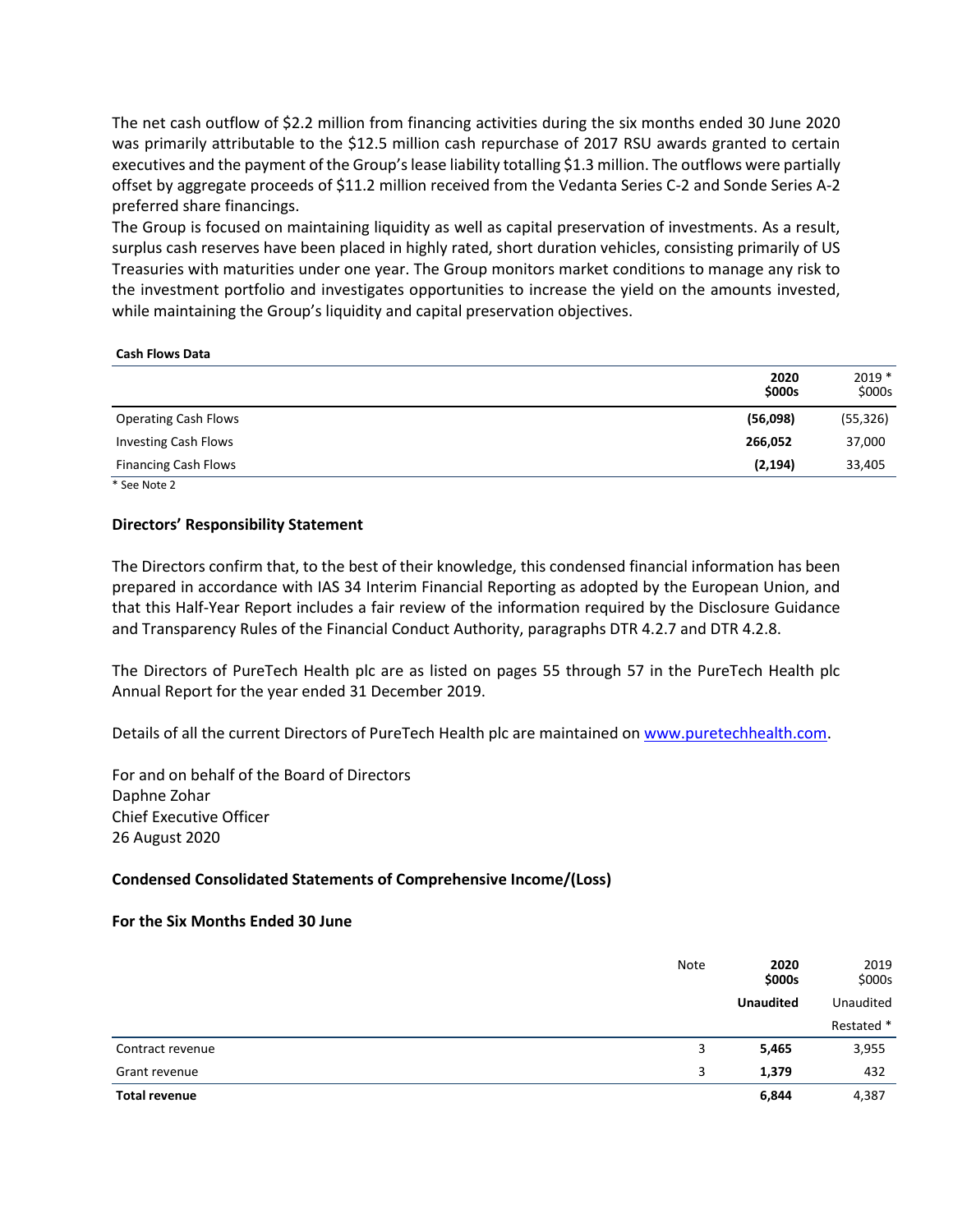| Operating expenses:                                                          |                |           |           |
|------------------------------------------------------------------------------|----------------|-----------|-----------|
| General and administrative expenses                                          |                | (21, 376) | (29, 196) |
| Research and development expenses                                            |                | (38, 250) | (45, 507) |
| <b>Operating income/(loss)</b>                                               |                | (52, 782) | (70, 317) |
| Other income/(expense):                                                      |                |           |           |
| Gain/(loss) on deconsolidation                                               | 5              |           | 108,395   |
| Gain/(loss) on investments held at fair value                                | 5              | 276,910   | 52,375    |
| Loss realized on sale of investments                                         | 5              | (44, 539) |           |
| Other income/(expense)                                                       |                | 482       | (41)      |
| Other income/(expense)                                                       |                | 232,852   | 160,729   |
| Finance income/(costs):                                                      |                |           |           |
| Finance income                                                               | $\overline{7}$ | 1,032     | 2,383     |
| Finance income/(costs) - contractual                                         | 7              | (1, 213)  | (2, 106)  |
| Finance income/(costs) - fair value accounting                               | 7              | 1,866     | (32, 978) |
| Finance income/(costs) – subsidiary preferred shares                         | 7              |           | (1, 425)  |
| Net finance income/(costs)                                                   |                | 1,685     | (34, 126) |
| Share of net gain/(loss) of associates accounted for using the equity method |                | (7, 271)  |           |
| Income/(loss) before taxes                                                   |                | 174,483   | 56,287    |
| Taxation                                                                     | 18             | (50, 775) | (25, 142) |
| Income/(loss)                                                                |                | 123,708   | 31,145    |
| Other comprehensive income/(loss):                                           |                |           |           |
| Items that are or may be reclassified as profit or loss                      |                |           |           |
| Foreign currency translation differences                                     |                |           | (82)      |
| Total other comprehensive income/(loss)                                      |                |           | (82)      |
| Total comprehensive income/(loss)                                            |                | 123,708   | 31,063    |
| Income/(loss) attributable to:                                               |                |           |           |
| Owners of the Company                                                        |                | 123,957   | 73,506    |
| Non-controlling interests                                                    | 15             | (249)     | (42, 361) |
|                                                                              |                | 123,708   | 31,145    |
| Comprehensive income/(loss) attributable to:                                 |                |           |           |
| Owners of the Company                                                        |                | 123,957   | 73,424    |
| Non-controlling interests                                                    | 15             | (249)     | (42, 361) |
|                                                                              |                | 123,708   | 31,063    |
| Earnings/(loss) per share:                                                   |                | \$        | \$        |
| Basic earnings per share                                                     | 8              | 0.43      | 0.26      |
| Diluted earnings per share                                                   | 8              | 0.42      | 0.26      |

The accompanying Notes are an integral part of these financial statements.

\* Restated as described in Note 2, primarily as a result of a re-assessment of the Company's accounting for the deconsolidation of Karuna and for the asset acquisition by Gelesis.

# **Condensed Consolidated Statements of Financial Position as of the Period Ended**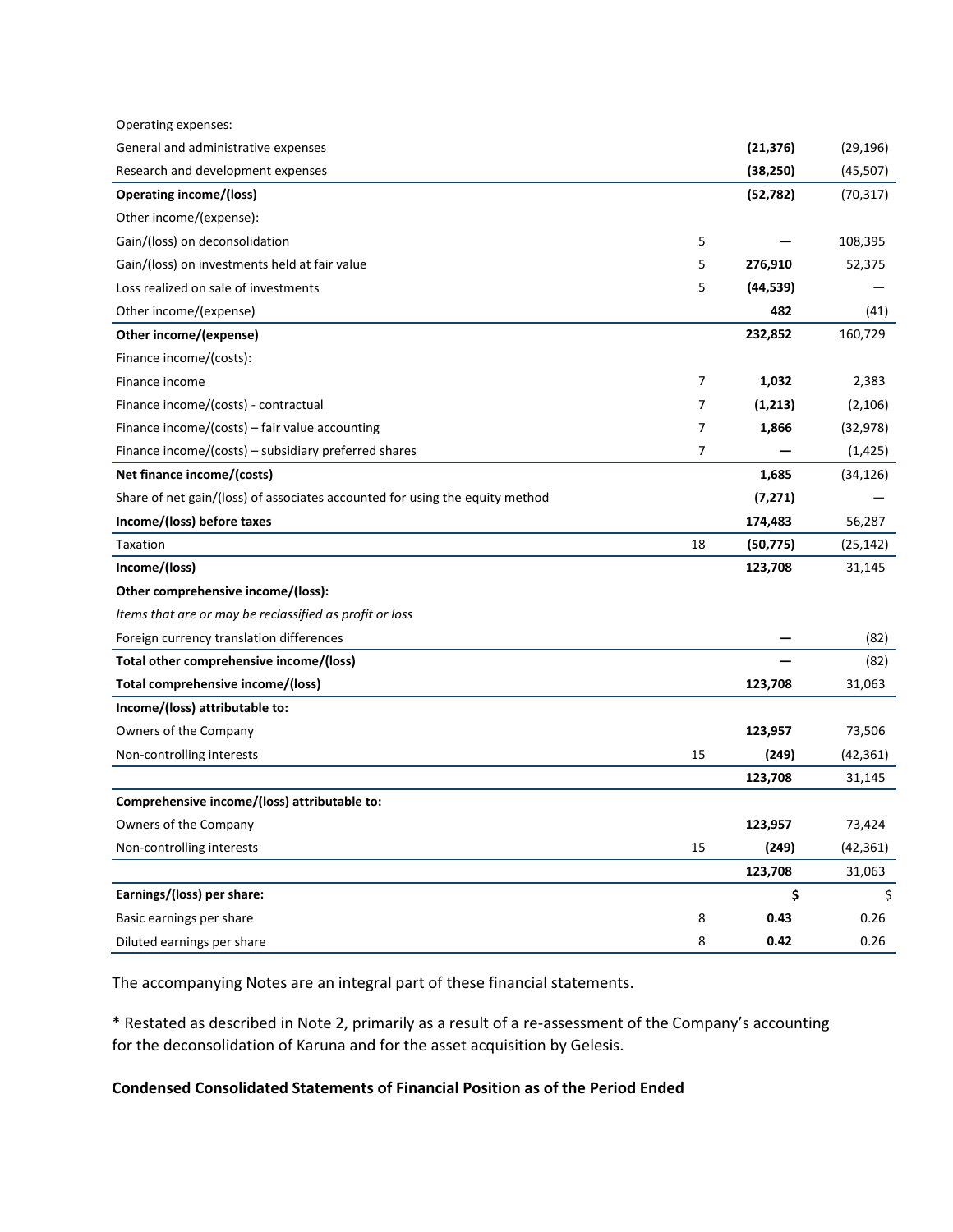|                                                  | Note   | 30 June 2020<br>\$000s | 31 December<br>2019<br>\$000s |
|--------------------------------------------------|--------|------------------------|-------------------------------|
|                                                  |        | <b>Unaudited</b>       | Audited                       |
| <b>Assets</b>                                    |        |                        |                               |
| <b>Non-current assets</b>                        |        |                        |                               |
| Property and equipment, net                      | 9      | 21,583                 | 21,455                        |
| Right of use asset, net                          | 16     | 21,570                 | 22,383                        |
| Intangible assets, net                           | 10     | 625                    | 625                           |
| Investments held at fair value                   | 5      | 709,456                | 714,905                       |
| Investments in associates                        |        | 3,371                  | 10,642                        |
| Lease receivable - long-term                     | 16     | 1,895                  | 2,082                         |
| Deferred tax assets                              |        |                        | 142                           |
| Other non-current assets                         |        | 152                    | 99                            |
| Total non-current assets                         |        | 758,651                | 772,333                       |
| <b>Current assets</b>                            |        |                        |                               |
| Trade and other receivables                      |        | 2,200                  | 1,977                         |
| Prepaid expenses and other current assets        |        | 2,062                  | 1,946                         |
| Lease receivable - short-term                    | 16     | 365                    | 350                           |
| Other financial assets                           |        | 2,124                  | 2,124                         |
| Short-term investments                           |        |                        | 30,088                        |
| Cash and cash equivalents                        |        | 340,120                | 132,360                       |
| Total current assets                             |        | 346,871                | 168,845                       |
| <b>Total assets</b>                              |        | 1,105,523              | 941,178                       |
| <b>Equity and liabilities</b>                    |        |                        |                               |
| <b>Equity</b>                                    |        |                        |                               |
| Share capital                                    | 11     | 5,411                  | 5,408                         |
| Share premium                                    | 11     | 288,225                | 287,962                       |
| Merger reserve                                   | 11     | 138,506                | 138,506                       |
| Other reserve                                    | 11     | (26, 776)              | (18, 282)                     |
| Retained earnings/(accumulated deficit)          | 11     | 378,400                | 254,444                       |
| Equity attributable to the owners of the Company | 11     | 783,766                | 668,038                       |
| Non-controlling interests                        | 11, 15 | (16, 887)              | (17, 640)                     |
| <b>Total equity</b>                              | 11     | 766,879                | 650,398                       |
| <b>Non-current liabilities</b>                   |        |                        |                               |
| Deferred revenue                                 | 3      | 251                    | 1,220                         |
| Deferred tax liability                           | 18     | 148,418                | 115,445                       |
| Lease liability, non-current                     | 16     | 33,935                 | 34,914                        |
| Total non-current liabilities                    |        | 182,605                | 151,579                       |
| <b>Current liabilities</b>                       |        |                        |                               |
| Deferred revenue                                 | 3      | 1,473                  | 5,474                         |
| Lease liability, current                         | 16     | 3,066                  | 2,929                         |
| Trade and other payables                         |        | 12,802                 | 19,750                        |
| Taxes payable                                    | 18     | 17,912                 | 93                            |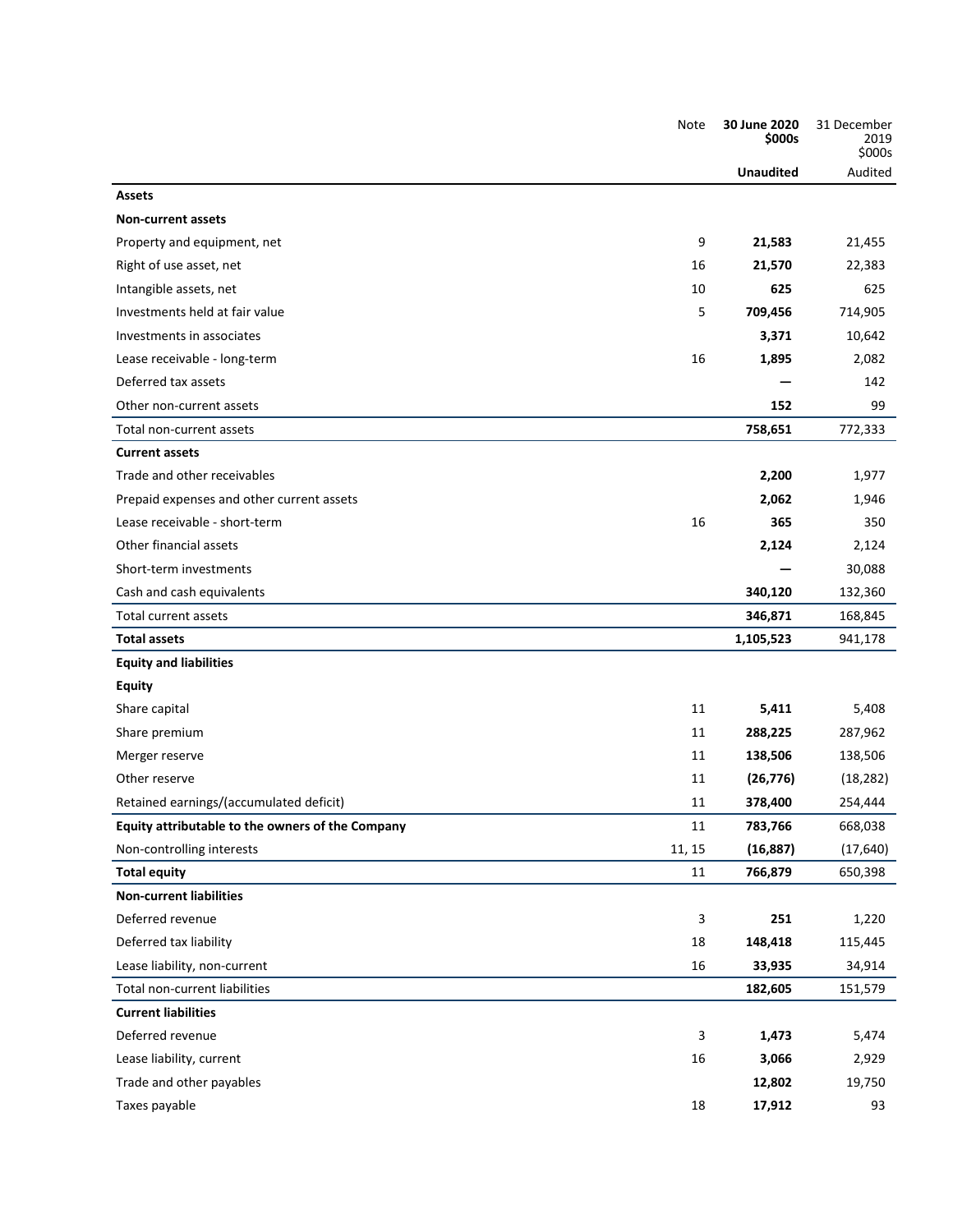| Subsidiary:                         |        |           |         |
|-------------------------------------|--------|-----------|---------|
| Notes payable                       | 13, 14 | 1,455     | 1,455   |
| Warrant liability                   | 13     | 7,130     | 7,997   |
| Preferred shares                    | 12, 13 | 111,238   | 100,989 |
| Other current liabilities           |        | 963       | 515     |
| Total current liabilities           |        | 156,039   | 139,201 |
| <b>Total liabilities</b>            |        | 338,644   | 290,780 |
| <b>Total equity and liabilities</b> |        | 1,105,522 | 941,178 |

Please refer to the accompanying Notes to the condensed consolidated financial information. Registered number: 09582467.

The Condensed Consolidated Financial Statements were approved by the Board of Directors and authorised for issuance on 26 August 2020 and signed on its behalf by:

Daphne Zohar Chief Executive Officer 26 August 2020

The accompanying Notes are an integral part of these financial statements.

## **Condensed Consolidated Statements of Changes in Equity**

Share Capital Shares Amount premium \$000s Share \$000s Merger reserve \$000s Translation reserve \$000s **Other** reserve \$000s Retained earnings/ (accumulat ed deficit) \$000s Total - Non-<br>parent <sub>controlling</sub> equity \$000s controlling interests \$000s Total equity \$000s Restated\* Restated\* Restated\* Restated\* Restated\* **As at 1 January 2019 282,493,867 5,375 278,385 138,506 10 20,923 (166,693) 276,506 (108,535) 167,971** Net income/(loss) — — — — — — 73,506 73,506 (42,361) 31,145 Foreign currency exchange **— — — —** (82) — — (82) — (82) **Total comprehensive income/(loss) for the period — — — — (82) — 73,506 73,424 (42,361) 31,063** Deconsolidatio n of subsidiary — — — — — — — — 2,584 2,584 Equity settled share-based payments — — — — — 3,251 — 3,251 3,140 6,391 Other — — — — — 3 (81) (78) — (78)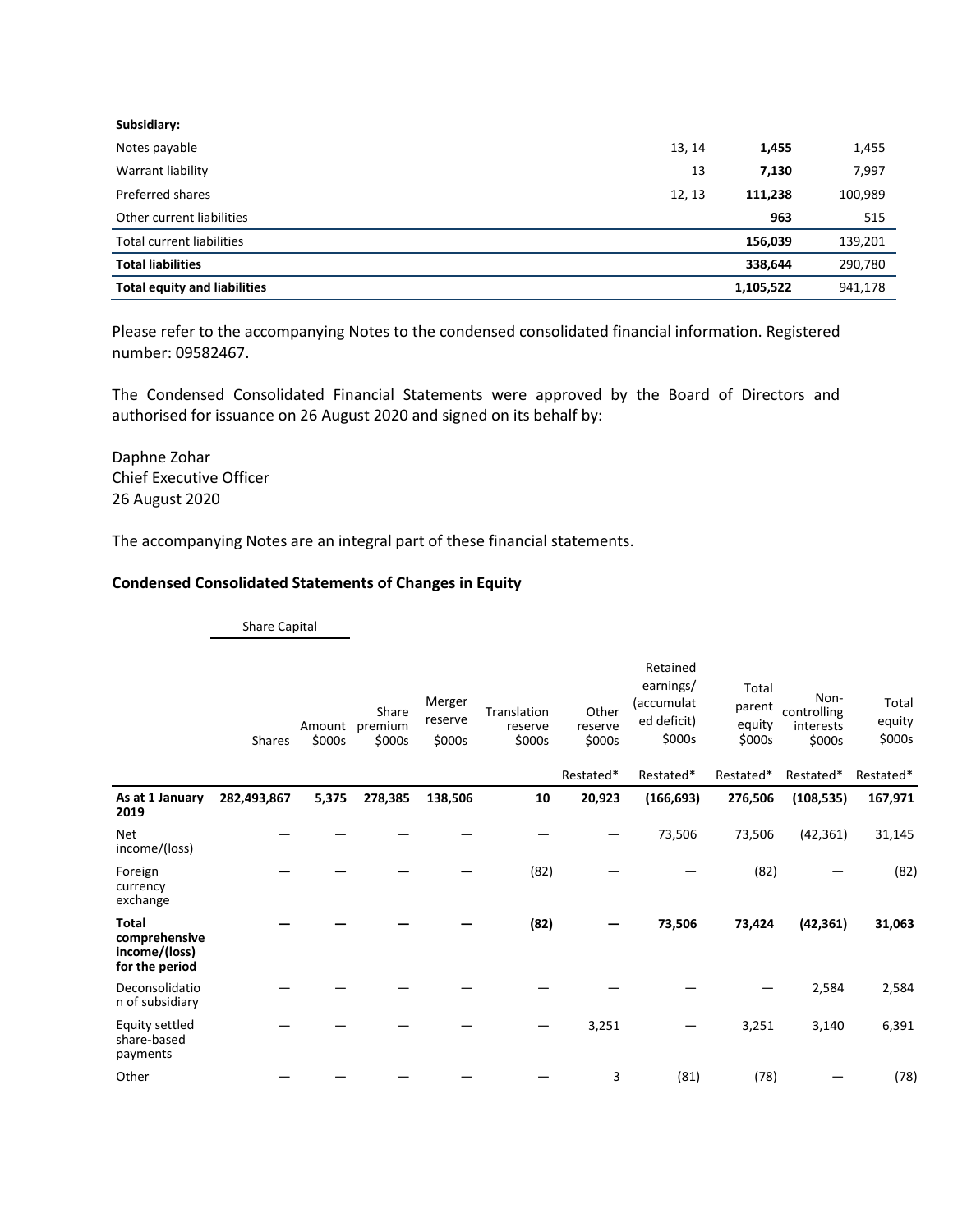| <b>Balance 30</b> | 282.493.867 | 5.375 278.385 138.506 | (72) | 24.177 | (93.269) | 353.103 (145.172) | 207.931 |
|-------------------|-------------|-----------------------|------|--------|----------|-------------------|---------|
| <b>June 2019</b>  |             |                       |      |        |          |                   |         |
| (unaudited)       |             |                       |      |        |          |                   |         |

#### Share Capital

|                                                                              | Shares      | Amount<br>\$000s | Share<br>premium<br>\$000s | Merger<br>reserve<br>\$000s | Translation<br>reserve<br>\$000s | Other<br>reserve<br>\$000s | Retained<br>earnings/<br>(accumulat<br>ed deficit)<br>\$000s | Total<br>parent<br>equity<br>\$000s | Non-<br>controlling<br>interests<br>\$000s | Total<br>equity<br>\$000s |
|------------------------------------------------------------------------------|-------------|------------------|----------------------------|-----------------------------|----------------------------------|----------------------------|--------------------------------------------------------------|-------------------------------------|--------------------------------------------|---------------------------|
| Balance as of 1<br>January 2020                                              | 285,370,619 | 5,408            | 287,962                    | 138,506                     |                                  | (18, 282)                  | 254,444                                                      | 668,037                             | (17, 639)                                  | 650,398                   |
| <b>Net</b><br>Income/(loss)                                                  |             |                  |                            |                             |                                  |                            | 123,957                                                      | 123,957                             | (249)                                      | 123,708                   |
| <b>Total</b><br>comprehensive<br>income/(loss)<br>for the period             |             |                  |                            |                             |                                  |                            | 123,957                                                      | 123,957                             | (249)                                      | 123,708                   |
| Settlement of<br>restricted stock<br>units                                   |             |                  |                            |                             |                                  | (12, 522)                  |                                                              | (12, 522)                           |                                            | (12, 522)                 |
| Exercise of<br>share-based<br>awards                                         | 141,842     | 3                | 263                        |                             |                                  |                            |                                                              | 265                                 | $\mathbf{1}$                               | 266                       |
| <b>Distributions</b>                                                         |             |                  |                            |                             |                                  |                            |                                                              |                                     | (6)                                        | (6)                       |
| Revaluation of<br>deferred tax<br>assets related<br>to share-based<br>awards |             |                  |                            |                             |                                  | (171)                      |                                                              | (171)                               | —                                          | (171)                     |
| <b>Equity settled</b><br>share-based<br>payments                             |             |                  |                            |                             |                                  | 4,200                      |                                                              | 4,200                               | 1,005                                      | 5,206                     |
| <b>Balance 30</b><br><b>June 2020</b><br>(unaudited)                         | 285,512,461 | 5,411            | 288,225                    | 138,506                     |                                  | (26, 776)                  | 378,400                                                      | 783,766                             | (16, 887)                                  | 766,878                   |

The accompanying Notes are an integral part of these financial statements.

\* Restated as described in Note 2, primarily as a result of a re-assessment of the Company's accounting for the deconsolidation of Karuna and for the asset acquisition by Gelesis.

#### **Condensed Consolidated Statements of Cash Flows**

#### **For the Six Months Ended 30 June**

|                                      | Note | 2020<br>\$000s   | 2019<br>\$000s<br>Unaudited |
|--------------------------------------|------|------------------|-----------------------------|
|                                      |      | <b>Unaudited</b> |                             |
|                                      |      |                  | Restated *                  |
| Cash flows from operating activities |      |                  |                             |
| Income/(loss)                        |      | 123,708          | 31,145                      |
|                                      |      |                  |                             |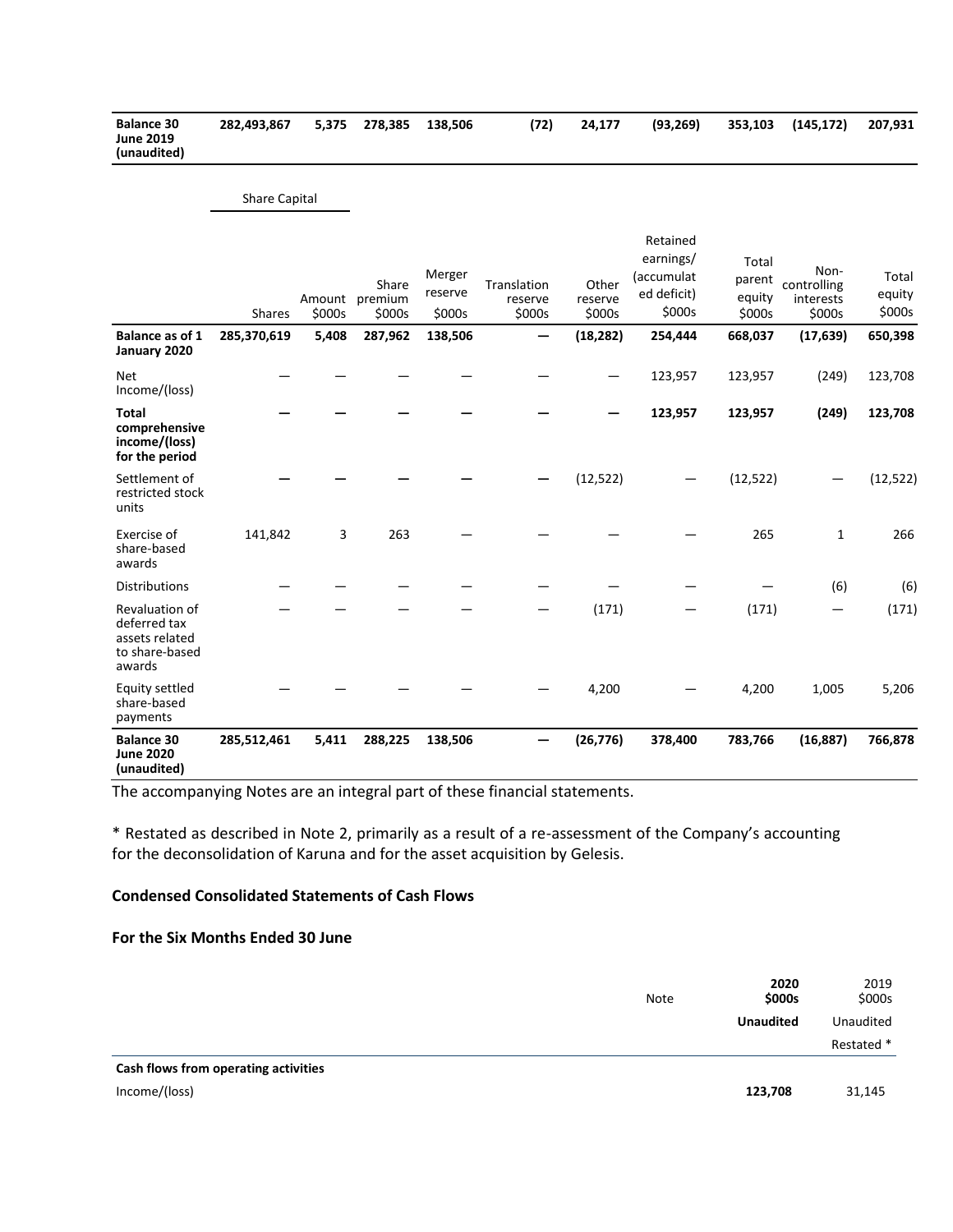| Adjustments to reconcile net income including non-controlling interest to net cash<br>used in operating activities: |       |            |            |
|---------------------------------------------------------------------------------------------------------------------|-------|------------|------------|
| Non-cash items:                                                                                                     |       |            |            |
| Depreciation and amortisation                                                                                       | 9, 16 | 3,182      | 2,858      |
| Equity settled share-based payment expense                                                                          | 6     | 5,206      | 6,391      |
| Gain on deconsolidation                                                                                             | 5     |            | (108, 395) |
| (Gain)/loss on investments held at fair value                                                                       | 5     | (276, 910) | (52, 375)  |
| Loss realized on sale of investments                                                                                | 5     | 44,539     |            |
| Loss on associates accounted for using the equity method                                                            |       | 7,271      |            |
| Loss on disposal of assets                                                                                          |       | 15         |            |
| Income taxes, net                                                                                                   | 18    | 50,775     | 25,277     |
| Net finance costs                                                                                                   | 7     | (1,686)    | 34,125     |
| Changes in operating assets and liabilities:                                                                        |       |            |            |
| Accounts receivable                                                                                                 |       | (80)       | (3,581)    |
| Prepaid expenses and other current assets                                                                           |       | (28)       | (1,538)    |
| Deferred revenues                                                                                                   | 3     | (4, 971)   | 3,546      |
| Accounts payable and accrued expenses                                                                               |       | (6,991)    | 1,837      |
| Other liabilities                                                                                                   |       | 368        | 3,975      |
| Other                                                                                                               |       | (6)        | 478        |
| Income taxes paid                                                                                                   |       | (295)      |            |
| Interest received                                                                                                   |       | 1,004      | 1,878      |
| Interest paid                                                                                                       | 16    | (1,200)    | (948)      |
| Net cash used in operating activities                                                                               |       | (56,098)   | (55, 326)  |
| Cash flows from investing activities:                                                                               |       |            |            |
| Purchase of property, plant and equipment                                                                           | 9     | (2,054)    | (9,717)    |
| Purchases of associates preferred shares held at fair value                                                         | 5     | (10, 650)  | (5,650)    |
| Purchases of investments held at fair value                                                                         | 5     | (500)      | (1, 556)   |
| Cash in subsidiary eliminated upon deconsolidation                                                                  |       |            | (10, 379)  |
| Purchases of short term investments                                                                                 |       |            | (39, 693)  |
| Proceeds from sale of investments held at fair value                                                                | 5     | 248,970    |            |
| Receipt of payment for finance sub-lease                                                                            | 16    | 171        |            |
| Proceeds from maturity of short term investments                                                                    |       | 30,116     | 103,995    |
| Net cash provided by/(used in) investing activities                                                                 |       | 266,052    | 37,000     |
| Cash flows from financing activities:                                                                               |       |            |            |
| Proceeds from issuance of convertible notes                                                                         | 14    |            | 1,607      |
| Repayment of long-term debt                                                                                         |       |            | (178)      |
| Receipt of PPP loan                                                                                                 |       | 68         |            |
| Issuance of preferred shares of subsidiaries                                                                        | 12    | 11,250     | 32,478     |
| Exercise of stock options                                                                                           | 11    | 266        |            |
| Payment of lease liability                                                                                          | 16    | (1,256)    | (502)      |
| Repurchase of vested restricted share units                                                                         | 11    | (12, 522)  |            |
| Net cash provided by financing activities                                                                           |       | (2, 194)   | 33,405     |
| Effect of exchange rates on cash and cash equivalents                                                               |       |            | (82)       |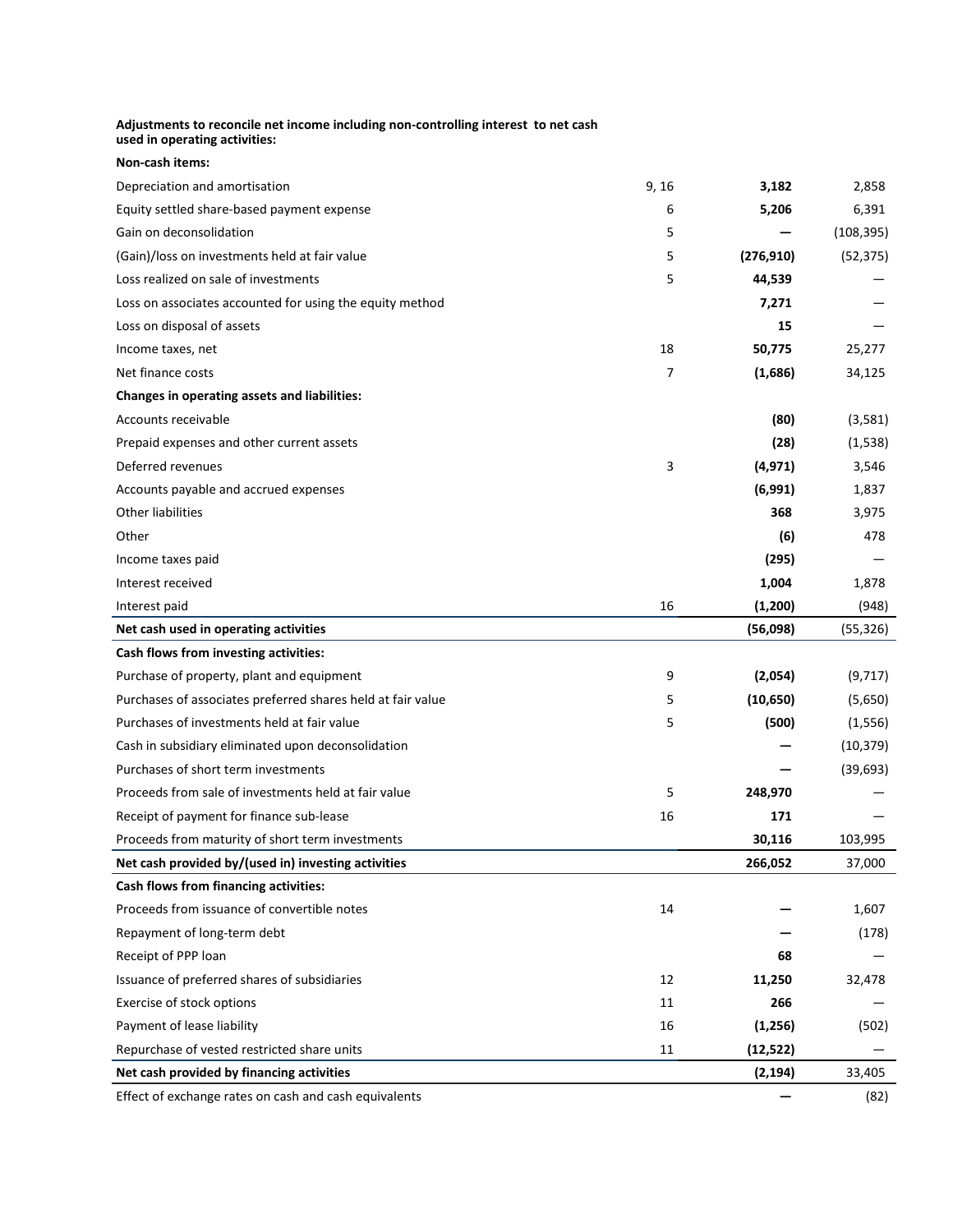| Net increase in cash and cash equivalents                                                                                                                                    | 207,760 | 14,997  |
|------------------------------------------------------------------------------------------------------------------------------------------------------------------------------|---------|---------|
| Cash and cash equivalents at beginning of year                                                                                                                               | 132,360 | 117,051 |
| Cash and cash equivalents at end of year                                                                                                                                     | 340,120 | 132,048 |
|                                                                                                                                                                              |         |         |
| Supplemental disclosure of non-cash investment and financing activities:                                                                                                     |         |         |
| Purchase of intangible asset and investment held at fair value in consideration for<br>issuance of warrant liability and assumption of other long and short-term liabilities |         | 15,894  |
| Leasehold improvements purchased through lease incentives (deducted from Right of<br>Use Asset)                                                                              |         | 10,680  |

The accompanying Notes are an integral part of these financial statements.

\* Restated as described in Note 2, primarily as a result of a re-assessment of the Company's accounting for the deconsolidation of Karuna and for the asset acquisition by Gelesis.

# **Notes to the Condensed Consolidated Financial Statements**

# **1. General information**

# *Description of Business*

PureTech Health plc ("PureTech," the "Parent" or the "Company") is a public company incorporated, domiciled and registered in the United Kingdom ("UK"). The registered number is 09582467 and the registered address is 8th Floor, 20 Farringdon Street, London EC4A 3AE, United Kingdom.

PureTech, which is comprised of PureTech Health plc and its Founded Entities, is a pre-clinical and clinicalstage biotherapeutics company dedicated to discovering, developing and commercialising highly differentiated medicines for devastating diseases, including intractable cancers, lymphatic and gastrointestinal (GI) diseases, central nervous system (CNS) disorders and inflammatory and immunological diseases, among others.

PureTech's Condensed Consolidated Financial Statements ("interim financial statements") consolidate those of the Company and its subsidiaries (together referred to as the "Group").

The accounting policies applied consistently to all periods presented in these half-yearly Condensed Consolidated Financial Statements are the same as those applied by the Group in its Consolidated Financial Statements in its 2019 Annual Report and Accounts, with the exception of any new standards the Group adopted as of 1 January 2020, included below.

# *Basis of accounting*

These interim financial statements have been prepared in accordance with International Accounting Standards ("IAS") 34 Interim Financial Reporting and should be read in conjunction with the Group's last Consolidated Financial Statements as of and for the year ended 31 December 2019. They do not include all the information required for a complete set of IFRS financial statements. However, selected explanatory notes are included to explain events and transactions that are significant to an understanding of the changes in the Group's financial position and performance since the last annual consolidated financial information included in the annual report and accounts as of and for the year ended 31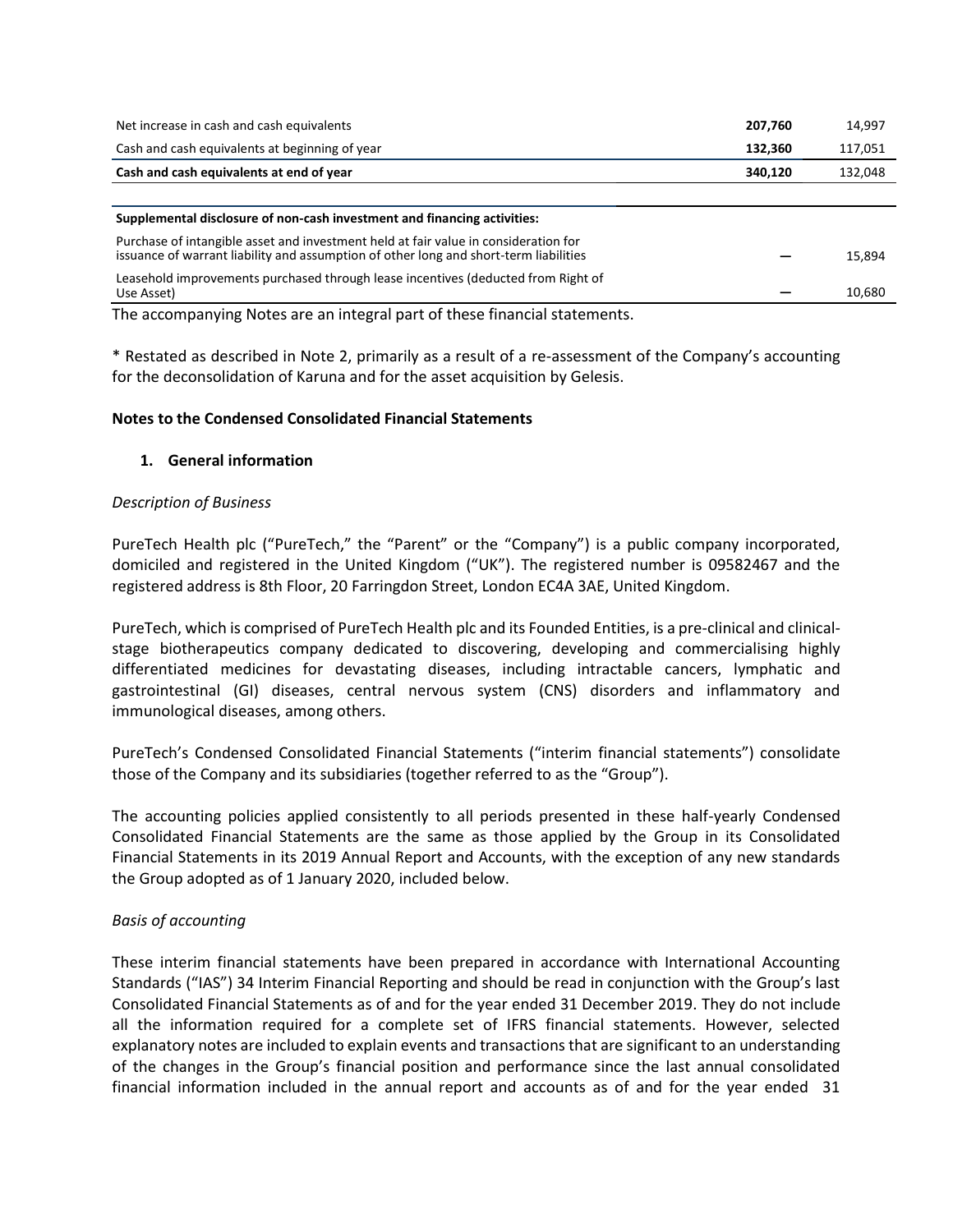December 2019. Certain amounts in the Condensed Consolidated Financial Statements and accompanying notes may not add due to rounding. All percentages have been calculated using unrounded amounts.

These condensed consolidated half-yearly financial statements do not comprise statutory accounts within the meaning of Section 435 of the Companies Act 2006. The comparative figures for the six months ended 30 June 2020 are not the Group's statutory accounts for that financial year. Those accounts were reported upon by the Group's auditors and delivered to the registrar of companies. The report of the auditors was unqualified, did not include a reference to any matters to which the auditors drew attention by way of emphasis without qualifying their report and did not contain statements under Section 498 (2) or (3) of the Companies Act 2006.

The Group has prepared trading and cash flow forecasts for the Group covering the period to the first quarter of 2024. After making inquiries and considering the impact of risks and opportunities on expected cash flows the Directors have a reasonable expectation that the Group has adequate cash to continue in operational existence for the foreseeable future. For this reason, the Group has adopted the going concern basis in preparing the half-yearly results.

These condensed financial statements were authorised for issue by the Company's Board of Directors on 26 August 2020.

#### *COVID-19 Pandemic*

In December 2019, illnesses associated with COVID-19 were reported and the virus has since caused widespread and significant disruption to daily life and economies across geographies. The World Health Organization has classified the outbreak as a pandemic. The Group's business, operations and financial condition and results has not been significantly impacted during the six months ended 30 June 2020. In response to the COVID-19 pandemic, PureTech has taken swift action to ensure the safety of its employees and other stakeholders. The Company is continuing to monitor the latest developments regarding the COVID-19 pandemic on its business, operations, and financial condition and results, and has made certain assumptions regarding the pandemic for purposes of its operational planning and financial projections, including assumptions regarding the duration and severity of the pandemic and the global macroeconomic impact of the pandemic. Despite careful tracking and planning, however, PureTech is unable to accurately predict the extent of the impact of the pandemic on its business, operations, and financial condition and results in future periods due to the uncertainty of future developments. The Company is focused on all aspects of its business and is implementing measures aimed at mitigating issues where possible including by using digital technology to assist operations for our R&D and enabling functions.

# *Significant Accounting policies*

There have been no significant changes in the Group's accounting policies from those disclosed in our Consolidated Financial Statements as of and for the year ended 31 December 2019. The significant accounting policies we use for half-year financial reporting are disclosed in Note 1, Accounting policies of the accompanying notes to the Consolidated Financial Statements included in our 2019 Annual Report, in the below paragraph, and in the section below Adoption of New Accounting Standards.

#### *Research and Development Expenses*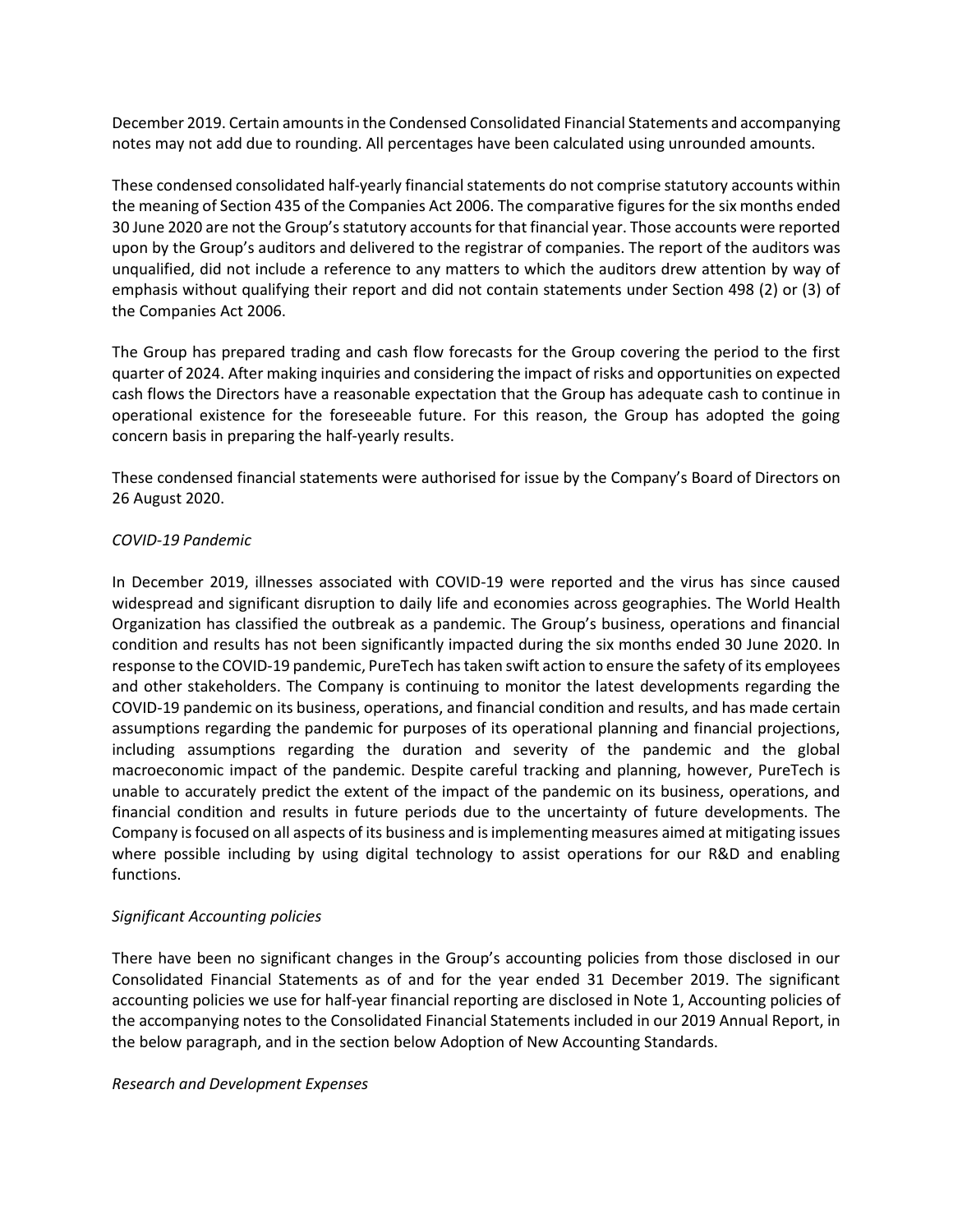Amounts received as part of research and collaboration agreements to participate in certain research and development activities that do not fall within the scope of IFRS 15 are recorded as a credit to the applicable costs in which the collaborating party is participating, at the time the costs are incurred.

# *Adoption of New Accounting Standards*

There have been no recent new accounting standards that have had an impact on the Company's Condensed Consolidated Financial Statements. New accounting standards not listed below were assessed and determined to be either not applicable or did not have a material impact on the Company's Condensed Consolidated Financial Statements or processes.

We adopted the amendments to IAS 1, Presentation of Financial Statements, and IAS 8, Accounting Policies, Changes in Accounting Estimates and Errors which clarified the definition of 'materiality' and how it should be applied. The amendments also improve the explanations of the definition and ensure consistency across all IFRS Standards. There was no impact on the Group's Condensed Consolidated Financial Statements from the adoption of this new standard.

# **2. Prior period**

Primarily as a result of a re-assessment of the Company's accounting for the deconsolidation of Karuna and for the asset acquisition by Gelesis (which was deconsolidated on 1 July, 2019), the Company has made certain restatements in its Condensed Consolidated Statement of Comprehensive Income, Condensed Consolidated Statements of Changes in Equity and its Condensed Consolidated Statement of Cash Flows for the six months ended 30 June 2019, as follows:

# a. Condensed Consolidated Statement of Comprehensive Income

During the six months ended 30 June 2019, the Company deconsolidated two of its subsidiaries due to loss of control. The gain on deconsolidation was not calculated in accordance with IFRS 10, predominantly since part of the gain was recognised in equity as opposed to Other income. An adjustment has been made in respect of the above, which resulted in an increase to Other income of \$45.2 million, against a direct decrease to the retained earnings account of \$46.4 million, an increase to Other reserves of \$3.8 million and a decrease to Non-controlling interests of \$2.6 million. The impact of these adjustments on the Company's consolidated comprehensive income for the period was an increase in income of \$45.2 million to \$31.1 million profit, rather than a loss of \$14.1 million as reported before. There was no impact on the opening balances at 1 January 2019. The changes are as follows:

|                              | 2019<br>\$000s                | 2019<br>\$000s | 2019<br>\$000s     |
|------------------------------|-------------------------------|----------------|--------------------|
|                              | <b>As Previously Reported</b> | Adjustment     | <b>As Restated</b> |
| Other income/(expense):      |                               |                |                    |
| Gain on deconsolidation      | 63,231                        | 45,164         | 108,395            |
| Other income/(expense)       | 115,565                       | 45.164         | 160,729            |
|                              |                               |                |                    |
| Income/(loss) before taxes   | 11,123                        | 45,164         | 56,287             |
| Taxation                     | (25, 142)                     |                | (25, 142)          |
| Income/(loss) for the period | (14, 019)                     | 45,164         | 31,145             |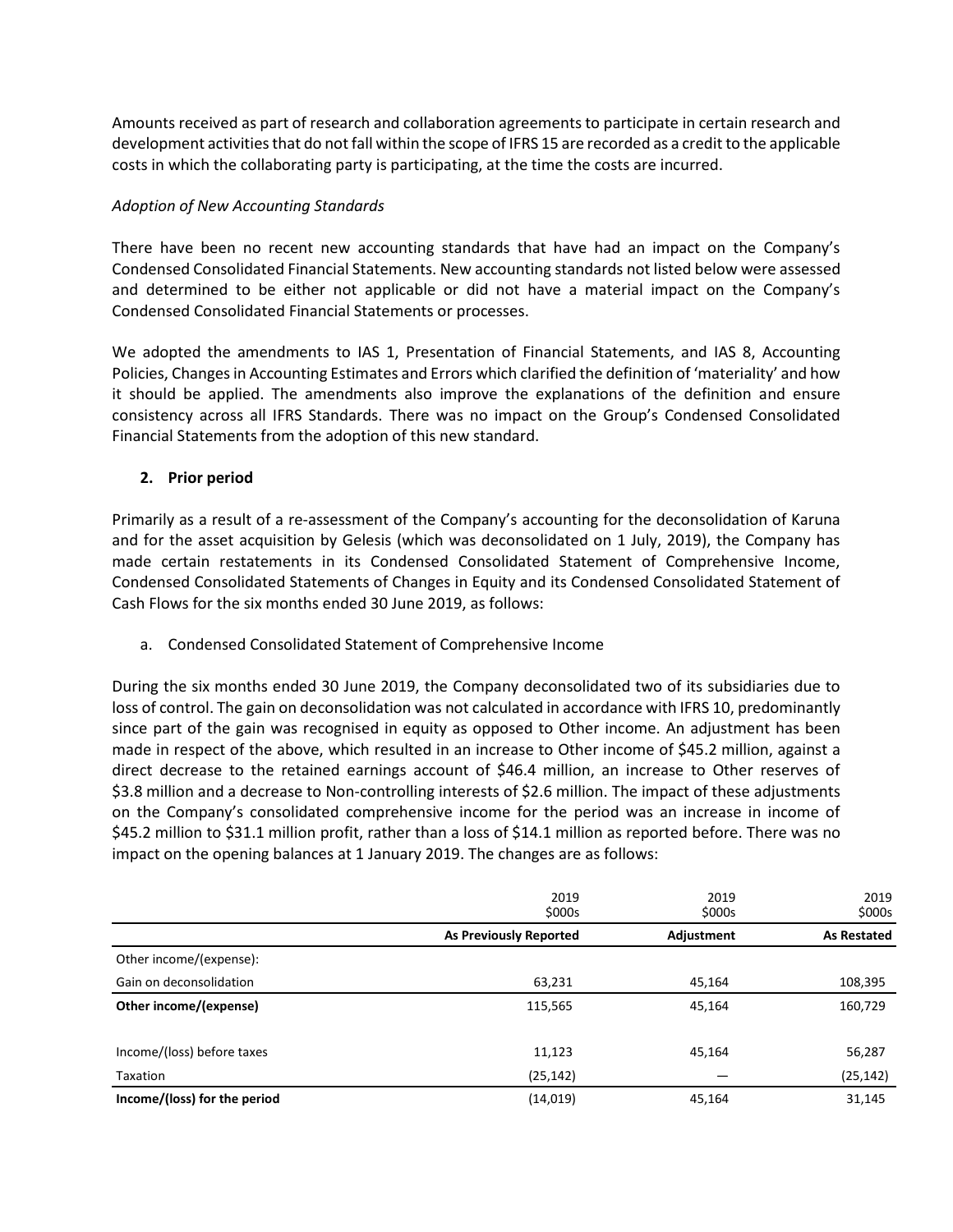| Total other comprehensive income/(loss)      | (82)      |        | (82)      |
|----------------------------------------------|-----------|--------|-----------|
| Total comprehensive income/(loss)            | (14, 101) | 45,164 | 31,063    |
| Income/(loss) attributable to:               |           |        |           |
| Owners of the Company                        | 28,342    | 45,164 | 73,506    |
| Non-controlling interests                    | (42, 361) |        | (42, 361) |
|                                              | (14, 019) | 45,164 | 31,145    |
| Comprehensive income/(loss) attributable to: |           |        |           |
| Owners of the Company                        | 28,260    | 45,164 | 73,424    |
| Non-controlling interests                    | (42, 361) |        | (42, 361) |
|                                              | (14, 101) | 45,164 | 31,063    |
| Earnings per share:                          | \$        | \$     | \$        |
| Basic earnings per share                     | 0.10      | 0.16   | 0.26      |
| Diluted earnings per share                   | 0.10      | 0.16   | 0.26      |

# b. Condensed Consolidated Statements of Changes in Equity

As a result of the aforementioned adjustment in the application of IFRS 10, as well as an adjustment to the IFRS 16 implementation (which constituted primarily a reclassification with the Deconsolidation of Subsidiaries line item, which did not impact the total retained earnings), the Company has made the following adjustments to the Condensed Consolidated Statements of Changes in Equity for the six months ended 30 June 2019.

|                                                   | reserve<br>\$000s | Retained<br>Other earnings/(accumulated<br>deficit)<br>\$000s | Total parent<br>equity<br>\$000s | Non-<br>controlling<br>\$000s | interests Total equity<br>\$000s |
|---------------------------------------------------|-------------------|---------------------------------------------------------------|----------------------------------|-------------------------------|----------------------------------|
| As previously reported                            |                   |                                                               |                                  |                               |                                  |
| Adjustment for the initial application of IFRS 16 |                   | (642)                                                         | (642)                            |                               | (642)                            |
| Adjusted balance as of 1 January 2019             | 20,923            | (168, 334)                                                    | 274,865                          | (108, 535)                    | 166,330                          |
| Net income/(loss)                                 |                   | 28,342                                                        | 28,342                           | (42, 361)                     | (14, 019)                        |
| Total comprehensive income/(loss) for the period  |                   | 28,342                                                        | 28,260                           | (42, 361)                     | (14, 101)                        |
| Deconsolidation of subsidiaries                   | (3,794)           | 47,621                                                        | 43,827                           | 5,189                         | 49,015                           |
| Balance 30 June 2019                              | 20,380            | (92, 371)                                                     | 350,203                          | (142, 567)                    | 207,635                          |
| <b>Adjustments</b>                                |                   |                                                               |                                  |                               |                                  |
| Adjustment for the initial application of IFRS 16 |                   | 1,641                                                         | 1,641                            |                               | 1,641                            |
| Adjusted balance as of 1 January 2019             |                   | 1,641                                                         | 1,641                            |                               | 1,641                            |
| Net income/(loss)                                 |                   | 45,164                                                        | 45,164                           |                               | 45,164                           |
| Total comprehensive income/(loss) for the period  |                   | 45,164                                                        | 45,164                           |                               | 45,164                           |
| Deconsolidation of subsidiaries                   | 3,794             | (47, 621)                                                     | (43, 827)                        | (2,605)                       | (46, 432)                        |
| Other                                             | 3                 | (81)                                                          | (78)                             |                               | (78)                             |
| Balance 30 June 2019                              | 3,797             | (897)                                                         | 2,900                            | (2,605)                       | 295                              |

#### **As Restated**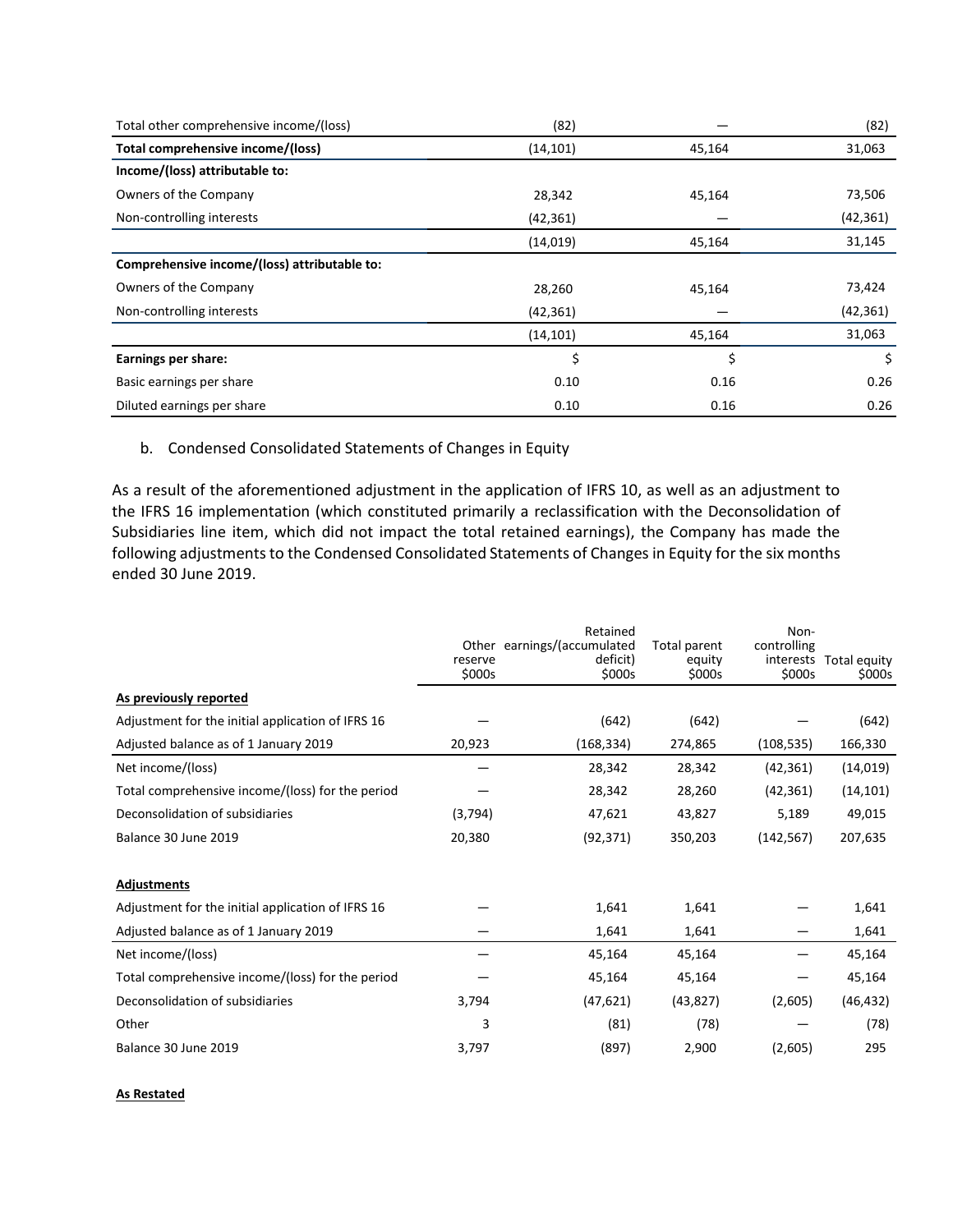| Adjustment for the initial application of IFRS 16 |        | 999       | 999     |           | 999     |
|---------------------------------------------------|--------|-----------|---------|-----------|---------|
| Adjusted balance as of 1 January 2019             | 20.923 | (166,693) | 276,506 | (108,535) | 167,971 |
| Net income/(loss)                                 |        | 73,506    | 73.506  | (42, 361) | 31,145  |
| Total comprehensive income/(loss) for the period  |        | 73.506    | 73.424  | (42, 361) | 31,063  |
| Deconsolidation of subsidiaries                   |        |           |         | 2.584     | 2,584   |
| Other                                             | 3      | (81)      | (78)    |           | (78)    |
| Balance 30 June 2019                              | 24.177 | (93, 269) | 353.103 | (145,172) | 207.931 |

# c. Condensed Consolidated Statement of Cash Flows

The Company has restated the Condensed Consolidated Statement of Cash Flows for the six months ended 30 June 2019 to adjust mis-categorisation of certain line items (see below). These adjustments do not change the overall increase in cash and cash equivalents during the period, which remained constant. The impact is as follows:

|                                                          | 2019<br>\$000s                | 2019<br>\$000s     | 2019<br>\$000s     |
|----------------------------------------------------------|-------------------------------|--------------------|--------------------|
|                                                          | <b>As Previously Reported</b> | <b>Adjustments</b> | <b>As Restated</b> |
| Net cash used in operating activities                    | (35,482)                      | (19, 844)          | (a)<br>(55, 326)   |
| Net cash provided by investing activities                | 13,512                        | 23,487             | (b)<br>37,000      |
| Net cash provided by financing activities                | 37,049                        | (3,644)            | (c)<br>33,405      |
| Effect of exchange rates on cash and cash<br>equivalents | (82)                          |                    | (82)               |
| Net increase in cash and cash equivalents                | 14.997                        |                    | 14.997             |

- (a) The adjustments to net cash used in operating activities were primarily in relation to (1) changes made to the treatment of an asset acquisition by Gelesis, which was mostly non-cash in nature for the six months ended 30 June 2019, accounted for previously as if it were an actual cash outflow. The updated presentation reflects this change which is to remove this transaction from both operating and investing activities, resulting in a \$11.2 million increase in cash provided by investing activities against an increase in cash used in operating activities; (2) the sale of a short term investment, which was previously inappropriately classified as an operating activity when this was an investing activity. This totalled \$5.0 million and the appropriate classification has now been applied. As a result there was a \$5.0 million increase in cash used by operating activities and an increase in cash provided by investing activities; (3) changes made to the categorisation of assets and liabilities that were disposed of in the deconsolidation of Karuna, resulting in a \$2.0 million increase in cash used by operating activities and an increase in cash provided by investing activities; and (4) a removal of the loss on issuance of Gelesis preferred shares of \$1.6 million which was originally included as a cash movement in financing activities. This change resulted in a \$1.6 million increase in cash used by operating activities and an increase in cash provided by financing activities;
- (b) As evidenced in footnote (a), the main adjustments to investing activities were the \$11.2 million increase in cash provided by investing activities related to the Gelesis asset acquisition, the increase of \$5.0 million related to the sale of a short-term investment, as well as the increase of \$2.0 million related to the changes made to categorisation of assets and liabilities disposed of in the deconsolidation of Karuna. Also, \$4.7 million was removed from financing activities to decrease net cash provided by financing activities, and from investing activities to increase net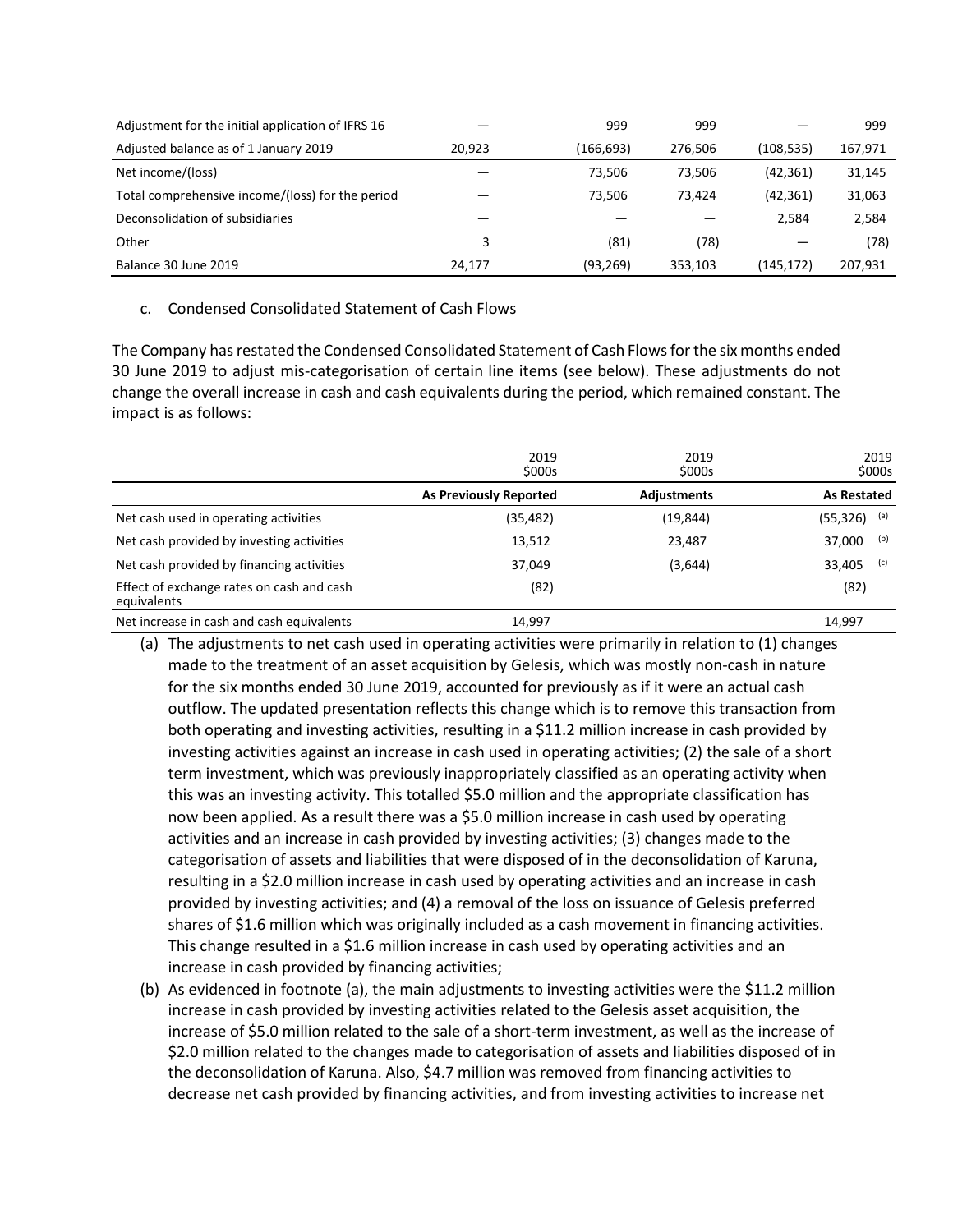cash provided by investing activities, that is to reflect the non-cash nature of the investment in the above mentioned asset acquisition by Gelesis in exchange for the issuance of warrants. Other changes of approximately \$0.6 million resulted from an adjustment to correct purchases of property, plant and equipment.

(c) The adjustment is the result of the \$4.7 million change mentioned in footnote (b) as well as an adjustment for the payment of the lease liability of \$0.5 million, partially offset by the removal of the loss on issuance of Gelesis preferred shares described in footnote (a) of \$1.6 million.

Please note that no changes will need to be made to the full year financials for 2019 reported on 9 April 2020 as a result of the above-mentioned adjustments.

## **3. Revenue**

Revenue recorded in the Condensed Consolidated Statement of Comprehensive Income/(Loss) consists of the following:

| For the six months ended 30 June: | 2020<br>\$000s | 2019<br>\$000s |
|-----------------------------------|----------------|----------------|
| Contract revenue                  | 5,465          | 3,955          |
| Grant income                      | 1.379          | 432            |
| <b>Total revenue</b>              | 6.844          | 4,387          |

All amounts recorded in contract revenue were generated in the United States. All of the Company's contracts as of 30 June 2020 and 2019 were determined to have a single performance obligation which consists of a combined deliverable of license to intellectual property and research and development services. Therefore, revenue is recognised over time based on the input method which the Company believes is a faithful depiction of the transfer of goods and services. Progress is measured based on costs incurred to date as compared to total projected costs. Disaggregated Revenue

The Group disaggregates contract revenue in a manner that depicts how the nature, amount, timing, and uncertainty of revenue and cash flows are affected by economic factors. The Group disaggregates revenue based on contract revenue or grant revenue, and further disaggregates contract revenue based on the transfer of control of the underlying performance obligations.

|                                         | 2020           | 2019           |
|-----------------------------------------|----------------|----------------|
| Timing of revenue recognition           | \$000s         | \$000s         |
| Transferred at a point in time          |                |                |
| Transferred over time                   | 5,465          | 3,955          |
|                                         | 5,465          | 3,955          |
| Customers over 10% of revenue           | 2020<br>\$000s | 2019<br>\$000s |
| Roche Holding AG                        | 1,518          | 2,479          |
| Eli Lilly and Company                   | 339            | 765            |
| Boehringer Ingelheim International GMBH | 2,398          |                |
| Imbrium Therapeutics L.P.               | 1,148          | 457            |
|                                         | 5,403          | 3,701          |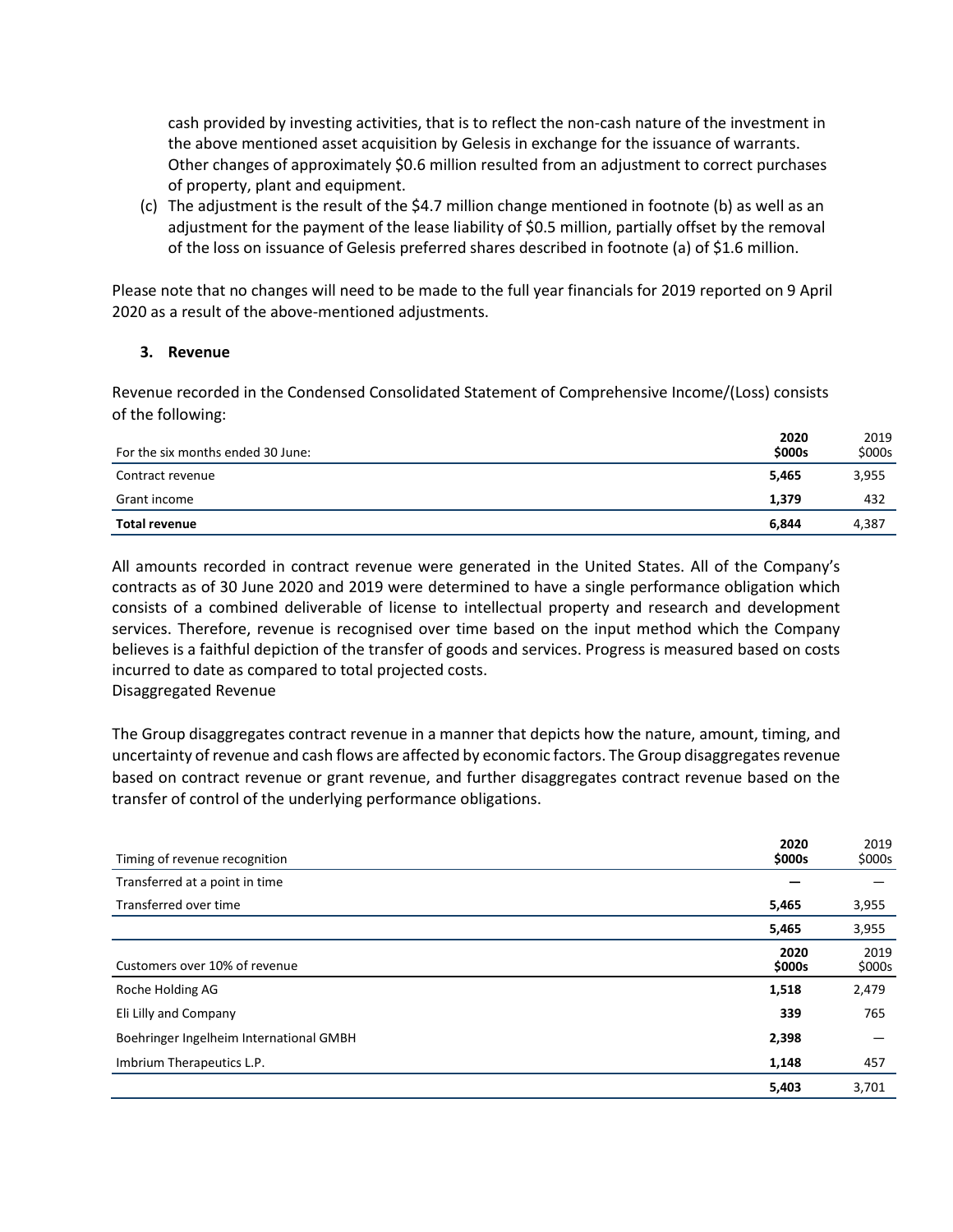# **4. Segment Information**

During the second half of 2019, the Company deconsolidated one of its subsidiaries which resulted in a change to the composition of its reportable segments. Consequently, the Company has revised the 30 June 2019 financial information to conform to the presentation as of and for the period ending 30 June 2020. The change in segments reflects how the Company's Board of Directors reviews the Group's results, allocates resources and assesses performance.

Information About Reportable Segments:

|                                                                                                                                                                                                                          | Internal<br>\$000s | Founded<br>Entities<br>\$000s | Controlled Non-Controlled<br>Founded<br>Entities<br>\$000s | Parent<br>Company &<br>Other<br>\$000s | Consolidated<br>\$000s |
|--------------------------------------------------------------------------------------------------------------------------------------------------------------------------------------------------------------------------|--------------------|-------------------------------|------------------------------------------------------------|----------------------------------------|------------------------|
|                                                                                                                                                                                                                          |                    |                               | 30 June 2020 \$000s                                        |                                        |                        |
| <b>Consolidated Statements of Comprehensive Loss</b>                                                                                                                                                                     |                    |                               |                                                            |                                        |                        |
| Contract revenue                                                                                                                                                                                                         | 3,916              | 1,549                         |                                                            |                                        | 5,465                  |
| Grant revenue                                                                                                                                                                                                            |                    | 1,379                         |                                                            |                                        | 1,379                  |
| <b>Total revenue</b>                                                                                                                                                                                                     | 3,916              | 2,928                         |                                                            |                                        | 6,844                  |
| General and administrative expenses                                                                                                                                                                                      | (1, 495)           | (6, 229)                      |                                                            | (13, 652)                              | (21, 376)              |
| Research and development expenses                                                                                                                                                                                        | (17,616)           | (20, 594)                     |                                                            | (40)                                   | (38, 250)              |
| Total operating income/(expense)                                                                                                                                                                                         | (15, 195)          | (23, 895)                     |                                                            | (13, 692)                              | (52,782)               |
| Other income/(expense):                                                                                                                                                                                                  |                    |                               |                                                            |                                        |                        |
| Gain/(loss) on investments held at fair value                                                                                                                                                                            |                    |                               |                                                            | 276,910                                | 276,910                |
| Loss realized on sale of investments                                                                                                                                                                                     |                    |                               |                                                            | (44, 539)                              | (44,539)               |
| Other income/(expense)                                                                                                                                                                                                   |                    | 4                             |                                                            | 478                                    | 482                    |
| Total other income/(expense)                                                                                                                                                                                             |                    | 4                             |                                                            | 232,848                                | 232,852                |
| Net finance income/(costs)                                                                                                                                                                                               | 17                 | 1,765                         |                                                            | (97)                                   | 1,685                  |
| Share of net income/(loss) of associates accounted<br>for using the equity method                                                                                                                                        |                    |                               |                                                            | (7, 271)                               | (7, 271)               |
| Income/(loss) from continuing operations                                                                                                                                                                                 | (15, 178)          | (22, 127)                     |                                                            | 211,788                                | 174,483                |
| Income/(loss) before taxes pre IFRS 9 fair value<br>accounting, finance costs - subsidiary preferred<br>shares, share-based payment expense,<br>depreciation of tangible assets and amortisation<br>of intangible assets | (13, 489)          | (21, 617)                     |                                                            | 216,111                                | 181,005                |
| Finance income/(costs) – IFRS 9 fair value<br>accounting                                                                                                                                                                 |                    | 1,866                         |                                                            |                                        | 1,866                  |
| Share-based payment expense                                                                                                                                                                                              | (1,301)            | (1,005)                       |                                                            | (2,900)                                | (5,206)                |
| Depreciation of tangible assets                                                                                                                                                                                          | (388)              | (784)                         |                                                            | (782)                                  | (1, 955)               |
| Amortisation of ROU assets                                                                                                                                                                                               |                    | (586)                         |                                                            | (641)                                  | (1,227)                |
| Taxation                                                                                                                                                                                                                 |                    | (1)                           |                                                            | (50, 774)                              | (50, 775)              |
| Income/(loss)                                                                                                                                                                                                            | (15, 178)          | (22, 128)                     |                                                            | 161,014                                | 123,708                |
| Other comprehensive income/(loss)                                                                                                                                                                                        |                    |                               |                                                            |                                        |                        |
| Total comprehensive income/(loss)                                                                                                                                                                                        | (15, 178)          | (22, 128)                     |                                                            | 161,014                                | 123,708                |
| Total comprehensive income/(loss) attributable<br>to:                                                                                                                                                                    |                    |                               |                                                            |                                        |                        |
| Owners of the Company                                                                                                                                                                                                    | (15, 178)          | (21, 873)                     |                                                            | 161,008                                | 123,957                |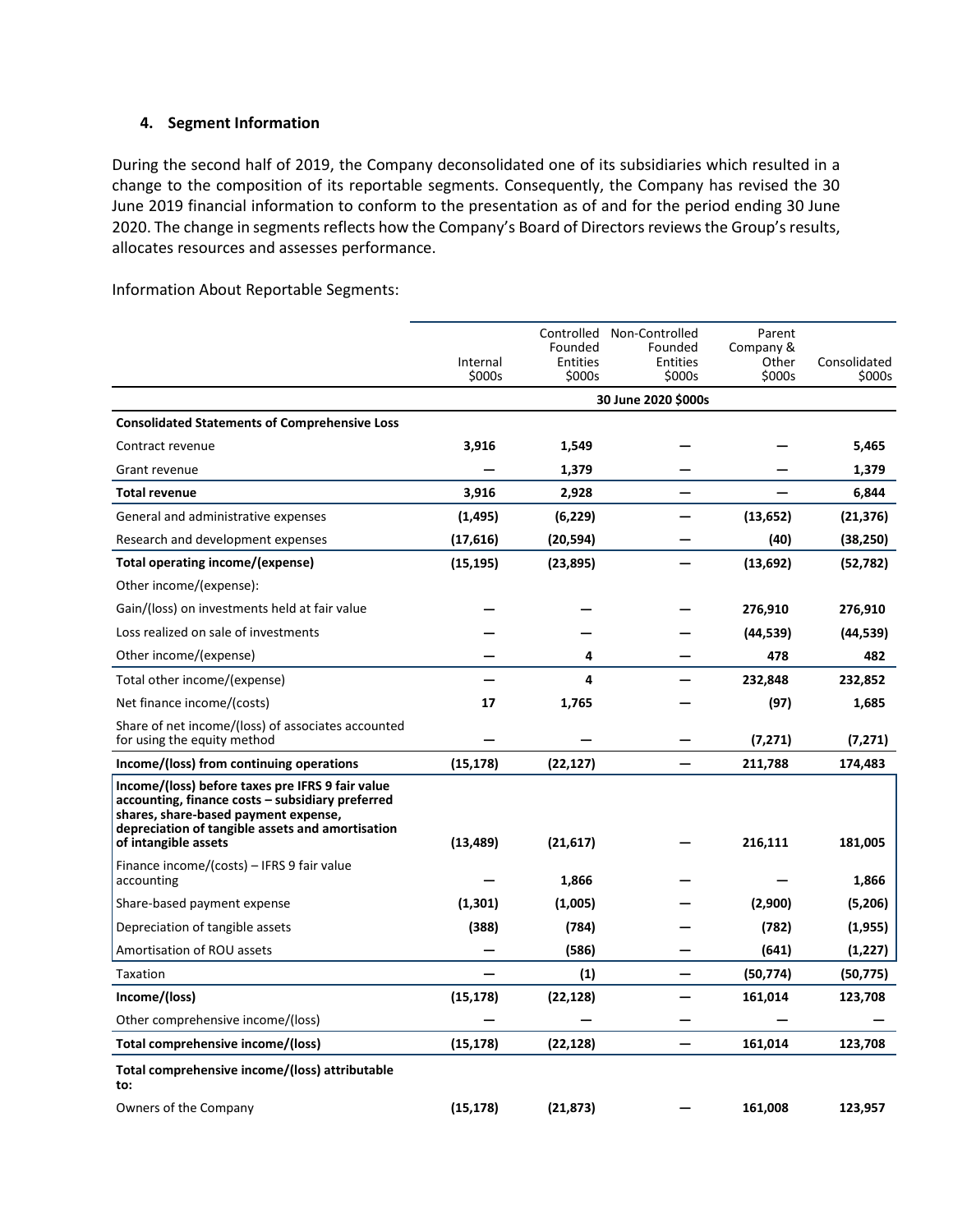| Non-controlling interests                             |          | (254)     |                     | 6         | (249)     |
|-------------------------------------------------------|----------|-----------|---------------------|-----------|-----------|
|                                                       |          |           | 30 June 2020 \$000s |           |           |
| <b>Consolidated Statements of Financial Position:</b> |          |           |                     |           |           |
| Total assets                                          | 35,905   | 42.960    |                     | 1,026,657 | 1,105,522 |
| <b>Total liabilities</b>                              | 42.222   | 156.024   |                     | 140.398   | 338,644   |
| Net assets/(liabilities)                              | (6, 317) | (113,064) | -                   | 886.259   | 766,879   |

|                                                                                                                                                                                                                          | Internal<br>\$000s | Founded<br><b>Entities</b><br>\$000s | Controlled Non-Controlled<br>Founded<br><b>Entities</b><br>\$000s | Parent<br>Company &<br>Other<br>\$000s | Consolidated<br>\$000s |
|--------------------------------------------------------------------------------------------------------------------------------------------------------------------------------------------------------------------------|--------------------|--------------------------------------|-------------------------------------------------------------------|----------------------------------------|------------------------|
|                                                                                                                                                                                                                          |                    |                                      | 30 June 2019 \$000s                                               |                                        |                        |
| <b>Consolidated Statements of Comprehensive Loss</b>                                                                                                                                                                     |                    |                                      |                                                                   |                                        |                        |
| Contract revenue                                                                                                                                                                                                         | 2,479              | 1,262                                |                                                                   | 213                                    | 3,955                  |
| Grant revenue                                                                                                                                                                                                            | 15                 | 418                                  |                                                                   |                                        | 432                    |
| <b>Total revenue</b>                                                                                                                                                                                                     | 2,494              | 1,680                                |                                                                   | 213                                    | 4,387                  |
| General and administrative expenses                                                                                                                                                                                      | (1, 157)           | (6, 391)                             | (10, 439)                                                         | (11,210)                               | (29, 196)              |
| Research and development expenses                                                                                                                                                                                        | (10, 757)          | (18, 534)                            | (15, 555)                                                         | (662)                                  | (45, 507)              |
| Total operating income/(expense)                                                                                                                                                                                         | (9,420)            | (23, 244)                            | (25, 994)                                                         | (11, 659)                              | (70, 317)              |
| Other income/(expense):                                                                                                                                                                                                  |                    |                                      |                                                                   |                                        |                        |
| Gain on deconsolidation (restated) *                                                                                                                                                                                     |                    |                                      |                                                                   | 108,395                                | 108,395                |
| Gain/(loss) on investments held at fair value                                                                                                                                                                            |                    |                                      |                                                                   | 52,375                                 | 52,375                 |
| Other income/(expense)                                                                                                                                                                                                   | 17                 | (39)                                 |                                                                   | (19)                                   | (41)                   |
| Total other income/(expense) (restated) *                                                                                                                                                                                | 17                 | (39)                                 |                                                                   | 160,751                                | 160,729                |
| Net finance income/(costs)                                                                                                                                                                                               |                    | (4,099)                              | (30, 141)                                                         | 114                                    | (34, 126)              |
| Income/(loss) from continuing operations<br>(restated) *                                                                                                                                                                 | (9,402)            | (27, 382)                            | (56, 135)                                                         | 149,207                                | 56,287                 |
| (Loss)/income before taxes pre IFRS 9 fair value<br>accounting, finance costs - subsidiary preferred<br>shares, share-based payment expense,<br>depreciation of tangible assets and amortisation<br>of intangible assets | (9, 285)           | (21, 106)                            | (21, 874)                                                         | 152,205                                | 99,939                 |
| Finance income/(costs) – subsidiary preferred<br>shares                                                                                                                                                                  |                    | 138                                  | (1, 564)                                                          |                                        | (1, 425)               |
| Finance income/(costs) - IFRS 9 fair value<br>accounting                                                                                                                                                                 |                    | (4, 297)                             | (28, 737)                                                         | 55                                     | (32, 978)              |
| Share-based payment expense                                                                                                                                                                                              | (3)                | (786)                                | (3, 543)                                                          | (2,059)                                | (6, 391)               |
| Depreciation of tangible assets                                                                                                                                                                                          | (70)               | (818)                                | (207)                                                             | (126)                                  | (1, 221)               |
| Amortisation of ROU assets                                                                                                                                                                                               |                    | (513)                                | (83)                                                              | (868)                                  | (1,464)                |
| Amortisation of intangible assets                                                                                                                                                                                        | (44)               | (1)                                  | (129)                                                             |                                        | (173)                  |
| Taxation                                                                                                                                                                                                                 |                    | (9)                                  | (162)                                                             | (24, 970)                              | (25, 142)              |
| Income/(loss) (restated) *                                                                                                                                                                                               | (9,402)            | (27, 392)                            | (56, 297)                                                         | 124,237                                | 31,145                 |
| Other comprehensive income/(loss)                                                                                                                                                                                        |                    |                                      | (82)                                                              |                                        | (82)                   |
| Total comprehensive income/(loss)                                                                                                                                                                                        | (9,402)            | (27, 392)                            | (56, 380)                                                         | 124,237                                | 31,063                 |
| Total comprehensive income/(loss) attributable<br>to:                                                                                                                                                                    |                    |                                      |                                                                   |                                        |                        |
| Owners of the Company (restated) *                                                                                                                                                                                       | 688                | (19, 428)                            | (32,073)                                                          | 124,237                                | 73,424                 |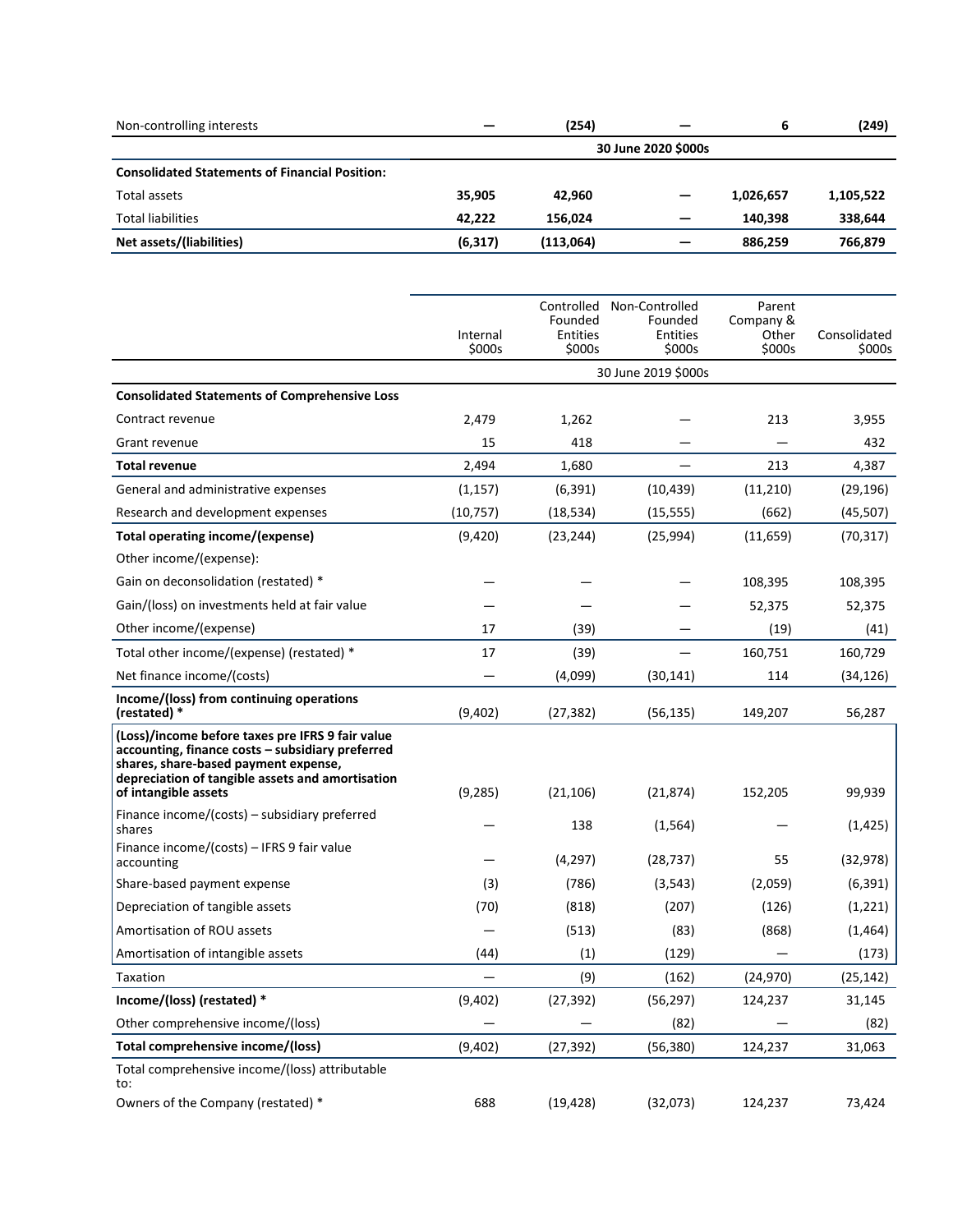| Non-controlling interests                             | (10,090) | (7,964)   | (24,307)                | $\overline{\phantom{0}}$ | (42, 361) |
|-------------------------------------------------------|----------|-----------|-------------------------|--------------------------|-----------|
|                                                       |          |           | 31 December 2019 \$000s |                          |           |
| <b>Consolidated Statements of Financial Position:</b> |          |           |                         |                          |           |
| Total assets                                          | 17,614   | 54,730    |                         | 868.834                  | 941,178   |
| <b>Total liabilities</b>                              | 10.053   | 146.054   |                         | 134.673                  | 290,780   |
| Net (liabilities)/assets                              | 7.561    | (91, 324) |                         | 734.161                  | 650,398   |

\* See Note 2

#### **5. Investments held at fair value**

Investments held at fair value include both unquoted nonpublic investments and quoted public investments held by PureTech. These investments, which include Akili, Vor, Karuna, Gelesis (other than the investment in common shares), resTORbio and other insignificant investments, are initially measured at fair value and are subsequently re-measured at fair value at each reporting date. Interests in these investments are accounted for as investments held at fair value, as shown below:

| Investments held at fair value                   | \$000's    |
|--------------------------------------------------|------------|
| Balance at 31 December 2019                      | 714,905    |
| Sale of Karuna shares                            | (245, 922) |
| Sale of resTORbio shares                         | (3,048)    |
| Loss realised on sale of investments             | (44, 539)  |
| Cash purchase of Gelesis preferred shares        | 10,000     |
| Cash purchase of Vor preferred shares            | 1,150      |
| Gain/(loss) - fair value through profit and loss | 276,910    |
| As of 30 June 2020                               | 709,456    |

#### **Gelesis**

On 1 April 2020, PureTech participated in the 2nd closing of Gelesis's Series 3 Growth Preferred Share financing. For consideration of \$10.0 million, PureTech received 579,038 Series 3 Growth shares. During the six months ended 30 June 2020, the Company recognised a gain of \$2.4 million related to the preferred shares and warrants that was recorded in the line item Gain/(loss) on investments held at fair value within the Condensed Consolidated Statement of Income/(Loss) and Other Comprehensive Income/(Loss). Please refer to Note 13 for information regarding the valuation of these instruments.

#### **Vor**

On 12 February 2020, PureTech participated in the 2nd closing of Vor's Series A-2 Preferred Share financing. For consideration of \$0.7 million, PureTech received 1,625,000 A-2 shares. On 30 June 2020, PureTech participated in the 1st closing of Vor's Series B Preferred Share financing. For consideration of \$0.5 million, PureTech received 961,538 shares. Additionally, during the six months ended 30 June 2020, the Company recognised a fair value loss of \$1.4 million that was recorded in the line item Gain/(loss) on investments held at fair value within the Condensed Consolidated Statement of Income/(Loss) and Other Comprehensive Income/(Loss). Please refer to Note 13 for information regarding the valuation of these instruments.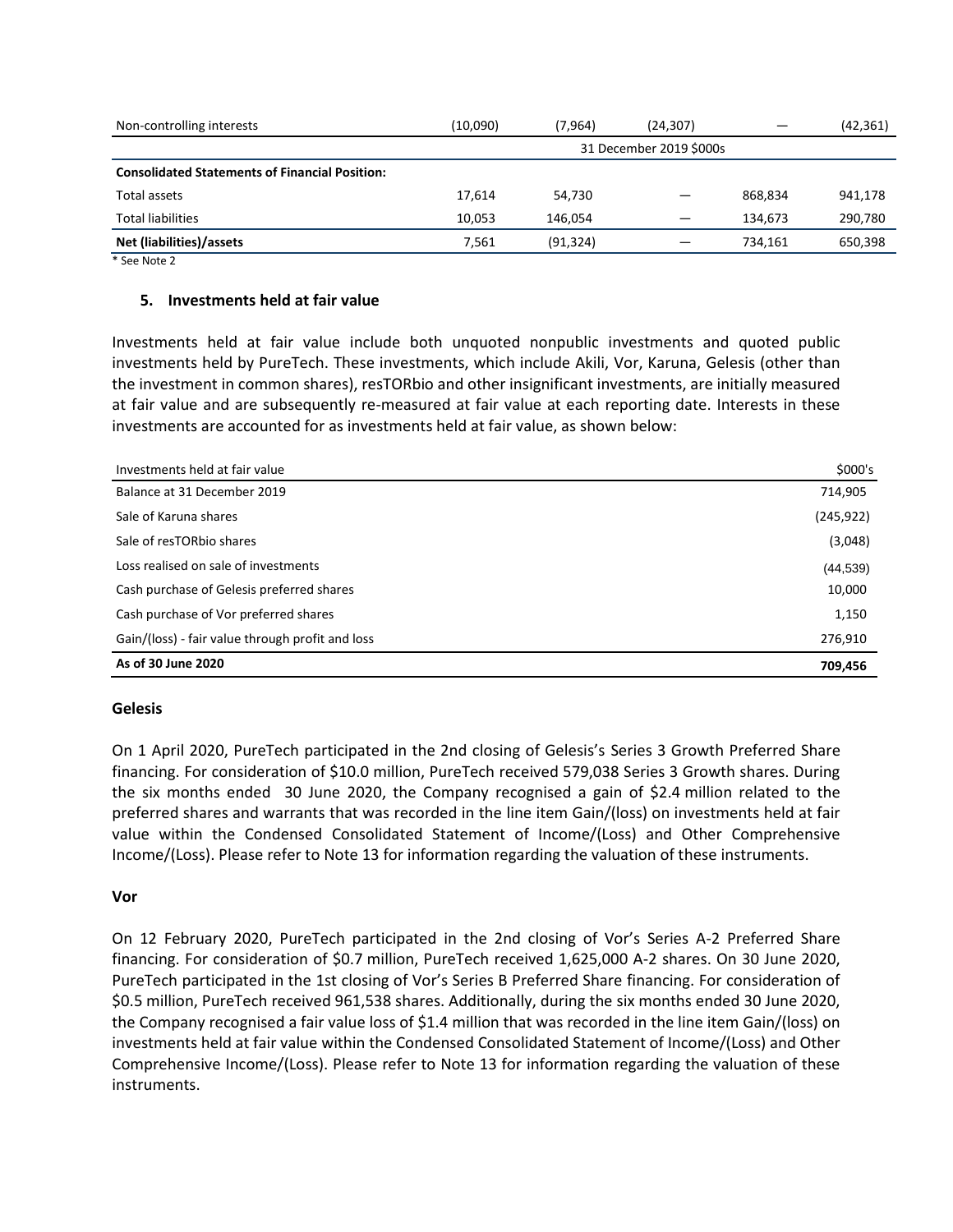## **Karuna**

On 22 January 2020, PureTech sold 2,100,000 shares of Karuna for aggregate proceeds of \$200.9 million. On 26 May 2020, PureTech sold an additional 555,500 Karuna common shares for aggregate proceeds of \$45.0 million. As a result of the sales, the Company recorded a loss of \$44.3 million, attributable to blockage discount included in the sales price, to the line item Loss Realised on Sale of Investment within the Condensed Consolidated Statement of Income/ (Loss) and Other Comprehensive Income/ (Loss). Additionally, during the six months ended 30 June 2020 and 2019 the Company recognised a gain of \$261.4 million and \$40.6 million, respectively that was recorded on the line item Gain/(loss) on investments held at fair value within the Condensed Consolidated Statement of Income/(Loss) and Other Comprehensive Income/(Loss). As of 30 June 2020, PureTech continued to hold 4,739,897 Karuna common shares or 17.8 per cent of total outstanding Karuna common shares. Please refer to Note 13 for information regarding the valuation of these instruments.

## **Akili**

During the six months ended 30 June 2020 and 2019, the Company recognised a gain of \$14.3 million and a loss of \$3.9 million, respectively, that was recorded on the line item Gain/(loss) on investments held at fair value within the Condensed Consolidated Statement of Income/(Loss) and Other Comprehensive Income/(Loss). Please refer to Note 13 for information regarding the valuation of these instruments.

## **resTORbio**

In April 2020, PureTech sold its remaining 2,119,696 resTORbio common shares, for aggregate proceeds of \$3.0 million. As a result of the sale, the Company recorded a loss of \$0.2 million, attributable to blockage discount included in the sales price, to the line item Loss Realised on Sale of Investment within the Condensed Consolidated Statement of Income/ (Loss) and Other Comprehensive Income/ (Loss). Additionally, during the six months ended 30 June 2020 and 2019, the Company recognised a loss of \$0.1 million and gain of \$15.5 million, respectively, that was recorded on the line item Gain/(loss) on investments held at fair value within the Condensed Consolidated Statement of Income/(Loss) and Other Comprehensive Income/(Loss). Please refer to Note 13 for information regarding the valuation of these instruments.

#### **Gain on deconsolidation**

The following table summarises the gain on deconsolidation recognised by the Company:

|                                   | 2020         | 2019 (restated) * |
|-----------------------------------|--------------|-------------------|
| Six Months Ended 30 June          | <b>S000s</b> | \$000s            |
| Gain on deconsolidation of Vor    |              | 6,357             |
| Gain on deconsolidation of Karuna |              | 102,038           |
| Total gain on deconsolidation     |              | 108,395           |

\* See Note 2

#### **6. Share-based Payments**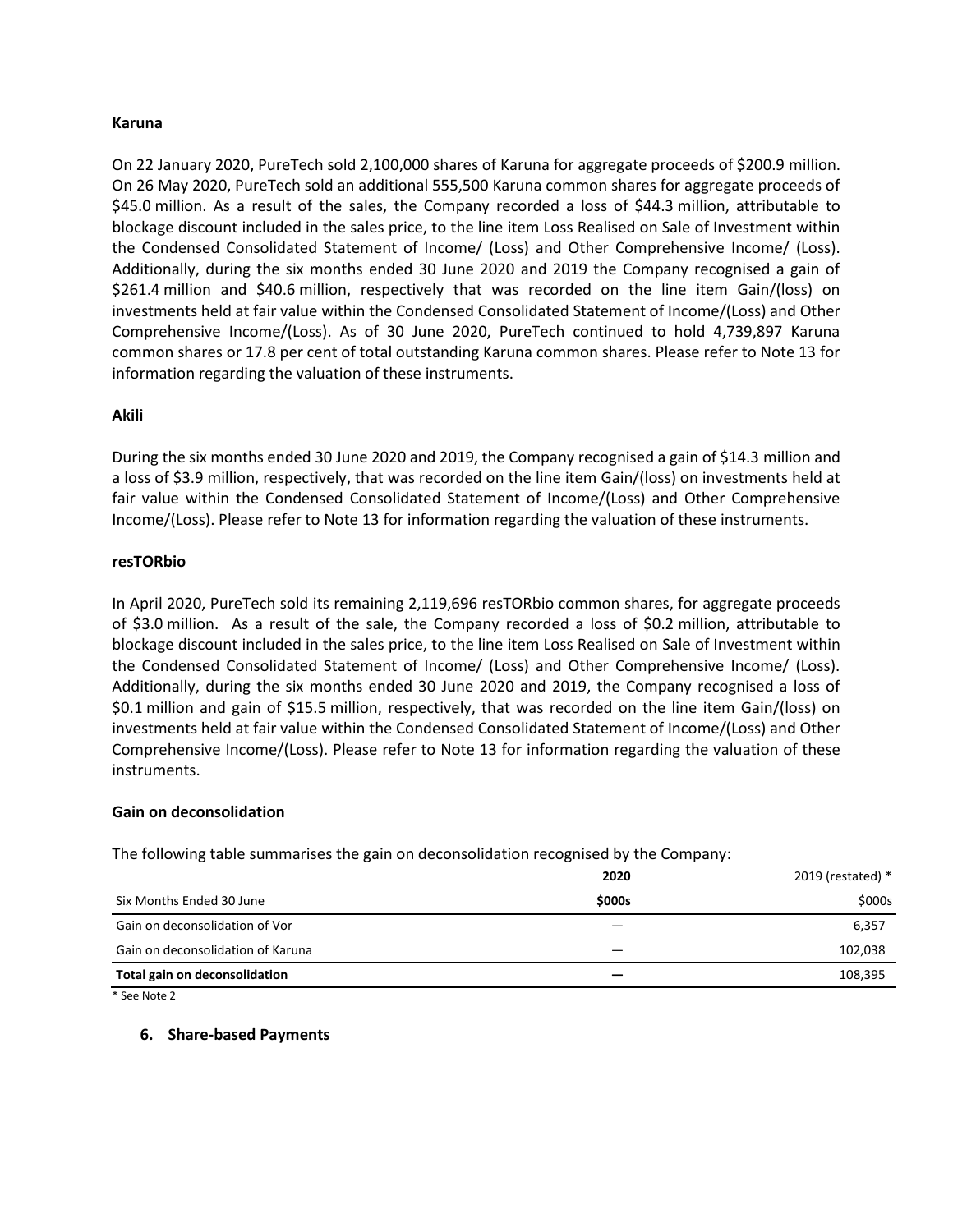Share-based payments includes stock options, restricted stock units ("RSUs") as well as service, market and performance-based RSU awards, all in which the expense is recognised based on the grant date fair value of the awards.

## **Share-based Payment Expense**

The Group's share-based payment expense for the six months ended 30 June 2020 and 2019, were comprised of charges related to the PureTech Health plc incentive stock and stock option issuances and subsidiary stock plans.

The following table provides the classification of the Group's consolidated share-based payment expense as reflected in the Condensed Consolidated Statement of Income/(Loss):

|                            | 2020   | 2019   |
|----------------------------|--------|--------|
| Six months ended 30 June,  | \$000s | \$000s |
| General and administrative | 3.522  | 3,847  |
| Research and development   | 1.684  | 2,544  |
| <b>Total</b>               | 5,206  | 6,391  |

# **The Performance Share Plan**

In June 2015, the Group adopted the Performance Stock Plan ("PSP"). Under the PSP and subsequent amendments, awards of ordinary shares may be made to the Directors, senior managers and employees of, and other individuals providing services to, the Company and its subsidiaries up to a maximum authorised amount of 10.0 per cent of the total ordinary shares outstanding. The shares have various vesting terms over a period of service between two and four years, provided the recipient remains continuously engaged as a service provider.

The share-based awards granted under the PSP are equity settled and expire 10 years from the grant date. As of the six months ended 30 June 2020, the Company had granted share-based awards of 8,592,307 stock options and 4,636,347 RSUs, net of forfeitures, exercises and issued RSU shares.

#### *RSUs*

During the six months ended 30 June 2020 and 2019, the Company issued no new service, market and performance based RSUs under the PSP.

Each RSU entitles the holder to one ordinary share on vesting and the RSU awards are based on a cliff vesting schedule over a three-year requisite service period in which the Company recognises compensation expense. Following vesting, each recipient will be required to make a payment of one pence per ordinary share on settlement of the RSUs. Vesting of the RSUs is subject to the satisfaction of service, market and performance conditions.

The Company recognises the estimated fair value of service, market and performance-based awards as share-based compensation expense over the vesting period based upon its determination of whether it is probable that the performance targets will be achieved. The Company assesses the probability of achieving the performance targets at each reporting period. Cumulative adjustments, if any, are recorded to reflect subsequent changes in the estimated outcome of performance-related conditions.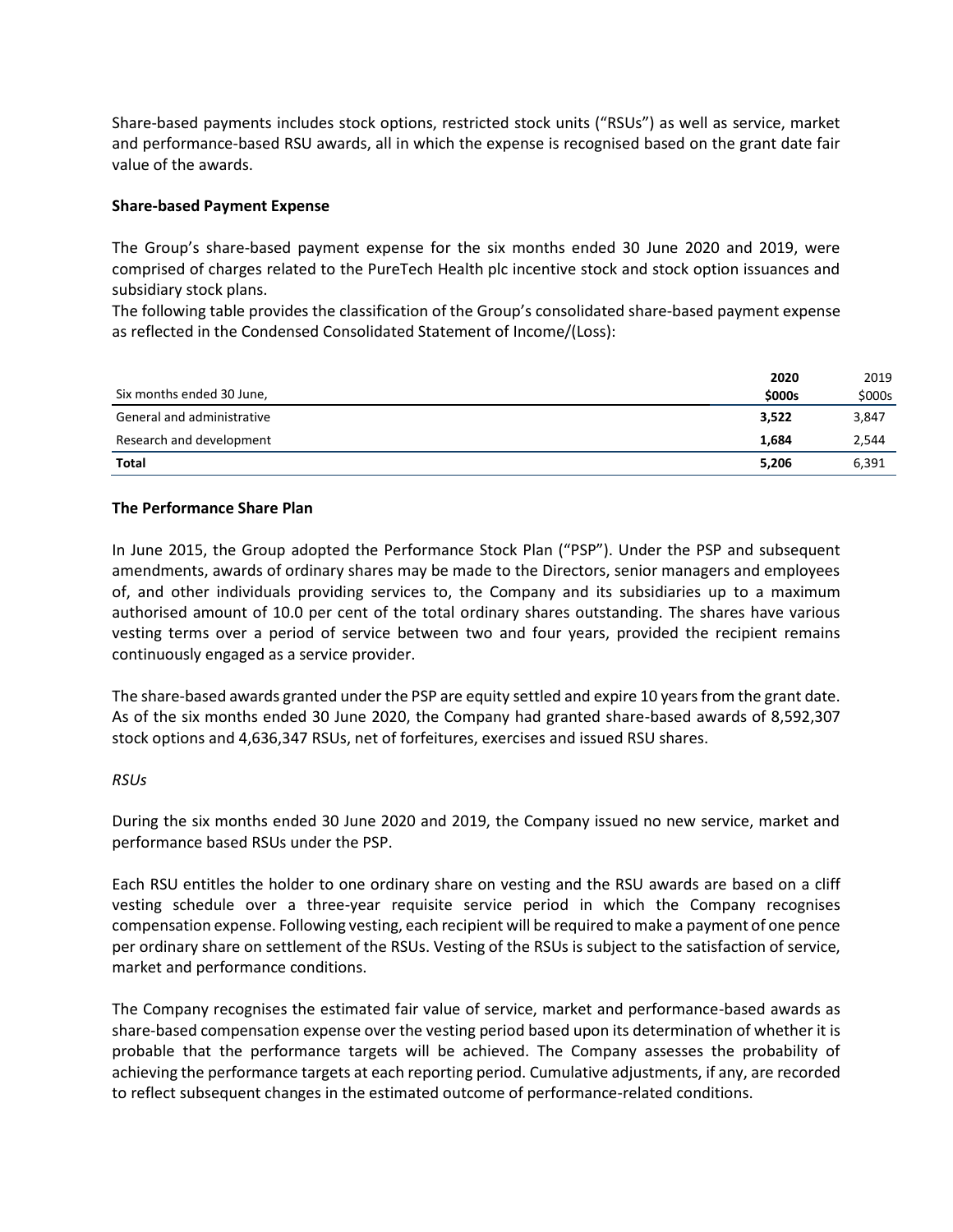The fair value of the market-based awards is based on the Monte Carlo simulation analysis utilising a Geometric Brownian Motion process with 100,000 simulations to value those shares. The model considers share price volatility, risk-free rate and other covariance of comparable public companies and other market data to predict distribution of relative share performance.

The service, market and performance conditions attached to the 2019 RSU awards awarded in December 2019 are based on the achievement of total shareholder return ("TSR"), with 50.0 per cent of the shares under award vesting based on the achievement of absolute TSR targets, 12.5 per cent of the shares under the award vesting based on TSR as compared to the FTSE 250 Index, 12.5 per cent of the shares under the award vesting based on TSR as compared to the MSCI Europe Health Care Index, and 25.0 per cent of the shares under the award vesting based on the achievement of strategic targets. The RSU award criteria have changed over time as the criteria is continually evaluated by the Group's Remuneration Committee.

In 2017, the Company granted certain executives RSUs that vested based on service, market and performance conditions. The vesting of all RSUs was achieved by 31 December 2019 where all service, market and performance conditions were met. The remuneration committee of PureTech's board of directors approved the achievement of the vesting conditions as of 31 December 2019 and reached the decision to cash settle the 2017 RSUs. The settlement value was determined based on the 3-day average closing price of the shares. The settlement value was \$12.5 million. The settlement value did not exceed the fair value at settlement date and as such the cash settlement was treated as an equity transaction, whereby the full repurchase cash settlement amount was charged to equity in Other reserves.

The Company incurred share-based payment expenses for performance based RSUs of \$2.7 million and \$1.3 million for the six months ended 30 June 2020 and 2019, respectively.

# *Stock Options*

During the six months ended 30 June 2020 and 2019, the Company granted 665,392 and 1,274,388 stock option awards under the PSP, respectively.

The fair value of the stock options awarded by the Company was estimated at the grant date using the Black-Scholes option valuation model, considering the terms and conditions upon which options were granted, with the following weighted- average assumptions:

| For the six months ended 30 June | 2020   | 2019    |
|----------------------------------|--------|---------|
| <b>Expected volatility</b>       | 39.00% | 36.00 % |
| Expected terms (in years)        | 5.65   | 5.47    |
| Risk-free interest rate          | 0.75%  | 2.25%   |
| Expected dividend yield          |        |         |
| Grant date fair value            | \$1.11 | \$0.89  |
| Share price at grant date        | \$2.97 | \$2.49  |

As of 30 June 2020, 5,186,804 incentive options are exercisable with a weighted-average exercise price of \$1.51. Exercise prices ranged from \$0.01 to \$3.61.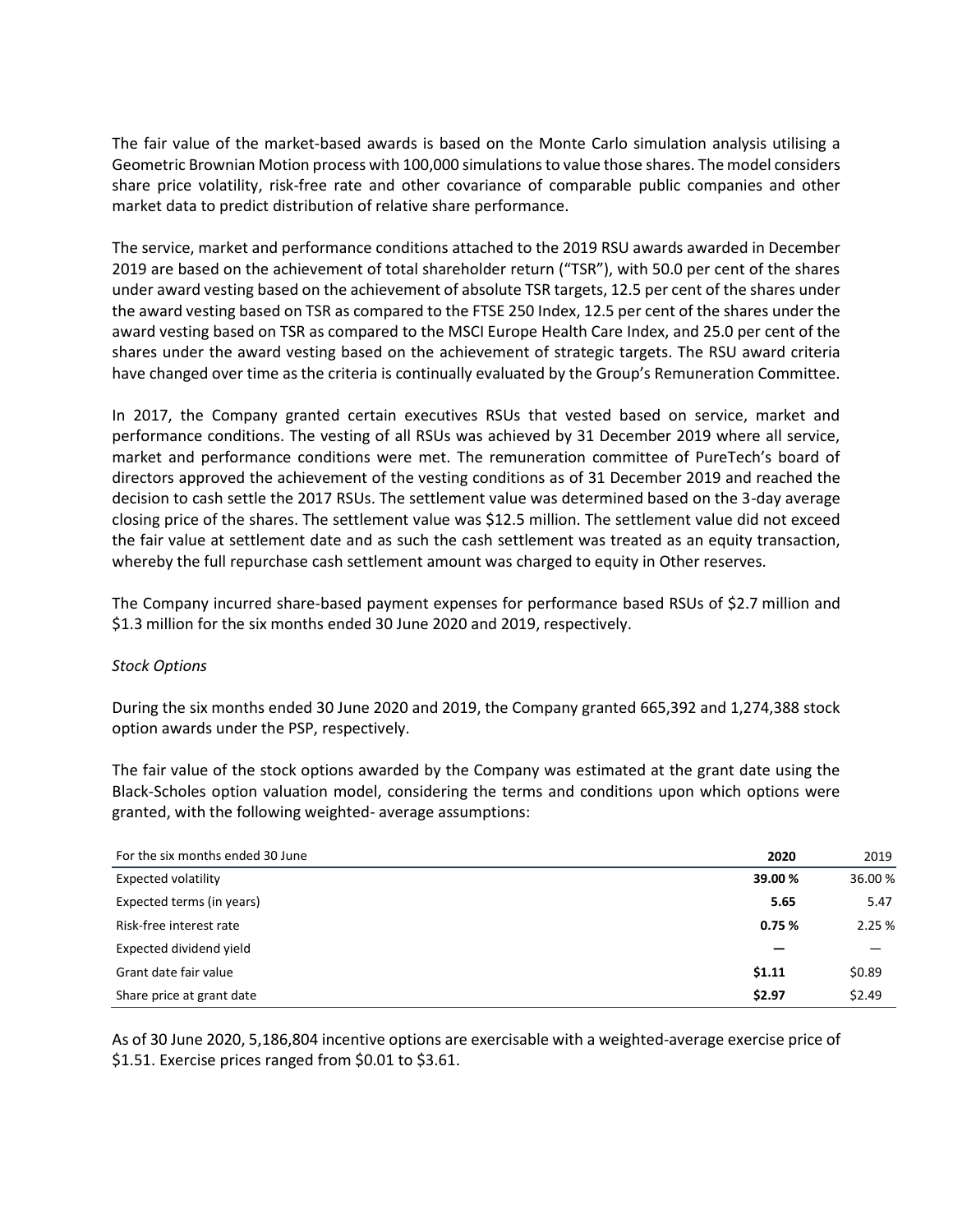The Company incurred share-based payment expenses for incentive options of \$1.5 million and \$0.9 million for the six months ended 30 June 2020 and 2019, respectively.

## **Significant Subsidiary Plans**

The subsidiaries incurred \$1.0 million and \$4.3 million in share-based payment expense for the six months ended 30 June 2020 and 2019.

## *Vedanta 2010 Stock Incentive Plan*

In 2010, the Board of Directors for Vedanta approved the 2010 Stock Incentive Plan (the "Vedanta Plan"). Through subsequent amendments, as of 30 June 2020, it allowed for the issuance of 2,145,867 sharebased compensation awards through incentive share options, nonqualified share options, and restricted shares to employees, directors, and nonemployees providing services to Vedanta. At 30 June 2020, 380,723 shares remained available for issuance under the Vedanta Plan.

The options granted under Vedanta Plan are equity settled and expire 10 years from the grant date. Typically, the awards vest in four years but vesting conditions can vary based on the discretion of Vedanta's Board of Directors.

Options granted under the Vedanta Plan are exercisable at a price per share not less than the fair market value of the underlying ordinary shares on the date of grant. The estimated fair value of options, including the effect of estimated forfeitures, is recognised over the options' vesting period.

The fair value of the stock option grants has been estimated at the date of grant using the Black-Scholes option pricing model with the following weighted-average assumptions:

| For the six months ended 30 June | 2020    | 2019    |
|----------------------------------|---------|---------|
| <b>Expected volatility</b>       | 78.24%  | 90.94%  |
| Expected terms (in years)        | 6.00    | 5.95    |
| Risk free interest rate          | 0.79%   | 1.88%   |
| Expected dividend yield          | $-$ %   | $-$ %   |
| Grant date fair value            | \$13.13 | \$13.98 |
| Share price at grant date        | \$19.59 | \$18.71 |

Vedanta incurred share-based compensation expense of \$0.8 million for six months ended 30 June 2020.

#### *Other Subsidiary Plans*

The stock-based compensation expense under plans at other subsidiaries of the Group not including Vedanta, was \$0.2 million for the six months ended 30 June 2020.

#### **7. Finance Cost, net**

The following table shows the breakdown of finance income and costs:

| 2020          | 2019   |
|---------------|--------|
| <b>\$000s</b> | \$000s |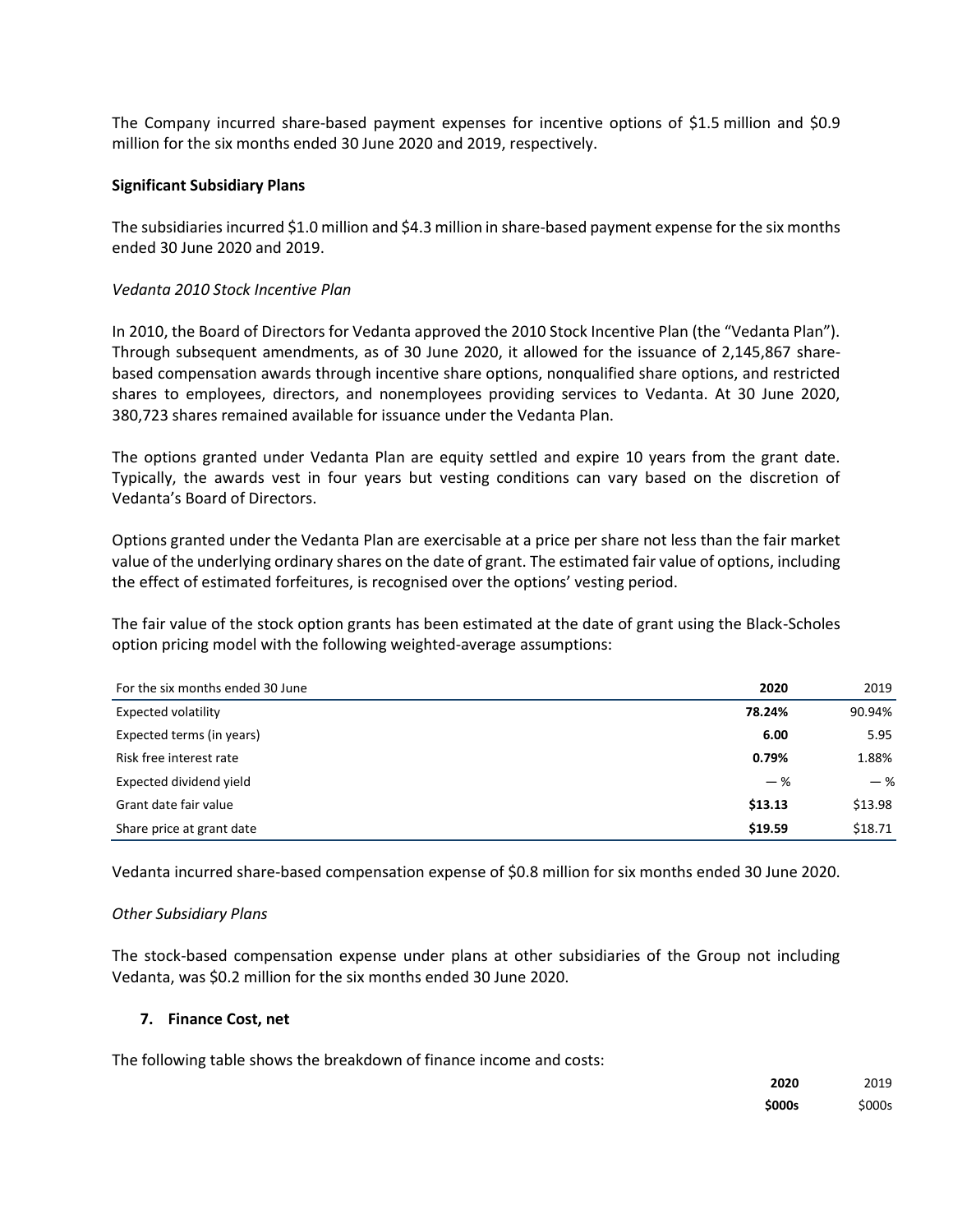| <b>Finance income</b>                                                                   |         |           |
|-----------------------------------------------------------------------------------------|---------|-----------|
| Interest from financial assets not at fair value through profit or loss                 | 1,032   | 2,383     |
| <b>Total finance income</b>                                                             | 1,032   | 2,383     |
| <b>Finance costs</b>                                                                    |         |           |
| Contractual interest expense on notes payable                                           | (13)    | (140)     |
| Interest Expense                                                                        | (1,200) | (2,032)   |
| Gain/(loss) on foreign currency exchange                                                |         | 67        |
| Total finance income/(costs) - contractual                                              | (1,213) | (2, 106)  |
| Gain/(loss) from change in fair value of warrant liability                              | 867     | (6,664)   |
| Gain/(loss) from change in fair value of preferred share and convertible note liability | 999     | (26, 314) |
| Total finance income/(costs) – fair value accounting                                    | 1,866   | (32, 978) |
| Total finance income/(costs) – subsidiary preferred shares                              |         | (1, 425)  |
| Finance income/(costs), net                                                             | 1,685   | (34, 126) |

# **8. Earnings/(Loss) per Share**

Basic earnings/(loss) per share is computed by dividing the income/(loss) attributable to the Company and available to ordinary shareholders by the weighted average number of ordinary shares. Dilutive earnings/loss per share is computed by dividing the income/(loss) attributable to the Company and available to ordinary shareholders by the sum of the weighted average number of ordinary shares and the number of additional ordinary shares that would have been outstanding if the Company's outstanding potentially dilutive securities had been issued.

The following table sets forth the computation of basic and diluted earnings/(loss) per ordinary shares for the periods presented (in thousands, except for shares and per share amounts):

|                                                                          | 2020        | 2019        |
|--------------------------------------------------------------------------|-------------|-------------|
|                                                                          |             | Restated *  |
| Numerator:                                                               |             |             |
| Income/(loss) attributable to the owners of the Company                  | 123,957     | 73,506      |
| Denominator:                                                             |             |             |
| Weighted average ordinary shares for basic earnings per ordinary share   | 285,487,375 | 282,493,867 |
| Effect of dilutive securities                                            | 8,170,249   | 3,167,815   |
| Weighted average ordinary shares for diluted earnings per ordinary share | 293,657,624 | 285,661,682 |
| Basic earnings per ordinary share                                        | 0.43        | 0.26        |
| Diluted earnings per ordinary share                                      | 0.42        | 0.26        |

\* See Note 2

# **9. Property and Equipment**

|                                | Laboratory and |                 | Computer<br>Equipment |                       | Construction |        |
|--------------------------------|----------------|-----------------|-----------------------|-----------------------|--------------|--------|
|                                | Manufacturing  | Furniture and   | and                   | Leasehold             | ın           |        |
|                                | Equipment      | <b>Fixtures</b> |                       | Software Improvements | process      | Total  |
| Cost                           | \$000s         | \$000s          | \$000s                | \$000s                | \$000s       | \$000s |
| Balance as of 31 December 2018 | 7,306          | 488             | 1.431                 | 4.924                 | 239          | 14,388 |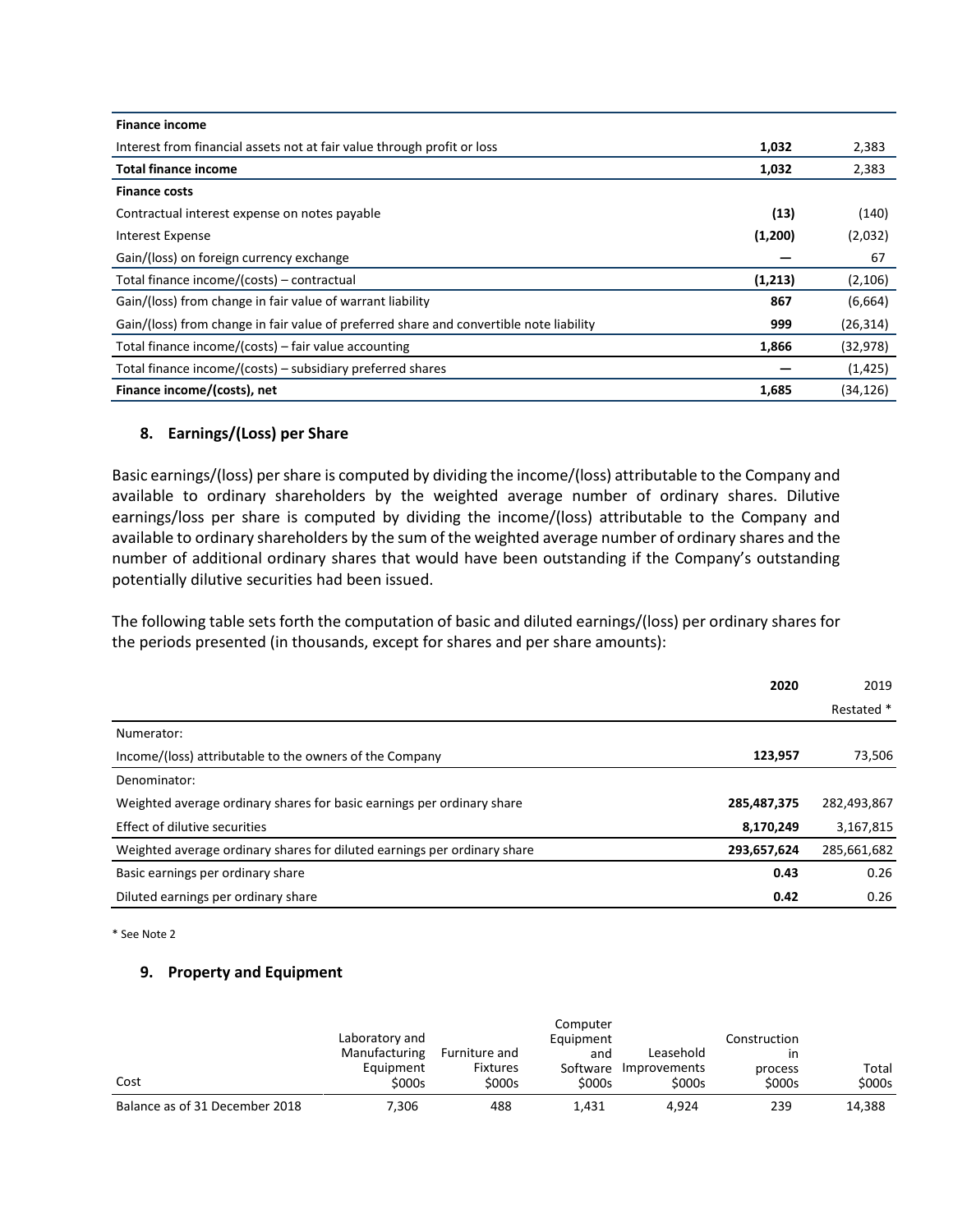| Additions, net of transfers     | 3,374   | 1,126 | 175   | 13.494 | 4,649    | 22,819   |
|---------------------------------|---------|-------|-------|--------|----------|----------|
| <b>Disposals</b>                | (183)   | (168) | (9)   | (45)   |          | (406)    |
| Deconsolidation of subsidiaries | (3,076) |       | (137) | (754)  | (4, 190) | (8, 158) |
| <b>Reclassifications</b>        | (25)    | 6     | 48    | 36     | (76)     | (10)     |
| Exchange differences            | (11)    |       |       | 1      | 24       | 14       |
|                                 |         |       |       |        |          |          |
| Balance as of 31 December 2019  | 7,385   | 1,452 | 1,508 | 17,656 | 645      | 28,647   |
| Additions, net of transfers     | 829     |       | 51    | 400    | 818      | 2,098    |
| <b>Disposals</b>                | (20)    |       |       |        |          | (20)     |
| <b>Reclassifications</b>        | (345)   |       | (40)  |        |          | (385)    |

| Accumulated depreciation and<br>impairment loss | Laboratory and<br>Manufacturing<br>Equipment<br>\$000s | Furniture and<br><b>Fixtures</b><br>\$000s | Computer<br>Equipment<br>and<br>Software<br>\$000s | Leasehold<br>Improvements<br>\$000s | Construction<br>in<br>process<br>\$000s | Total<br>\$000s |
|-------------------------------------------------|--------------------------------------------------------|--------------------------------------------|----------------------------------------------------|-------------------------------------|-----------------------------------------|-----------------|
| Balance as of 31 December 2018                  | (3,222)                                                | (233)                                      | (756)                                              | (1,854)                             |                                         | (6,065)         |
| Depreciation                                    | (1, 328)                                               | (144)                                      | (312)                                              | (1, 448)                            |                                         | (3,231)         |
| <b>Disposals</b>                                | 102                                                    | 138                                        | 5                                                  | 20                                  |                                         | 265             |
| Deconsolidation of subsidiaries                 | 1,457                                                  |                                            | 53                                                 | 319                                 |                                         | 1,830           |
| Reclassifications                               | 15                                                     |                                            | (20)                                               | 6                                   |                                         |                 |
| Exchange differences                            | 8                                                      |                                            |                                                    | 2                                   |                                         | 9               |
| Balance as of 31 December 2019                  | (2,968)                                                | (239)                                      | (1,030)                                            | (2,955)                             |                                         | (7, 192)        |
| Depreciation                                    | (761)                                                  | (108)                                      | (157)                                              | (930)                               |                                         | (1,955)         |
| <b>Disposals</b>                                | 6                                                      |                                            |                                                    |                                     |                                         | 6               |
| Reclassifications                               | 345                                                    |                                            | 40                                                 |                                     |                                         | 385             |
| Balance as of 30 June 2020                      | (3, 378)                                               | (347)                                      | (1, 145)                                           | (3,885)                             |                                         | (8,755)         |

| Property and Equipment, net    | Laboratory<br>and<br>Manufacturing<br>Equipment<br>\$000s | Furniture and<br><b>Fixtures</b><br>\$000s | Computer<br>Equipment<br>and<br>Software<br>\$000s | Leasehold<br>Improvements<br>\$000s | Construction<br>in process<br>\$000s | Total<br>\$000s |
|--------------------------------|-----------------------------------------------------------|--------------------------------------------|----------------------------------------------------|-------------------------------------|--------------------------------------|-----------------|
| Balance as of 31 December 2018 | 4.084                                                     | 255                                        | 675                                                | 3.070                               | 239                                  | 8,323           |
| Balance as of 31 December 2019 | 4.418                                                     | 1,213                                      | 478                                                | 14,701                              | 645                                  | 21,455          |
| Balance as of 30 June 2020     | 4.471                                                     | 1.106                                      | 373                                                | 14.169                              | 1,465                                | 21,583          |

Depreciation of property and equipment is included in the General and administrative expenses, and Research and development expenses line items in the Condensed Consolidated Statements of Comprehensive Income/(Loss). The Company recorded depreciation expense of \$2.0 million and \$1.2 million for the six months ended 30 June 2020 and 2019, respectively.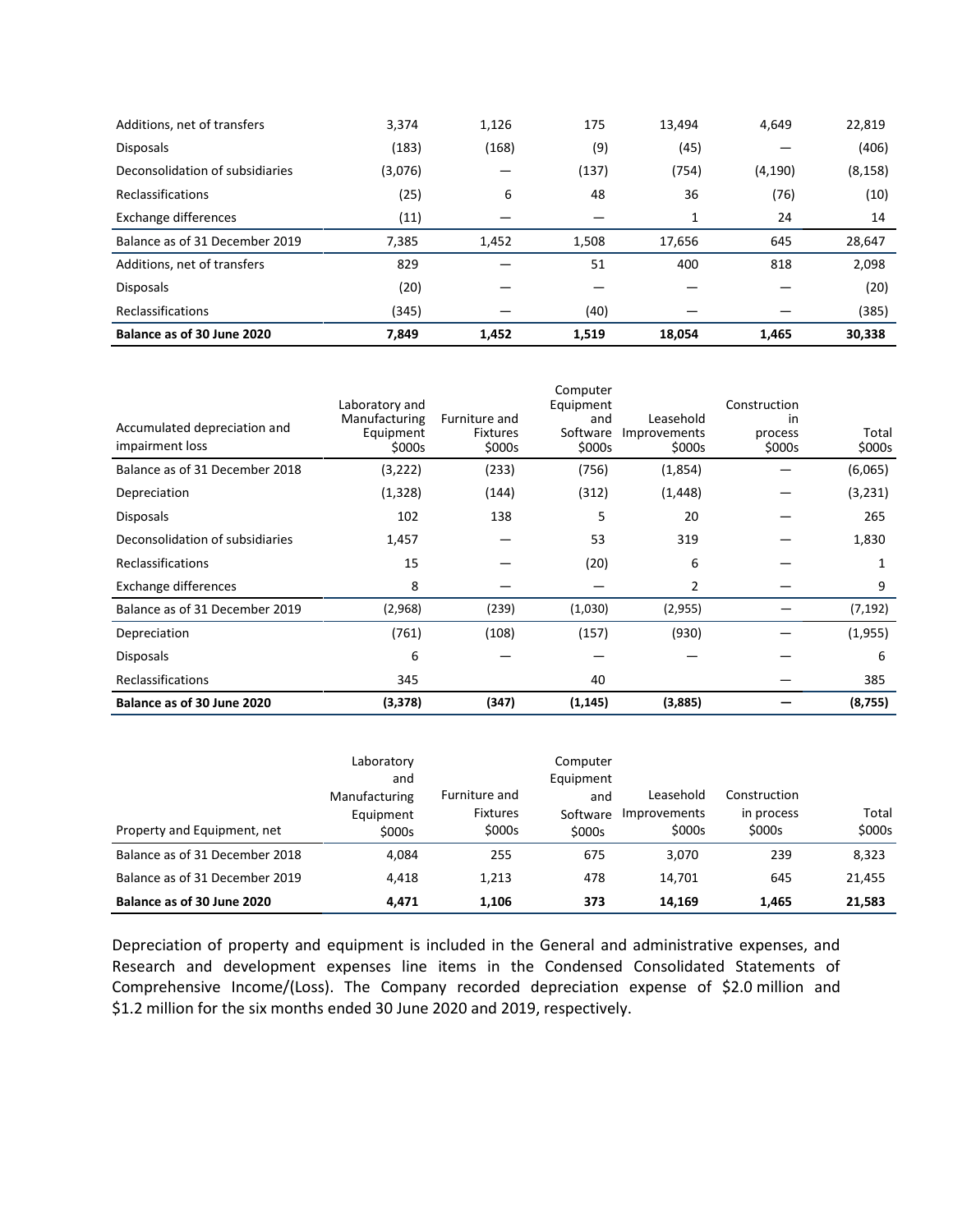# **10. Intangible Assets**

Intangible assets consist of licenses of intellectual property acquired by the Group through various agreements with third parties and are recorded at the value of cash and non-cash consideration transferred. Information regarding the cost and accumulated amortisation of intangible assets is as follows:

|                                | Licenses |
|--------------------------------|----------|
| Cost                           | \$000s   |
| Balance at 31 December 2018    | 5,067    |
| Additions                      | 400      |
| Deconsolidation of subsidiary  | (4, 842) |
| Balance as of 31 December 2019 | 625      |
| Additions                      |          |
| Balance as of 30 June 2020     | 625      |
|                                |          |
|                                | Licenses |
| Accumulated amortisation       | \$000s   |
| Balance at 31 December 2018    | (1,987)  |
| Amortisation                   | (117)    |
| Deconsolidation of subsidiary  | 2,104    |
| Balance as of 31 December 2019 |          |
| Balance as of 30 June 2020     |          |
|                                |          |
|                                | Licenses |
| Intangible assets, net         | \$000s   |
| Balance as of 31 December 2019 | 625      |
| Balance as of 30 June 2020     | 625      |

These intangible asset licenses represent in-process-research-and-development assets since they are still being developed and are not ready for their intended use. As such, these assets are not yet amortised but tested for impairment annually.

**11. Equity**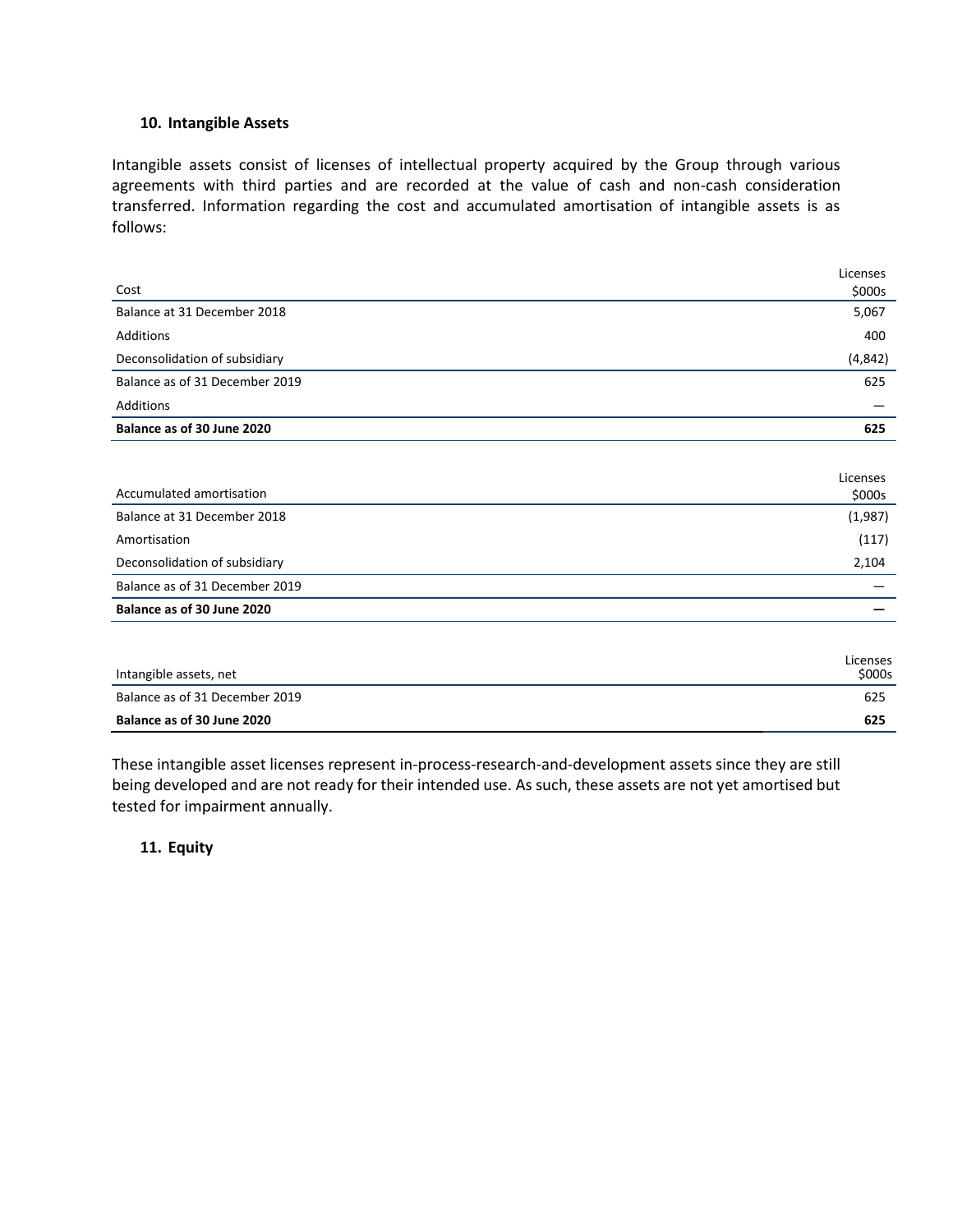At 30 June 2020 and 31 December 2019, 285,512,461 and 285,370,619 common shares were outstanding, respectively, including all vested common shares issued pursuant to PureTech Health LLC Incentive Compensation arrangements as detailed in Note 6.

# **12. Subsidiary Preferred Shares**

IFRS 9 addresses the classification, measurement, and recognition of financial liabilities. Preferred shares issued by subsidiaries and affiliates often contain redemption and conversion features that are assessed under IFRS 9 in conjunction with the host preferred share instrument.

The subsidiary preferred shares are redeemable upon the occurrence of a contingent event, other than full liquidation of the Company, that is not considered to be within the control of the Company. Therefore, these subsidiary preferred shares are classified as liabilities. These liabilities are measured at fair value through profit and loss. The preferred shares are convertible into ordinary shares of the subsidiaries at the option of the holder and mandatorily convertible into ordinary shares upon a subsidiary listing in a public market at a price above that specified in the subsidiary's charter or upon the vote of the holders of subsidiary preferred shares specified in the charter. Under certain scenarios the number of ordinary shares receivable on conversion will change and therefore, the number of shares that will be issued is not fixed. As such the conversion feature is considered to be an embedded derivative that normally would require bifurcation. However, since the preferred share liabilities are measured in whole at fair value through profit and loss no bifurcation is required.

The preferred shares are entitled to vote with holders of common shares on an as converted basis.

The Group recognises the preferred share balance upon the receipt of cash financing or upon the conversion of notes into preferred shares at the amount received or carrying balance of any notes and derivatives converted into preferred shares.

The balance as of 30 June 2020 and 31 December 2019 represents the fair value of the instruments for all subsidiary preferred shares. The following summarises the subsidiary preferred share balance:

| As of 30 June 2020 and 31 December 2019  |         | 2019    |
|------------------------------------------|---------|---------|
|                                          | \$000s  | \$000s  |
| Entrega                                  | 2,042   | 3,222   |
| Follica                                  | 11,486  | 11,663  |
| Sonde                                    | 12,632  | 7,212   |
| Vedanta Biosciences                      | 85,079  | 78,892  |
| Total subsidiary preferred share balance | 111,238 | 100,989 |

As is customary, in the event of any voluntary or involuntary liquidation, dissolution or winding up of a subsidiary, the holders of subsidiary preferred shares which are outstanding shall be entitled to be paid out of the assets of the subsidiary available for distribution to shareholders and before any payment shall be made to holders of ordinary shares. A merger, acquisition, sale of voting control or other transaction of a subsidiary in which the shareholders of the subsidiary do not own a majority of the outstanding shares of the surviving company shall be deemed to be a liquidation event. Additionally, a sale, lease, transfer or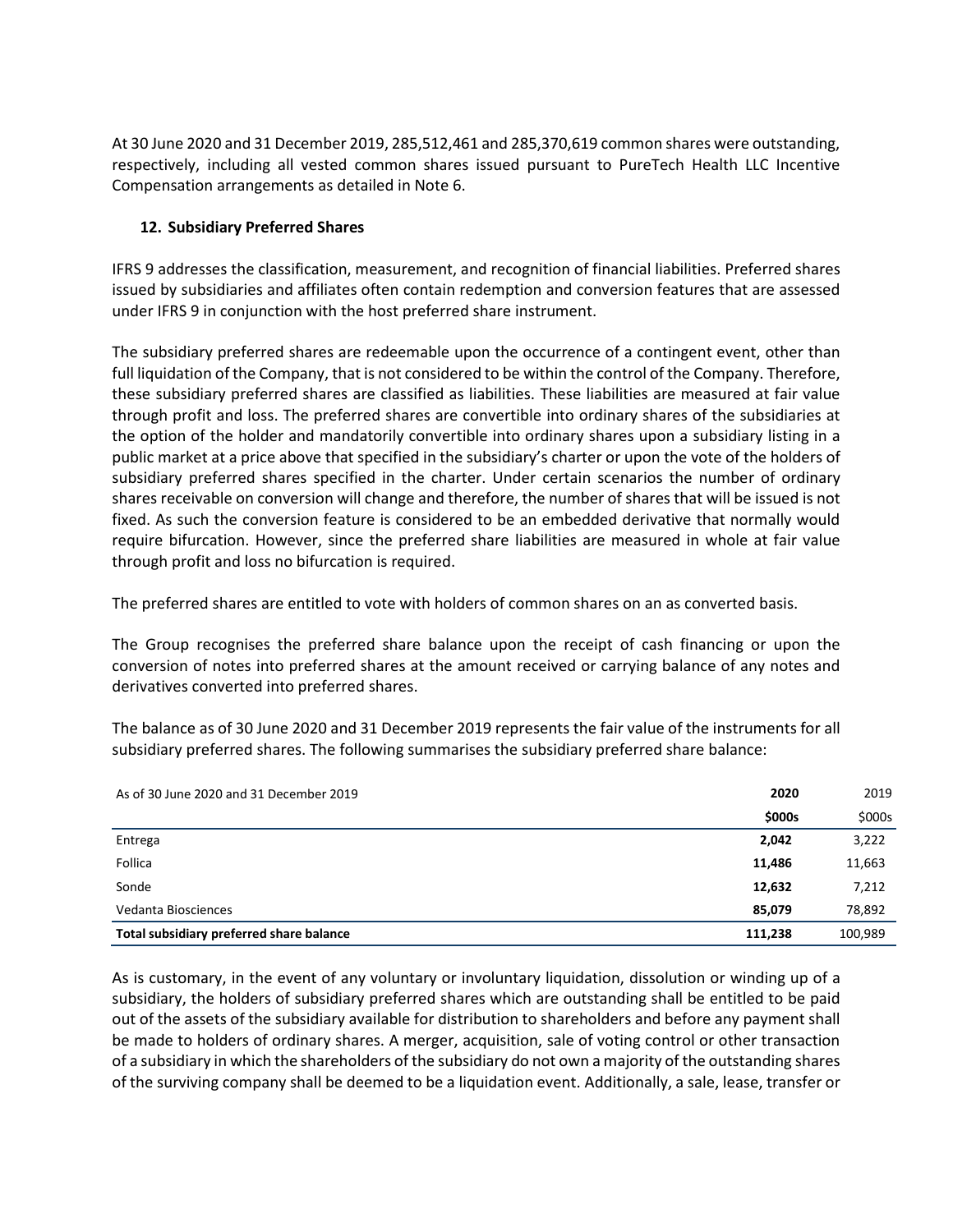other disposition of all or substantially all of the assets of the subsidiary shall also be deemed a liquidation event.

As of 30 June 2020 and 31 December 2019, the minimum liquidation preference reflects the amounts that would be payable to the subsidiary preferred holders upon a liquidation event of the subsidiaries, which is as follows:

As of 30 June 2020 and 31 December 2019 **2020** 2019

|                                      | \$000s  | \$000s |
|--------------------------------------|---------|--------|
| Entrega                              | 2,216   | 2,216  |
| Follica                              | 6,405   | 6,405  |
| Sonde                                | 12,000  | 7,250  |
| Vedanta Biosciences                  | 83,661  | 77,161 |
| Total minimum liquidation preference | 104,282 | 93,032 |

As of 30 June 2020, the minimum liquidation preference increased as compared to 31 December 2019 owing to the issuance of shares by Vedanta and Sonde.

For the six months ended 30 June 2020, the Group recognised the following changes in the value of subsidiary preferred shares:

|                                                              | \$000s  |
|--------------------------------------------------------------|---------|
| Balance as of 31 December 2019                               | 100,989 |
| Issuance of new preferred shares                             | 11,250  |
| Decrease in value of preferred shares measured at fair value | (999)   |
| Other                                                        | (2)     |
| Balance as of 30 June 2020                                   | 111,238 |

#### **2020**

In January 2020 and April 2020, Sonde Health issued and sold shares of Series A-2 preferred shares for aggregate proceeds of \$4.8 million, of which none was contributed by PureTech.

In April 2020, Vedanta issued and sold shares of Series C-2 preferred shares for aggregate proceeds of \$6.5 million, of which none was contributed by PureTech.

#### **13. Financial Instruments**

The Group's financial instruments consist of financial liabilities, including preferred shares, convertible notes, warrants and loans payable, as well as financial assets classified as assets held at fair value.

## **Fair Value Process**

For financial instruments measured at fair value under IFRS 9, under the further guidance of IFRS 13, the change in the fair value of the entire instrument is reflected through profit and loss. The total business enterprise value and allocatable equity of each entity within the Group was determined using a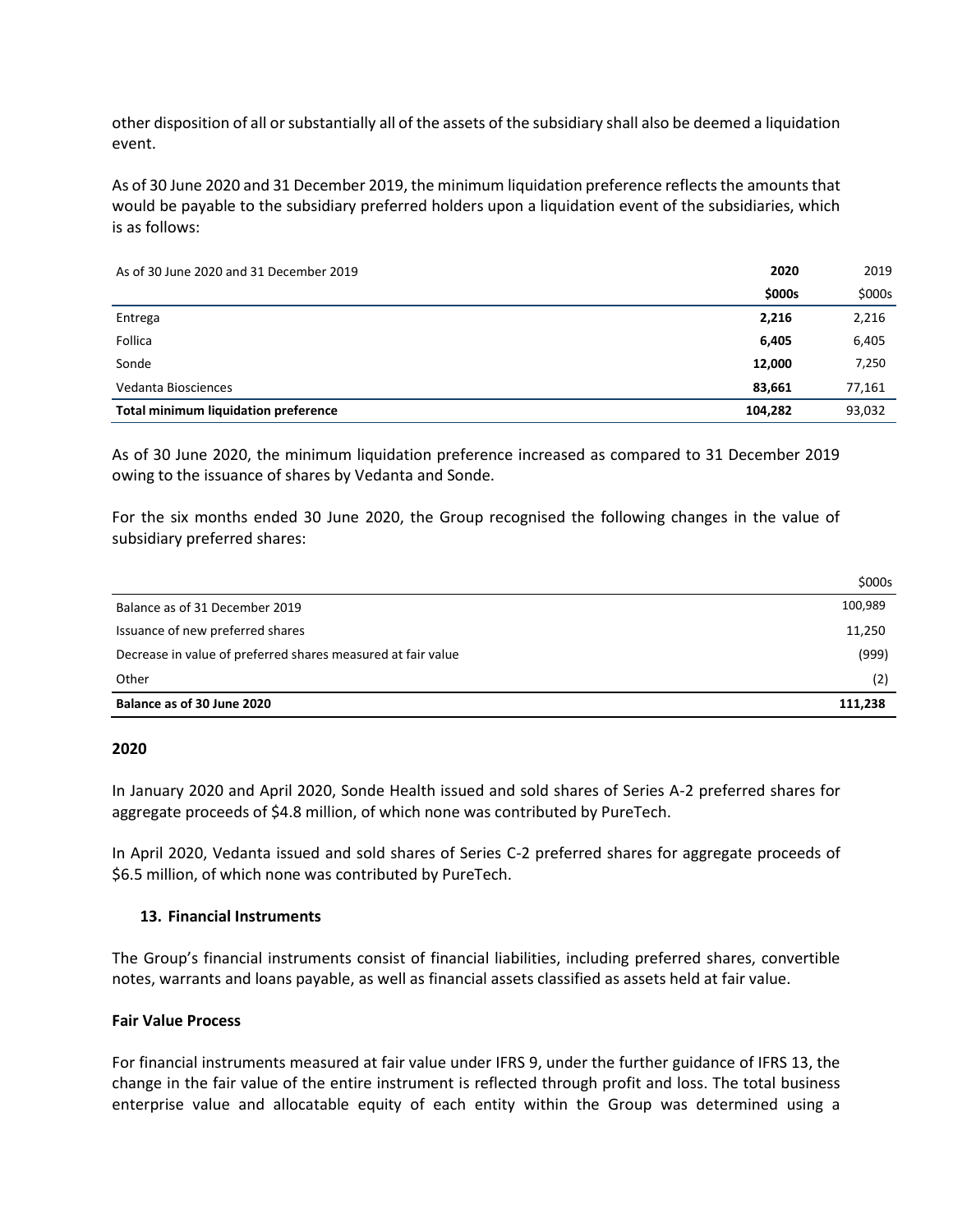discounted cash flow income approach, replacement cost/asset approach, market scenario approach, or market backsolve approach through a recent arm's length financing round. The approaches, in order of best evidentiary support, are detailed as follows:

| <b>Valuation Method</b> | <b>Description</b>                                                                                                                                                                                                                                                                                                                                                                                                                                                                                                                                                                                                                                                                                                                                                  |
|-------------------------|---------------------------------------------------------------------------------------------------------------------------------------------------------------------------------------------------------------------------------------------------------------------------------------------------------------------------------------------------------------------------------------------------------------------------------------------------------------------------------------------------------------------------------------------------------------------------------------------------------------------------------------------------------------------------------------------------------------------------------------------------------------------|
| Market - Backsolve      | The market backsolve approach benchmarks the original issue price (OIP) of the company's<br>latest funding transaction as current value. This is based on the premise that the OIP is a<br>result of rational negotiations and comprehensive due diligence by sophisticated financial<br>investors, inherently making it a fair market value. It first computes the value that can be<br>allocated to each security such that the allocated value per share is exactly equal to the OIP.                                                                                                                                                                                                                                                                            |
| Market - Scenario       | The market scenario method is based on actual prices paid in mergers and acquisitions for<br>similar public and private companies. Also referred to as guideline merged and acquired<br>method ("GMAC"), the GMAC method generally entails the development of revenue,<br>earnings, or book value multiples based on the implied BEV of the target companies. In<br>identifying the comparable publicly traded companies and similar transactions, financial and<br>non-financial factors are usually considered (e.g., business description, size, leverage, and<br>profitability). These methods are most commonly employed when similar transactions exist<br>in the market and/or a similar set of reasonably comparable public companies can be<br>identified. |
| Income Based - DCF      | The income approach is used to estimate fair value based on the income streams, such as<br>cash flows or earnings, that an asset or business can be expected to generate. The<br>discounted cash flow ("DCF") method involves estimating the future cash flow of an asset or<br>business for a certain discrete period and discounting to a present value. If the cash flow<br>stream is expected to continue beyond the discrete period, the reversionary or terminal<br>value is estimated and discounted to present value. The discount rate selected is based on<br>consideration of the risks inherent in the investment and market rates of return available<br>from alternative investments of similar type and quality as of the valuation.                 |
| Asset/Cost              | The asset/cost approach considers reproduction or replacement cost as an indicator of<br>value. The asset/cost approach is based on the assumption that a prudent investor would<br>pay no more for an entity than the amount for which he could replace or recreate it or an<br>asset with similar utility. Historical costs are often used to estimate the current cost of<br>replacing the entity valued. When using the cost approach to value a business enterprise,<br>the equity value is calculated as the appraised fair market value of the individual assets that<br>comprise the business less the fair market value of the liabilities.                                                                                                                |

During the six months ended 30 June 2020 and year ended 31 December 2019, at each measurement date, the total fair value of preferred share, warrants and convertible note instruments, including embedded conversion rights that are not bifurcated, was determined using an option pricing model ("OPM"), probability-weighted expected return method ("PWERM") or Hybrid allocation framework. The methods are detailed as follows:

| <b>Allocation Method</b> | <b>Description</b>                                                                                                                                                                                                                                                                                                                                                                                                                                                                                                                                                                                                                                                                                                |
|--------------------------|-------------------------------------------------------------------------------------------------------------------------------------------------------------------------------------------------------------------------------------------------------------------------------------------------------------------------------------------------------------------------------------------------------------------------------------------------------------------------------------------------------------------------------------------------------------------------------------------------------------------------------------------------------------------------------------------------------------------|
| <b>OPM</b>               | The OPM model treats preferred stock as call options on the enterprise's equity value, with<br>exercise prices based on the liquidation preferences of the preferred stock. Under this method, the<br>shares have value only if the funds available for distribution to shareholders exceed the value of the<br>liquidation preferences at the time of a liquidity event (e.g., a merger, sale or IPO), assuming the<br>company has funds available to make a liquidation preference meaningful and collectible by the<br>shareholders. The OPM begins with the current equity or enterprise value and estimates the future<br>distribution of outcomes using a lognormal distribution around that current value. |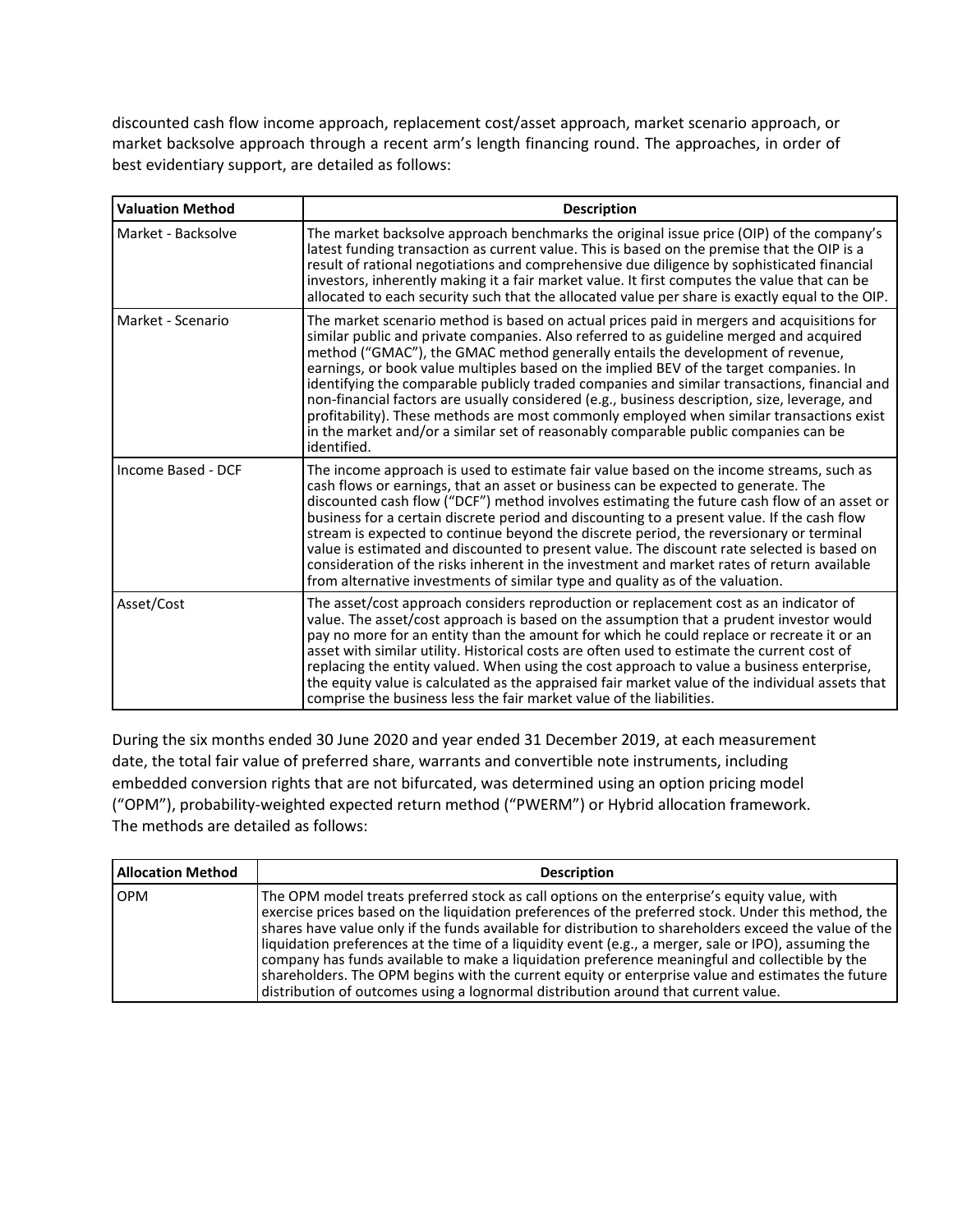| <b>PWERM</b> | Under a PWERM, the value of the preferred stock is estimated based upon an analysis of future<br>values for the enterprise assuming various future outcomes. Share value is based upon the<br>probability-weighted present value of expected future investment returns, considering each of the<br>possible future outcomes available to the enterprise, as well as the rights of each share class.<br>Although the future outcomes considered in any given valuation model will vary based upon the<br>enterprise's facts and circumstances, common future outcomes modeled might include an initial<br>public offering ("IPO"), merger or acquisition ("M&A"), dissolution, or continued operation as a<br>viable private enterprise                                                                                                                                   |
|--------------|--------------------------------------------------------------------------------------------------------------------------------------------------------------------------------------------------------------------------------------------------------------------------------------------------------------------------------------------------------------------------------------------------------------------------------------------------------------------------------------------------------------------------------------------------------------------------------------------------------------------------------------------------------------------------------------------------------------------------------------------------------------------------------------------------------------------------------------------------------------------------|
| Hybrid       | The hybrid method ("HM") is a combination of the PWERM and OPM. Under the hybrid method,<br>multiple liquidity scenarios are weighted based on the probability of the scenarios occurrence,<br>similar to the PWERM, while also utilising the OPM to estimate the allocation of value in one or<br>more of the scenarios. The HM is used when the company is aware of one or more future exit<br>opportunities that result in vastly different payout structures, such as M&A as compared to IPO.<br>The HM is advantageous in these situations because it utilises the framework of option pricing<br>theory to model a continuous distribution of future outcomes and capture the option-like payoffs<br>of the various share classes while also explicitly considering future scenarios and the discontinuities<br>in outcomes that early-stage companies experience. |

Valuation policies and procedures are regularly monitored by the Company's finance group. Fair value measurements, including those categorised within Level 3, are prepared and reviewed on their issuance date and then on an annual basis and any third-party valuations are reviewed for reasonableness and compliance with the fair value measurements guidance under IFRS.

# **COVID-19 Consideration**

At 30 June 2020*,* the Group assessed certain key assumptions within the valuation of its unquoted instruments and considered the impact of the COVID-19 pandemic on all unobservable inputs (Level 3). The assumptions considered with respect to COVID-19 included but were not limited to the following: exit scenarios and timing, discount rates, revenue assumptions as well as volatilities. Additionally, the Group disclosed additional sensitivities with respect to COVID-19, increasing/ decreasing enterprise values by a magnitude of 10.0 per cent and increasing/ decreasing volatilities by a magnitude of 25.0 per cent.

# **Subsidiary Preferred Shares Liability and Subsidiary Convertible Notes**

The following table summarises the changes in the Group's subsidiary preferred shares and convertible note liabilities measured at fair value using significant unobservable inputs (Level 3):

|                             | <b>Subsidiary Preferred</b><br><b>Shares</b><br>\$000s | <b>Subsidiary Convertible</b><br><b>Notes</b><br>\$000s |
|-----------------------------|--------------------------------------------------------|---------------------------------------------------------|
| Balance at 31 December 2019 | 100,989                                                | 125                                                     |
| Value at issuance           | 11,250                                                 |                                                         |
| Change in fair value        | (999)                                                  |                                                         |
| Other                       | (2)                                                    |                                                         |
| Balance at 30 June 2020     | 111,238                                                | 125                                                     |

Quantitative information about the significant unobservable inputs used in the fair value measurement of the Group's subsidiary preferred share liabilities designated as Level 3 is as follows:

*Option Pricing Model Inputs for Preferred Shares under IFRS 9 at 30 June 2020:*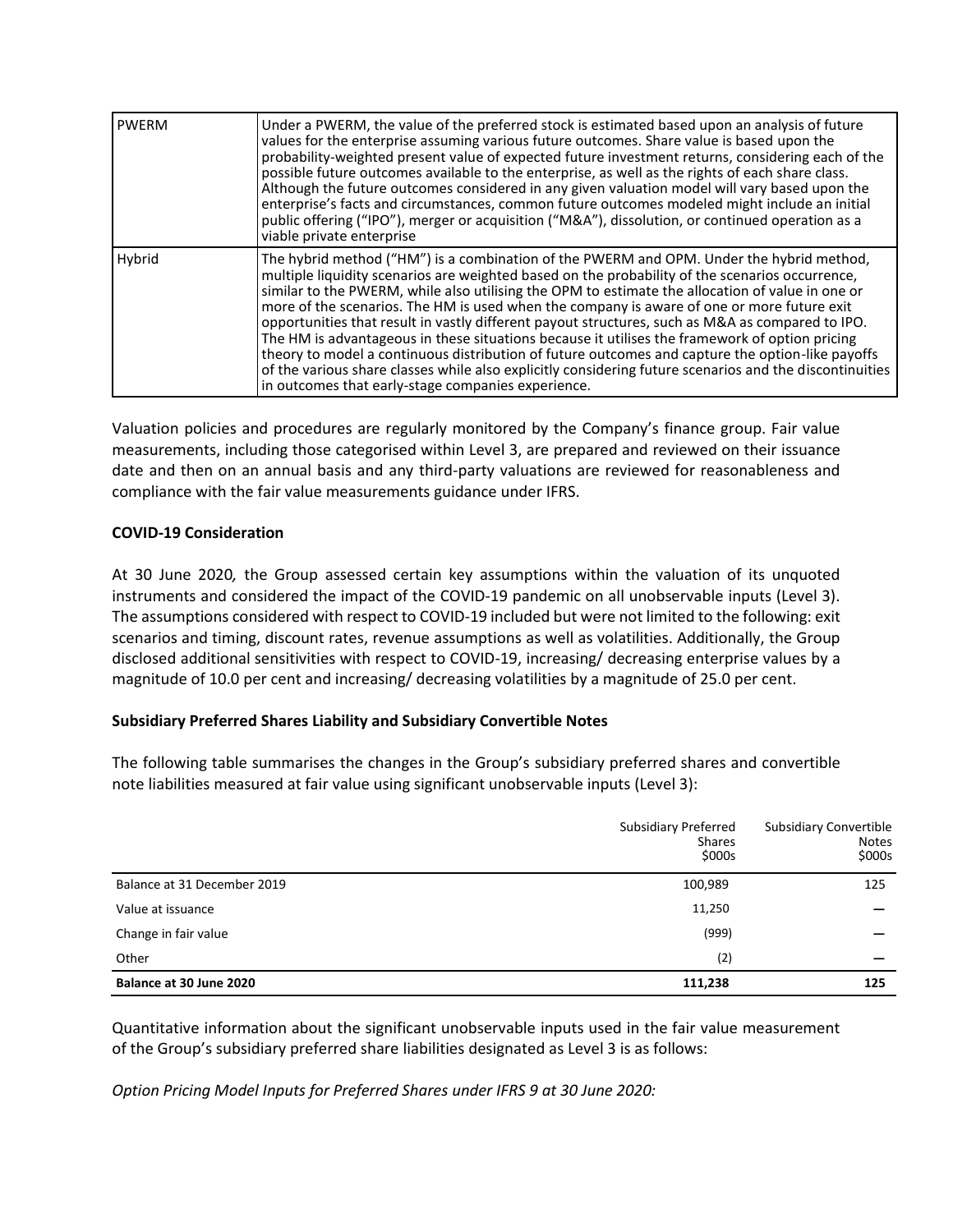|                  |                        | Range of Values     |                       |                           |
|------------------|------------------------|---------------------|-----------------------|---------------------------|
| Measurement Date | <b>Expiration Date</b> | Volatility          | <b>Risk Free Rate</b> | Probability of<br>IPO/M&A |
| 31/12/2019       | $0.7 - 2.0$ years      | $30.00\% - 85.00\%$ | $1.58\% - 1.60\%$     | 65%/35%                   |
| 30/6/2020        | $1.4 - 2.5$ years      | $35.00\% - 85.00\%$ | $0.16\% - 0.17\%$     | 65%/35%                   |

#### **Subsidiary Preferred Shares Sensitivity**

The following summarises the sensitivity from the assumptions made by the Company in respect to the unobservable inputs used in the fair value measurement of the Group's preferred share liabilities, which are recorded at fair value (Please refer to Note 12).

| Input                       |                   | <b>Subsidiary Preferred Shares</b>                 |  |
|-----------------------------|-------------------|----------------------------------------------------|--|
|                             | Sensitivity Range | <b>Financial Liability</b><br>Increase/ (Decrease) |  |
| As of 30 June 2020          |                   | \$000s                                             |  |
| <b>Enterprise Value</b>     | $-2%$             | (1, 932)                                           |  |
|                             | 2%                | 1,989                                              |  |
|                             | $-10%$            | (9,702)                                            |  |
|                             | 10%               | 9,679                                              |  |
| Volatility                  | $-10%$            | 751                                                |  |
|                             | 10%               | (791)                                              |  |
|                             | $-25%$            | 1,630                                              |  |
|                             | 25 %              | (2,091)                                            |  |
| Time to Liquidity           | -6 Months         | 826                                                |  |
|                             | +6 Months         | (679)                                              |  |
| Risk-free Rate <sup>1</sup> | $-0.02\%/0.01\%$  | 826                                                |  |
|                             | +0.02%/+0.03%     | (679)                                              |  |
| IPO/M&A Event Probability   | $-10%$            | 1,241                                              |  |
|                             | 10%               | (1, 212)                                           |  |

1. Risk-free rate is a function of the time to liquidity input assumption.

The change in fair value of preferred shares are recorded in Finance cost, net in the Condensed Consolidated Statements of Comprehensive Income/(Loss).

## **Financial Assets Held at Fair Value**

#### *Level 1 Inputs*

#### *resTORbio Valuation*

ResTORbio (NASDAQ: TORC) is a listed entity on an active exchange and as such the fair value during the six months ended 30 June 2020 was calculated utilising the quoted common share price. Please refer to Note 5 for further details.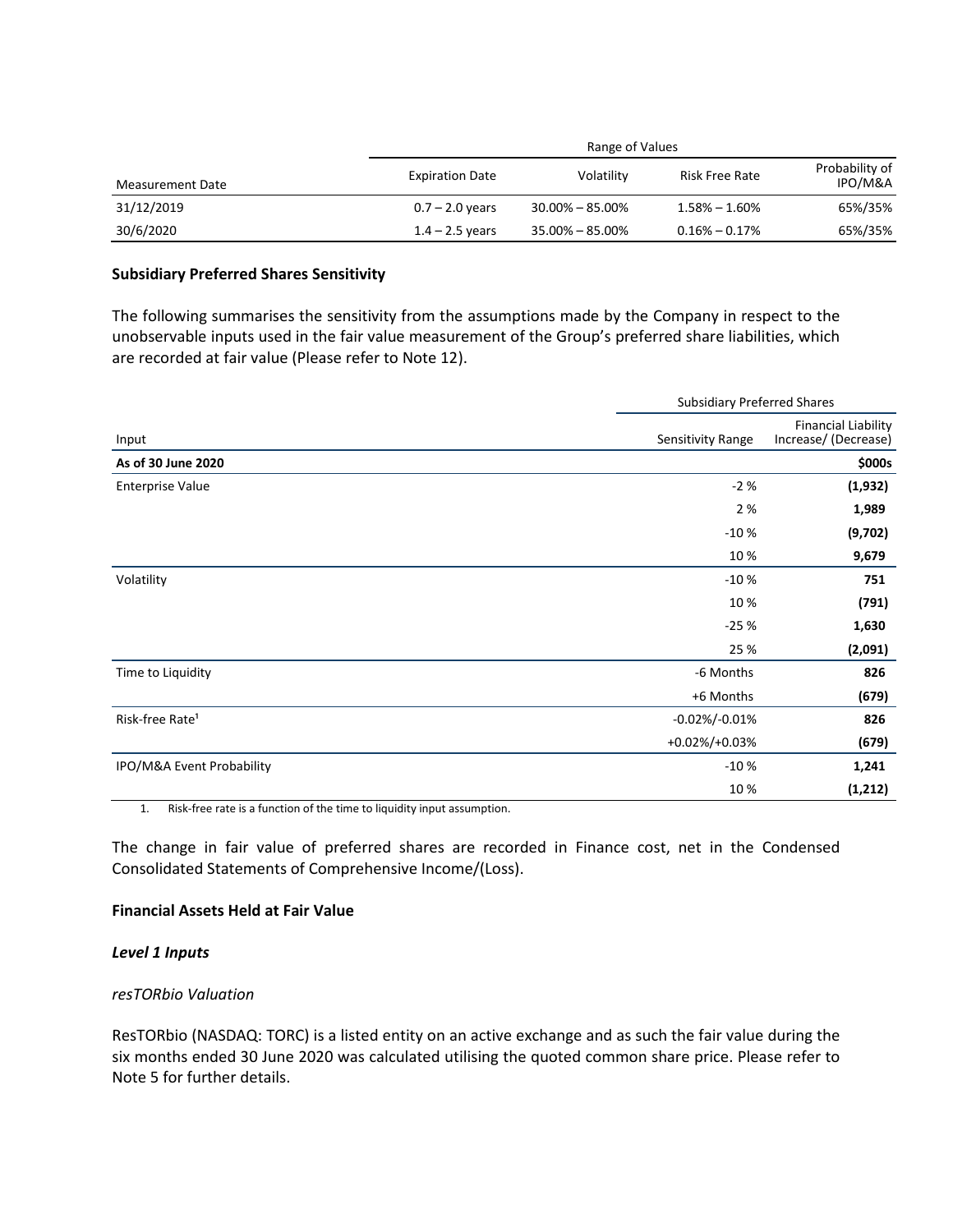# *Karuna Valuation*

Karuna (NASDAQ: KRTX) is a listed entity on an active exchange and as such the fair value as of 30 June 2020 was calculated utilising the quoted common share price. Please refer to Note 5 for further details.

# **Level 3 Inputs**

# *Akili, Gelesis and Vor Valuation*

In accordance with IFRS 9, the Company accounts for its preferred share investments in Akili, Gelesis and Vor as financial assets held at fair value through the profit and loss. During the six months ended 30 June 2020, the Company recorded its investment at fair value and recognised a gain of \$15.4 million that was recorded to the Condensed Consolidated Statements of Comprehensive Income/(Loss) on the line item Gain/(loss) on investments held at fair value.

The following table summarises the changes in the Group's investments held at fair value using significant unobservable inputs (Level 3):

|                                                                | \$000s  |
|----------------------------------------------------------------|---------|
| Balance 31 December 2019                                       | 154,445 |
| Cash purchase of Gelesis preferred shares                      | 10,000  |
| Cash purchase of Vor preferred shares (please refer to Note 5) | 1,150   |
| Gain/(loss) - fair value through profit and loss               | 15,357  |
| Balance at 30 June 2020                                        | 180.951 |

*Option Pricing Model and Probability Weighted Expected Return Method Inputs for Investments Held at Fair Value at 30 June 2020 and 31 December 2019:*

|                                       | Range of Values                   |                       |
|---------------------------------------|-----------------------------------|-----------------------|
| PWERM (IPO Scenario) Measurement Date | Time to Anticipated<br>Exit Event | Probability<br>of IPO |
| 31/12/2019                            | $1.1 - 3.0$ years                 | 55.0% - 75.0%         |
| 30/6/2020                             | $1.1 - 2.75$ years                | 55.0% - 75.0%         |

|                                                | Range of Values        |                   |                    |
|------------------------------------------------|------------------------|-------------------|--------------------|
| OPM (Long-term Exit Scenario) Measurement Date | <b>Expiration Date</b> | Volatility        | Risk Free Rate     |
| 31/12/2019                                     | $1.13 - 3$ years       | 56.0% — 80.0%     | $1.59\% - 1.62\%$  |
| 30/6/2020                                      | $1.48 - 3$ vears       | $66.0\% - 75.0\%$ | $0.16\%$ $-0.18\%$ |

The following summarises the sensitivity from the assumptions made by the Company in respect to the unobservable inputs used in the fair value measurement of the Group's investments held at fair value (Please refer to Note 5):

Investments Held at Fair Value

Input Sensitivity Range Financial Asset Increase/ (Decrease)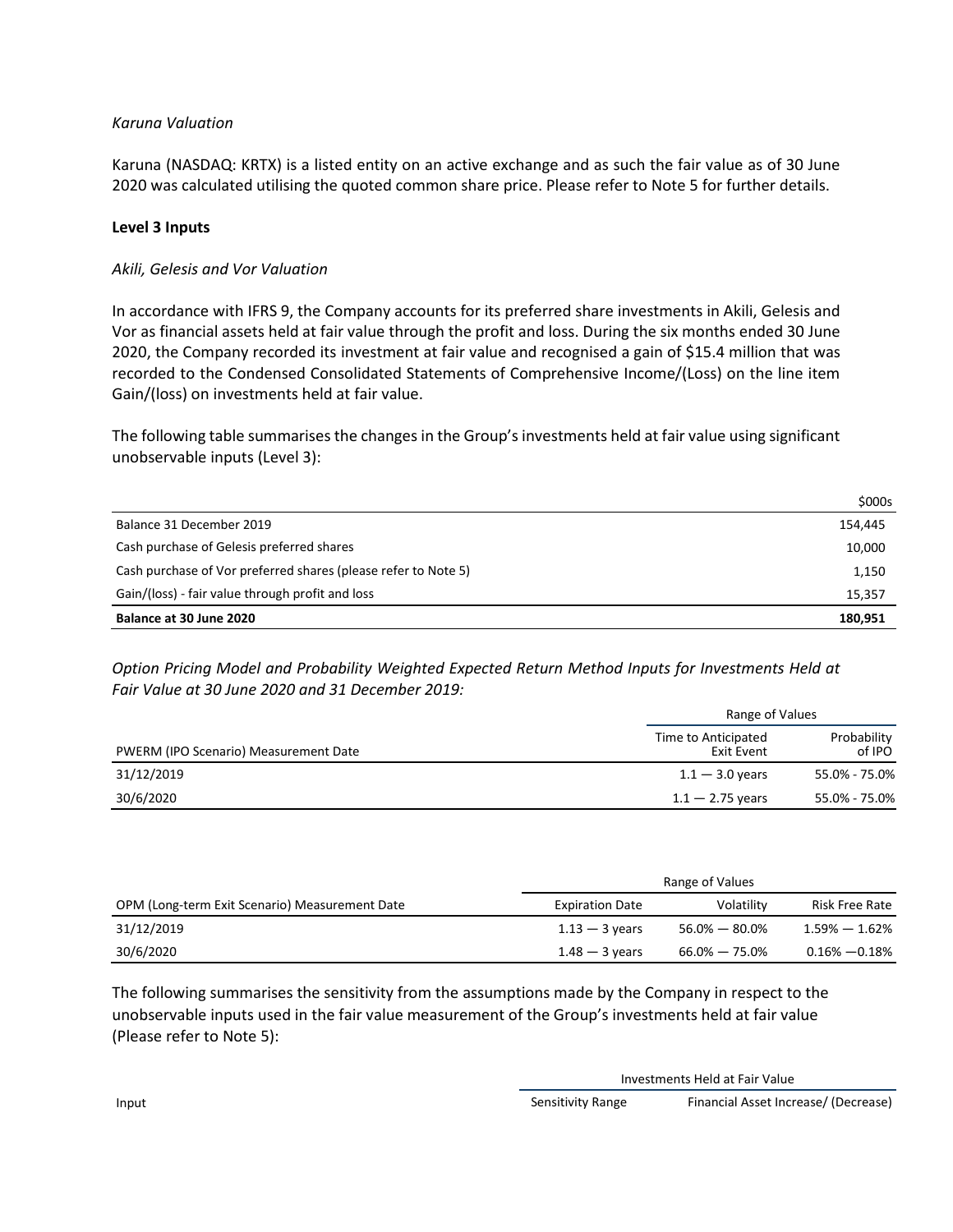| As of 30 June 2020          |                   | \$000s    |
|-----------------------------|-------------------|-----------|
| <b>Enterprise Value</b>     | $-2%$             | (2,694)   |
|                             | 2 %               | 2,721     |
|                             | $-10%$            | (12, 948) |
|                             | 10%               | 13,433    |
| Volatility                  | $-10%$            | (952)     |
|                             | 10%               | 1,219     |
|                             | $-25%$            | (2,570)   |
|                             | 25 %              | 2,895     |
| Time to Liquidity           | -6 Months         | 17,570    |
|                             | +6 Months         | (14, 918) |
| Risk-free Rate <sup>1</sup> | $-0.01\%/0.00\%$  | 17,570    |
|                             | $+0.00\%/+0.01\%$ | (14, 918) |

1. Risk-free rate is a function of the time to liquidity input assumption.

#### **Subsidiary warrants**

Warrants issued by subsidiaries within the Group are classified as liabilities, as they will be settled in a variable number of shares and are not fixed-for-fixed. The following table summarises the changes in the Group's subsidiary warrant liabilities measured at fair value using significant unobservable inputs (Level 3):

|                             | Subsidiary Warrant Liability<br>\$000s |
|-----------------------------|----------------------------------------|
| Balance at 31 December 2019 | 7,997                                  |
| Change in fair value        | (867)                                  |
| Balance at 30 June 2020     | 7,130                                  |

The \$7.1 million and \$8.0 million subsidiary warrant liability at 30 June 2020 and 31 December 2019, respectively, is attributable to the outstanding Follica preferred share warrants.

The following weighted average assumptions were utilised by the Company with respect to determining the fair value of the Follica warrants at 30 June 2020:

| Assumption/Input                                         | Series A-1 Warrants |
|----------------------------------------------------------|---------------------|
| Expected term                                            | 3.16                |
| <b>Expected volatility</b>                               | 53.7%               |
| Risk free interest rate                                  | 0.2%                |
| Expected dividend yield                                  | $-$ %               |
| Estimated fair value of the convertible preferred shares | 2.62                |
| Exercise price of the warrants                           | 0.07                |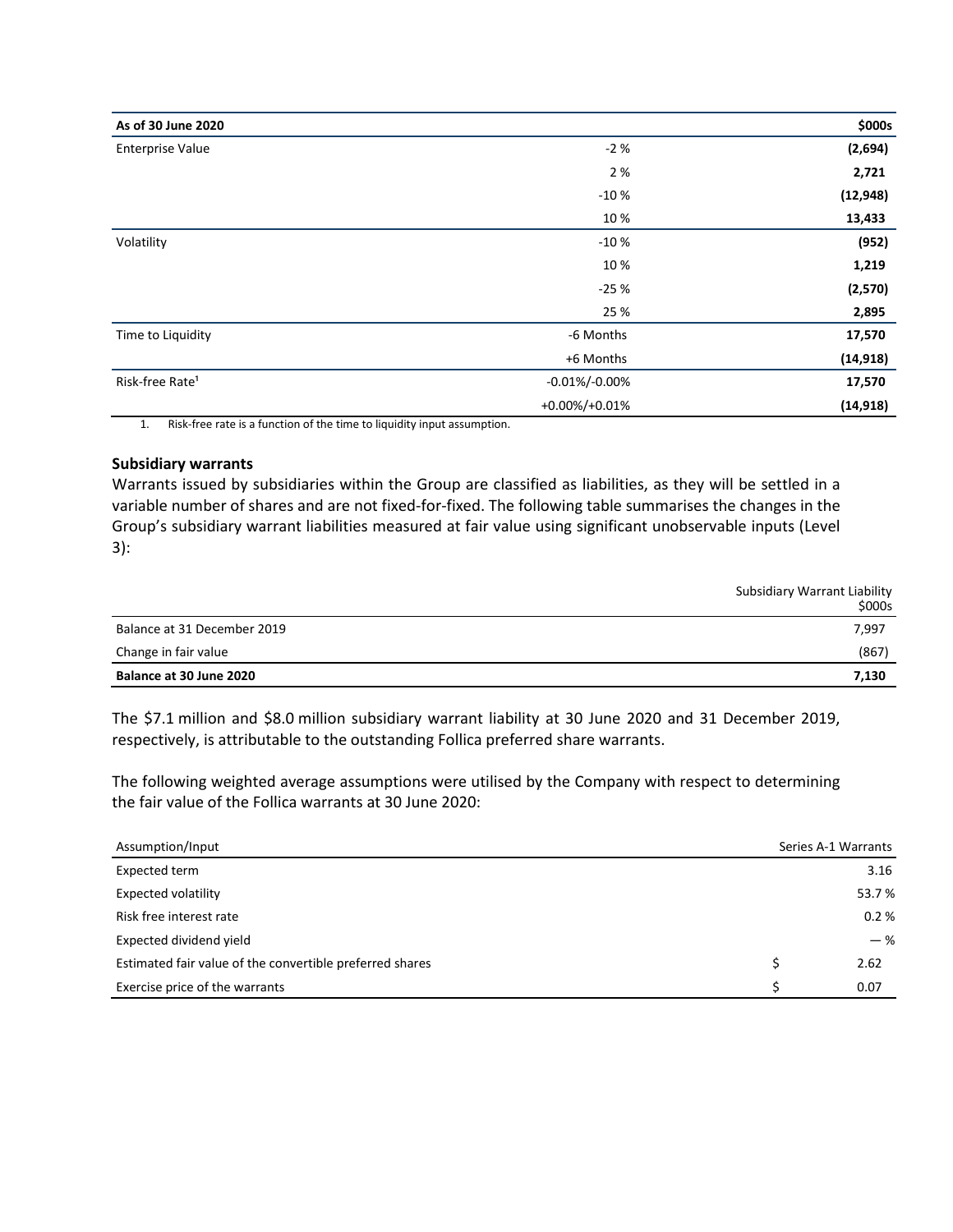The following summarises the sensitivity from the assumptions made by the Company in respect to the unobservable inputs used in the fair value measurement of the Group's warrant liabilities as of 30 June 2020:

|                    |                   | <b>Warrant Liability</b>                           |  |  |
|--------------------|-------------------|----------------------------------------------------|--|--|
| Input              | Sensitivity Range | <b>Financial Liability</b><br>Increase/ (Decrease) |  |  |
| As of 30 June 2020 |                   | \$000s                                             |  |  |
| Enterprise Value   | $-2%$             | (108)                                              |  |  |
|                    | 2 %               | 108                                                |  |  |
|                    | $-10%$            | (530)                                              |  |  |
|                    | 10%               | 525                                                |  |  |

## **Fair Value Measurement and Classification**

The fair value of financial instruments by category at 30 June 2020 and 31 December 2019:

|                                          |                                   |                                    | 2020              |                   |                   |                 |
|------------------------------------------|-----------------------------------|------------------------------------|-------------------|-------------------|-------------------|-----------------|
|                                          |                                   | <b>Carrying Amount</b>             |                   |                   | Fair Value        |                 |
|                                          | <b>Financial Assets</b><br>\$000s | Financial<br>Liabilities<br>\$000s | Level 1<br>\$000s | Level 2<br>\$000s | Level 3<br>\$000s | Total<br>\$000s |
| <b>Financial assets:</b>                 |                                   |                                    |                   |                   |                   |                 |
| Money Markets <sup>1</sup>               | 302,020                           |                                    | 302,020           |                   |                   | 302,020         |
| Investments held at fair value           | 709,456                           |                                    | 528,504           |                   | 180,951           | 709,456         |
| Trade and other receivables <sup>2</sup> | 2,200                             |                                    |                   | 2,200             |                   | 2,200           |
| <b>Total financial assets</b>            | 1,013,675                         |                                    | 830,524           | 2,200             | 180,951           | 1,013,675       |
| <b>Financial liabilities:</b>            |                                   |                                    |                   |                   |                   |                 |
| Subsidiary warrant liability             |                                   | 7,130                              |                   |                   | 7,130             | 7,130           |
| Subsidiary preferred shares              |                                   | 111,238                            |                   |                   | 111,238           | 111,238         |
| Subsidiary notes payable                 |                                   | 1,455                              |                   | 1,455             |                   | 1,455           |
| <b>Total financial liabilities</b>       |                                   | 119,824                            |                   | 1,455             | 118,369           | 119,824         |

(1) Issued by a diverse group of corporations, largely consisting of financial institutions, virtually all of which are investment grade. (2) Outstanding receivables are owed primarily by corporations and government agencies, virtually all of which are investment grade.

|                                |                                   |                                    | 2019              |                   |                   |                 |
|--------------------------------|-----------------------------------|------------------------------------|-------------------|-------------------|-------------------|-----------------|
|                                |                                   | <b>Carrying Amount</b>             |                   |                   | Fair Value        |                 |
|                                | <b>Financial Assets</b><br>\$000s | Financial<br>Liabilities<br>\$000s | Level 1<br>\$000s | Level 2<br>\$000s | Level 3<br>\$000s | Total<br>\$000s |
| <b>Financial assets:</b>       |                                   |                                    |                   |                   |                   |                 |
| US treasuries $1$              | 30,088                            |                                    | 30,088            |                   |                   | 30,088          |
| Money Markets <sup>2</sup>     | 106,586                           |                                    | 106,586           |                   |                   | 106,586         |
| Investments held at fair value | 714,905                           |                                    | 560,460           |                   | 154.445           | 714.905         |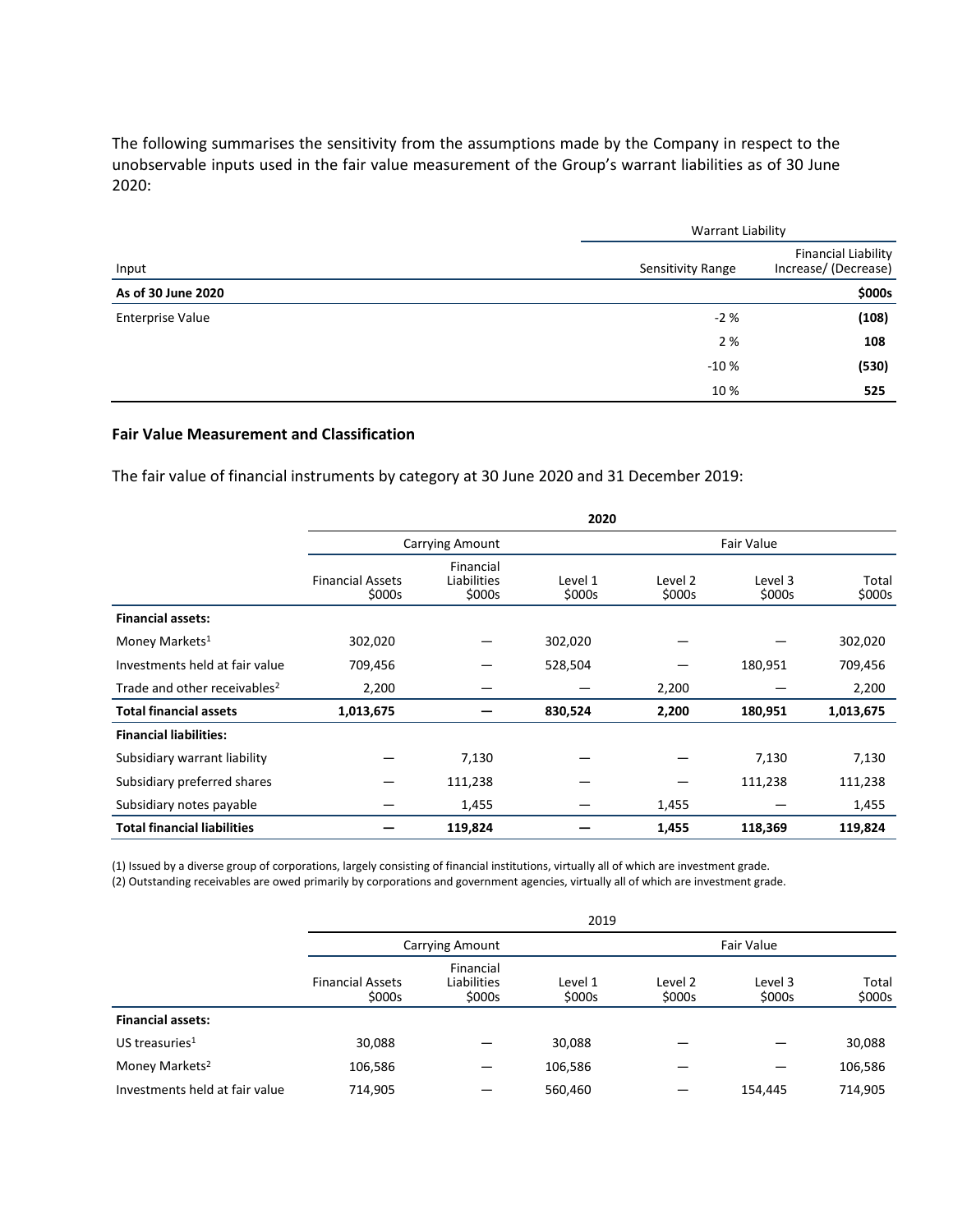| Trade and other receivables <sup>3</sup> | 1.977   |         |         | 1.977 |         | 1,977   |
|------------------------------------------|---------|---------|---------|-------|---------|---------|
| <b>Total financial assets</b>            | 853,556 |         | 697.134 | 1,977 | 154.445 | 853,556 |
| <b>Financial liabilities:</b>            |         |         |         |       |         |         |
| Subsidiary warrant liability             |         | 7,997   |         |       | 7.997   | 7,997   |
| Subsidiary preferred shares              |         | 100.989 |         |       | 100.989 | 100,989 |
| Subsidiary notes payable                 |         | 1.455   |         | 1.455 |         | 1,455   |
| <b>Total financial liabilities</b>       |         | 110.441 |         | 1,455 | 108.986 | 110.441 |

(1) Issued by governments and government agencies, as applicable, all of which are investment grade.

(2) Issued by a diverse group of corporations, largely consisting of financial institutions, virtually all of which are investment grade.

(3) Outstanding receivables are owed primarily by corporations and government agencies, virtually all of which are investment grade.

#### **14. Subsidiary Notes Payable**

The subsidiary notes payable are comprised of loans made to, and convertible notes issued by, subsidiaries in the Group. As of 30 June 2020 and 31 December 2019, the financial instruments for Knode and Appeering did not contain embedded derivatives and therefore these instruments continue to be held at amortised cost. The notes payable consist of the following:

| As of                          | \$000s | <b>30 June 2020</b> 31 December 2019<br>\$000s |
|--------------------------------|--------|------------------------------------------------|
| Loans                          | 1,330  | 1,330                                          |
| Convertible notes              | 125    | 125                                            |
| Total subsidiary notes payable | 1.455  | 1,455                                          |
|                                |        |                                                |

#### **Loans**

In October 2010, Follica entered into a loan and security agreement with Lighthouse Capital Partners VI, L.P. The loan is secured by Follica's assets, including Follica's intellectual property and bears interest at a rate of 12%. The outstanding loan balance totalled approximately \$1.3 million as of each of 30 June 2020 and 31 December 2019, respectively.

#### **Convertible Notes**

Certain of the Group's subsidiaries have issued convertible promissory notes ("Notes") to fund their operations with an expectation of an eventual share-based award settlement of the Notes.

During the six months ended 30 June 2019, the Notes were assessed under IFRS 9 and the entire financial instruments were elected to be accounted for as FVTPL.

Convertible Notes outstanding were as follows:

|                        | Knode<br>\$000s | Appeering<br>\$000s | Total<br>\$000s |
|------------------------|-----------------|---------------------|-----------------|
| As of 31 December 2019 | 50              |                     | 125             |
| As of 30 June 2020     | 50              | 75                  | 125             |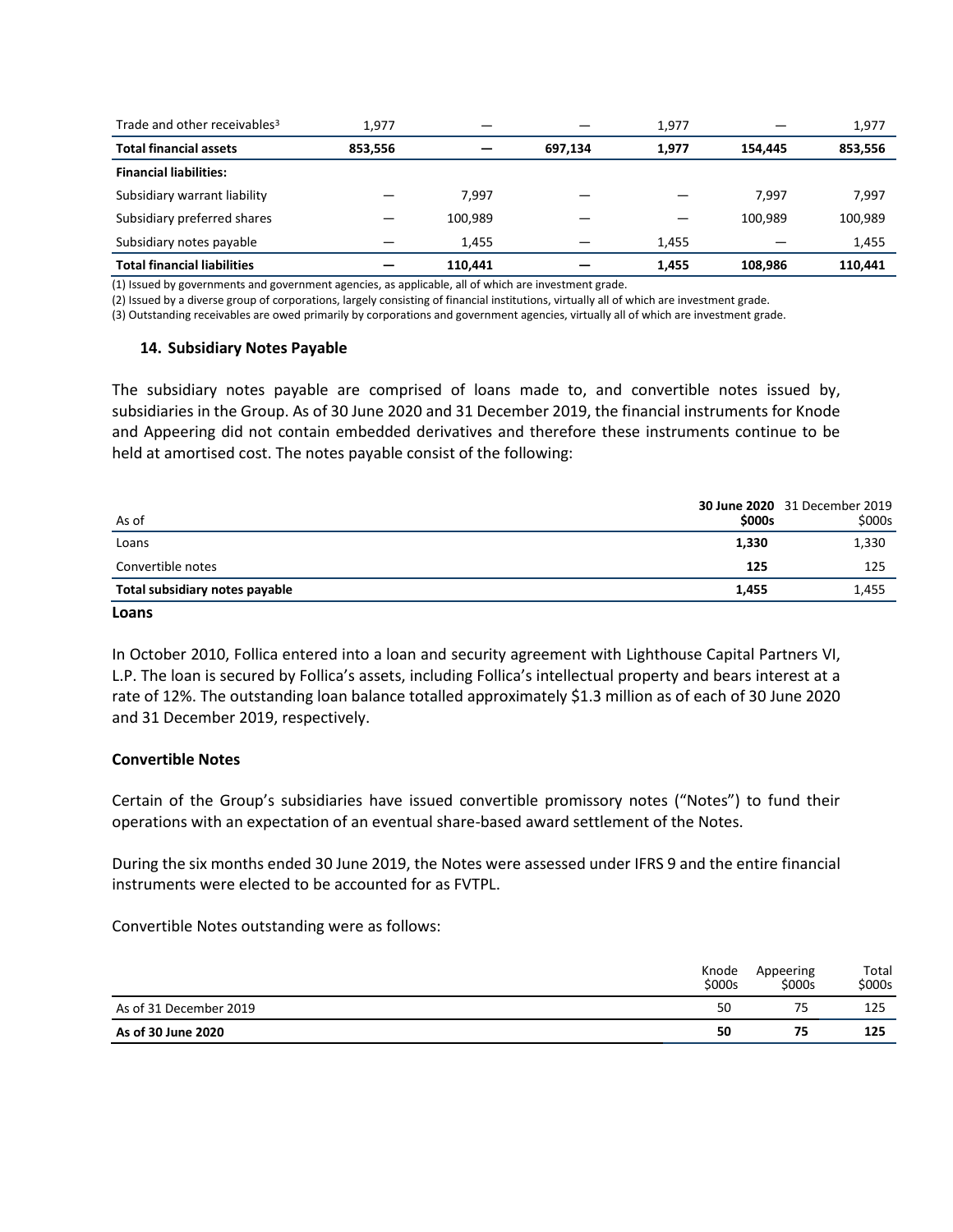## **15. Non-Controlling Interest**

The following table summarises the changes in the equity classified non-controlling ownership interest in subsidiaries by reportable segment during the six months ended 30 June 2020:

|                                                 | Controlled<br>Founded<br>Entities<br>\$000s | Parent<br>Company<br>& Other<br>\$000s | Total<br>\$000s |
|-------------------------------------------------|---------------------------------------------|----------------------------------------|-----------------|
| Non-controlling interest as of 31 December 2019 | (18, 233)                                   | 593                                    | (17, 639)       |
| Share of comprehensive loss                     | (249)                                       |                                        | (249)           |
| <b>Distributions</b>                            | (6)                                         |                                        | (6)             |
| Exercise of share-based awards                  |                                             |                                        |                 |
| Equity-settled share-based payment              | 1,005                                       |                                        | 1,005           |
| Non-controlling interest as of 30 June 2020     | (17, 481)                                   | 593                                    | (16, 887)       |

## **16. Leases**

The activity related to the Group's right of use asset and lease liability for the six months ended 30 June 2020 is as follows:

|                             | Right of use asset, net |
|-----------------------------|-------------------------|
|                             | \$000s                  |
| Balance at 31 December 2019 | 22,383                  |
| Depreciation                | (1, 227)                |
| Adjustments                 | 414                     |
| Balance at 30 June 2020     | 21,570                  |
|                             | Total lease liability   |
|                             | \$000s                  |
| Balance at 31 December 2019 | 37,843                  |
| Cash paid for rent          | (2, 456)                |
| Interest expense            | 1,200                   |
| Adjustments                 | 414                     |
| Balance at 30 June 2020     | 37,001                  |

The following details the short term and long-term portion of the lease liability for the six months ended 30 June 2020:

|                                       | Total lease liability |
|---------------------------------------|-----------------------|
|                                       | \$000s                |
| Short-term Portion of Lease Liability | 3,066                 |
| Long-term Portion of Lease Liability  | 33,935                |
| <b>Total Lease Liability</b>          | 37,001                |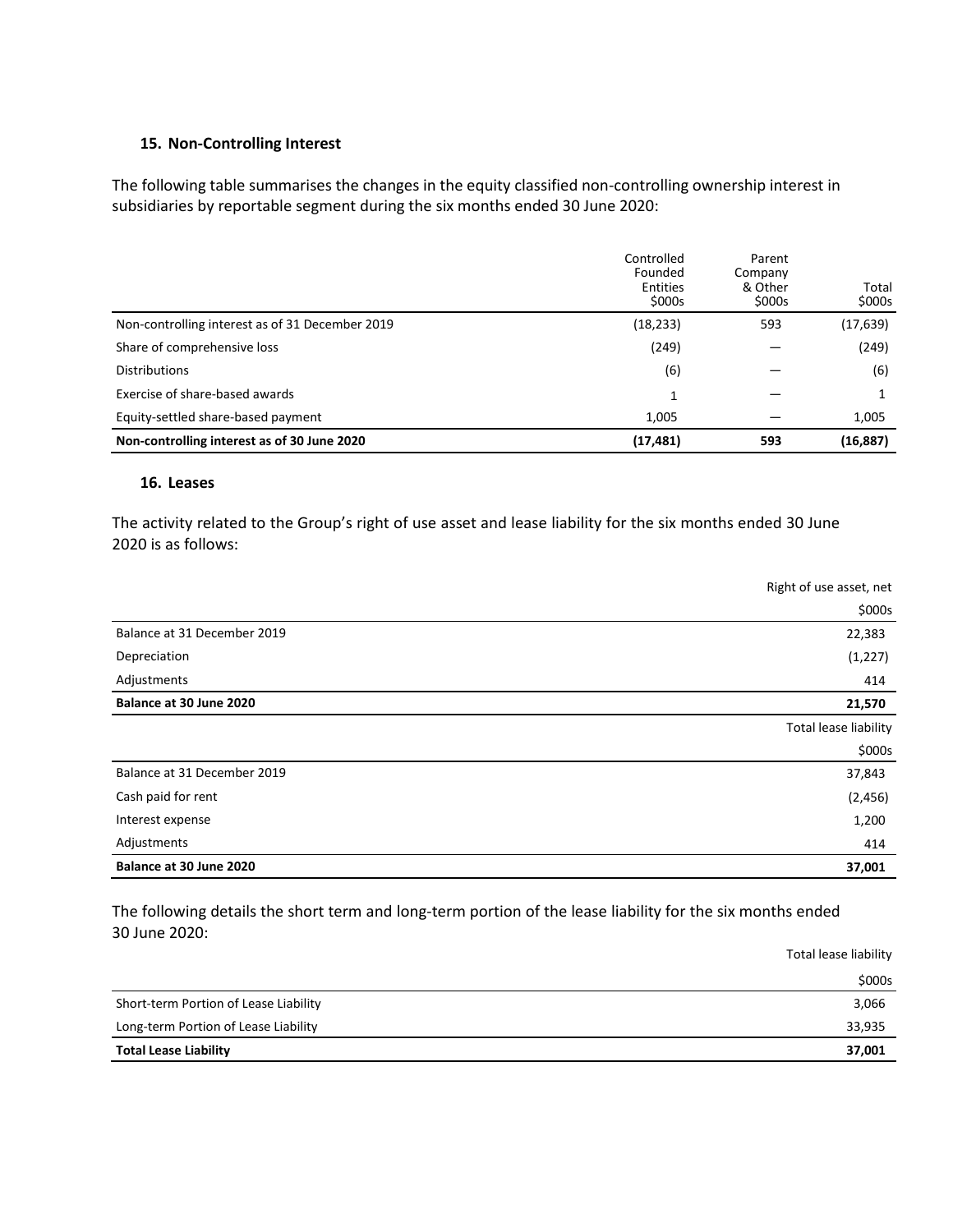The sublease agreement with Gelesis was determined to be a finance lease. The rent period term began 1 June 2019 and expires on 31 August 2025. As of 30 June 2020 the balances related to the sublease, classified as a finance lease, were as follows:

| <b>Total Lease Receivable</b>          | 2,261                  |
|----------------------------------------|------------------------|
| Long-term Portion of Lease Receivable  | 1,895                  |
| Short-term Portion of Lease Receivable | 365                    |
|                                        | \$000s                 |
|                                        | TULUI ILUJL TLULIVUDIL |

Total lease receivable

The sublease with Dewpoint Therapeutics was determined to be an operating lease. The rent period term began 1 September 2019 and expires 31 August 2021. Sublease income from operating lease recognised by the Company during the six months ended 30 June 2020 was \$0.5 million.

## **17. Related Parties Transaction**

#### **Related Party Sublease**

During 2019, PureTech executed a sublease agreement with related party Gelesis. Please refer to Note 16 for further details regarding the sublease.

#### **Key Management Personnel Compensation**

Key management includes executive directors and members of the executive management team of the Group. The key management personnel compensation of the Group was as follows:

|                                        | 2020   | 2019   |
|----------------------------------------|--------|--------|
|                                        | \$000s | \$000s |
| Wages and short-term employee benefits | 1,266  | 1,449  |
| Share-based payments                   | 2,222  | 1,586  |
| <b>Total</b>                           | 3,488  | 3,035  |

Wages and employee benefits include salaries, health care and other non-cash benefits. Share-based payments are generally subject to vesting terms over future periods.

#### **Convertible Notes Issued to Directors**

Certain members of the Group have invested in convertible notes issued by the Group's subsidiaries. As of 30 June 2020 and 31 December 2019, the outstanding related party notes payable totalled approximately \$0.1 million in each period, including principal and interest.

The notes issued to related parties bear interest rates, maturity dates, discounts and other contractual terms that are the same as those issued to outside investors during the same issuances, as described in Note 14.

#### **Directors' and Senior Managers' Shareholdings and Share Incentive Awards**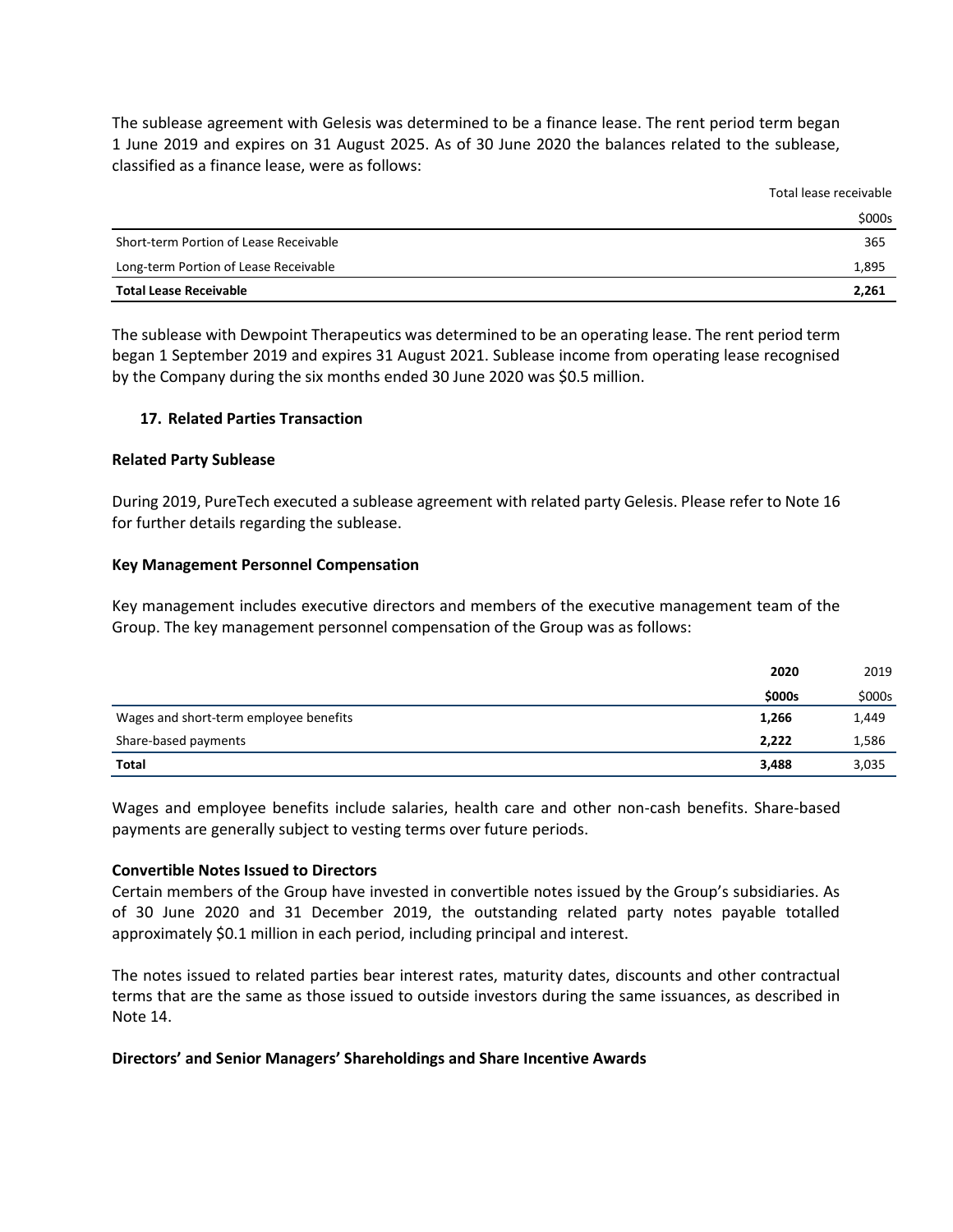The Directors and senior managers hold beneficial interests in shares in the following businesses and sourcing companies as at 30 June 2020:

| <b>Directors</b>                | <b>Business Name (Share Class)</b>          | Number of<br>shares held as<br>of 30 June<br>2020 | Number of<br>options held<br>as of 30 June<br>2020 | Ownership<br>Interest <sup>1</sup> |
|---------------------------------|---------------------------------------------|---------------------------------------------------|----------------------------------------------------|------------------------------------|
| Ms Daphne Zohar <sup>2</sup>    | Gelesis (Common)                            | 59,443                                            | 939,086                                            | 4.00%                              |
| Dame Marjorie Scardino          |                                             |                                                   |                                                    | $-$ %                              |
| Dr Bennett Shapiro <sup>3</sup> | Akili (Series A-2 Preferred) <sup>4</sup>   |                                                   | 33,088                                             | 0.20%                              |
|                                 | Gelesis (Common)                            | 24,009                                            | 10,840                                             | 0.10%                              |
|                                 | Gelesis (Series A-1 Preferred)              | 23,418                                            |                                                    | 0.10%                              |
|                                 | Vedanta Biosciences (Common)                |                                                   | 25,000                                             | 0.22%                              |
|                                 | Vedanta Biosciences (Series B Preferred)    | 11,202                                            |                                                    | 0.10%                              |
| Dr Robert Langer                | Entrega (Common)                            |                                                   | 332,500                                            | 4.24 %                             |
|                                 | Alivio (Common)                             |                                                   | 1,575,000                                          | 6.19%                              |
| Dr Raju Kucherlapati            | Enlight (Class B Common)                    |                                                   | 30,000                                             | 3.00 %                             |
|                                 | Gelesis (Common) <sup>6</sup>               |                                                   | 20,000                                             | 0.10%                              |
| Dr John LaMattina <sup>5</sup>  | Akili (Series A-2 Preferred)                |                                                   | 37,372                                             | 0.20%                              |
|                                 | Gelesis (Common) <sup>5</sup>               | 54,119                                            | 63,050                                             | 0.50%                              |
|                                 | Gelesis (Common) <sup>6</sup>               |                                                   | 20,000                                             | 0.10%                              |
|                                 | Gelesis (Series A-1 Preferred) <sup>5</sup> |                                                   | 49,524                                             | 0.20%                              |
|                                 | Vedanta Biosciences (Common)                |                                                   | 25,000                                             | 0.23%                              |
| Mr Christopher Viehbacher       |                                             |                                                   |                                                    | $-$ %                              |
| Mr Stephen Muniz                | Gelesis (Common) <sup>6</sup>               |                                                   | 20,000                                             | 0.10%                              |
| <b>Senior Managers:</b>         |                                             |                                                   |                                                    |                                    |
| Dr Eric Elenko                  |                                             |                                                   |                                                    | $-$ %                              |
| Dr Joep Muijrers                |                                             |                                                   |                                                    | $-$ %                              |
| Dr Bharatt Chowrira             | Karuna (Common) <sup>6</sup>                | 10,000                                            |                                                    | 0.04%                              |
| Dr Joseph Bolen                 | Vor (Common)                                |                                                   | 125,000                                            | 0.04%                              |

1. Ownership interests as of 30 June 2020 are calculated on a diluted basis, including issued and outstanding shares, warrants and options (and written commitments to issue options) but excluding unallocated shares authorised to be issued pursuant to equity incentive plans and any shares issuable upon conversion of outstanding convertible promissory notes.

2. Common shares and options held by Yishai Zohar, who is the husband of Ms. Zohar. Ms. Zohar does not have any direct interest in the share capital of Gelesis. Ms. Zohar recuses herself from any and all material decisions with regard to Gelesis.

3. Dr. Shapiro retired from PureTech's board of directors on 11 June 2020.

4. Shares held through Dr Bennett Shapiro and Ms Fredericka F. Shapiro, Joint Tenants with Right of Survivorship.

5. Dr John and Ms Mary LaMattina hold 50,540 shares of common shares and 49,523 shares of Series A-1 preferred shares in Gelesis. Individually, Dr LaMattina holds 3,579 shares and 63,050 options of Gelesis and convertible notes issued by Appeering in the aggregate principal amount of \$50,000.

6. Options to purchase the listed shares were granted in connection with the service on such founded entity's Board of Directors and any value realised therefrom shall be assigned to PureTech Health, LLC.

Directors and senior managers hold 27,315,840 ordinary shares and 9.6 per cent voting rights of the Company as of 30 June 2020. This amount excludes options to purchase 2,909,344 ordinary shares. This amount also excludes 4,636,347 shares, which are issuable contingent to the terms set for the performance based RSU awards. Such shares will be issued to such senior managers in future periods